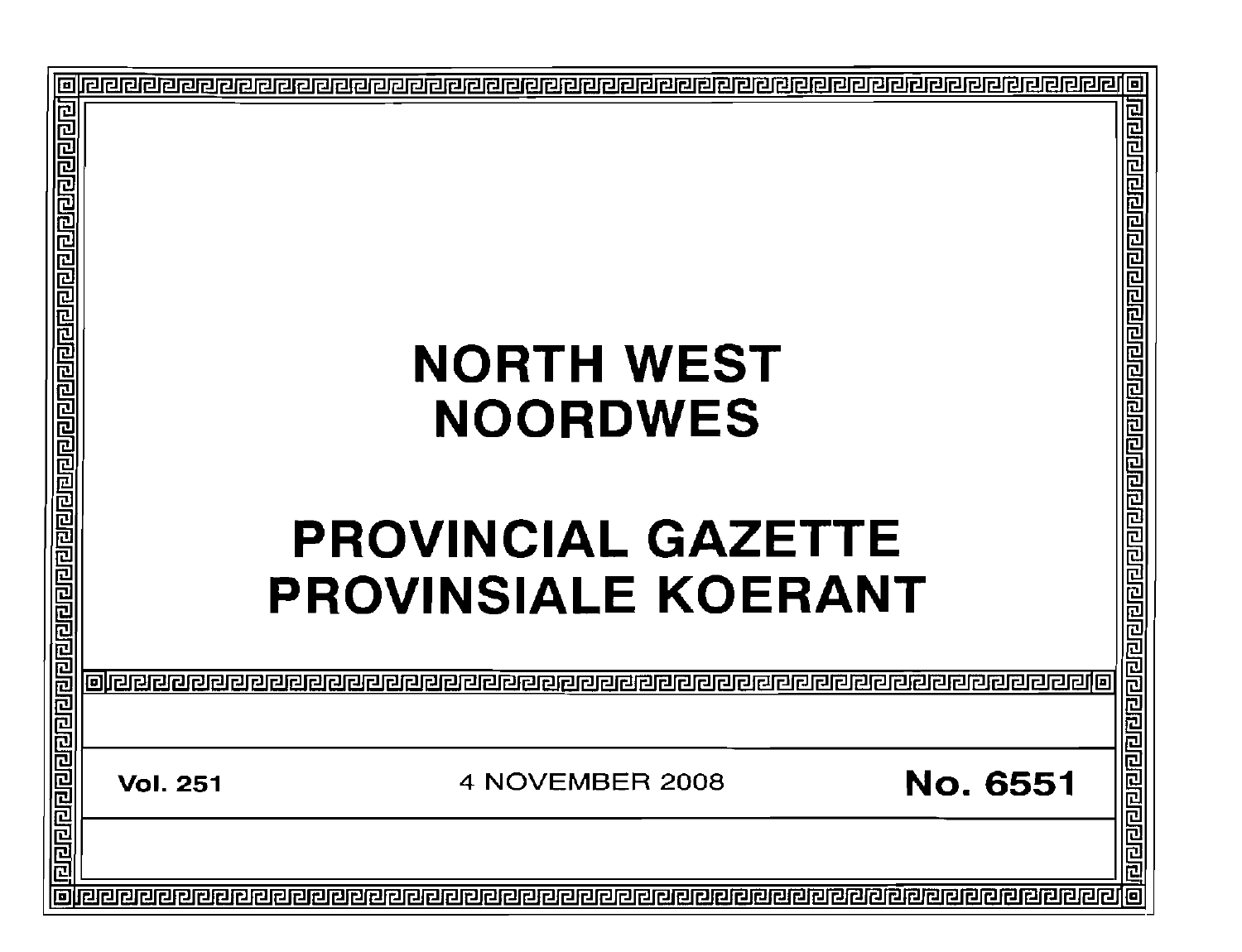## **CONTENTS INHOUD**

| No. |                                                                                 | Page<br>No. | Gazette<br>No. |
|-----|---------------------------------------------------------------------------------|-------------|----------------|
|     | <b>GENERAL NOTICES</b>                                                          |             |                |
| 600 | Town-planning and Townships Ordi-<br>nance (15/1986): Hartbeespoort Amend-      |             |                |
|     |                                                                                 | 8           | 6551           |
| 601 | do.: Amendment Scheme 477                                                       | 8           | 6551           |
| 602 | do.: Establishment of township: Freedom                                         |             |                |
|     |                                                                                 | 9           | 6551           |
| 603 | do.: do.: Danville Extension 3                                                  | 10          | 6551           |
| 604 | Development Facilitation Act, 1995:                                             |             |                |
|     | Establishment of land development area:                                         |             |                |
|     | Portion 1, Erf 1191, Potchefstroom                                              | 11          | 6551           |
| 605 | do.: do.: Remaining Portion of Erf 1181,                                        |             |                |
|     |                                                                                 | 12          | 6551           |
| 606 | do.: do.: Portion 9, farm Kromdraai 420                                         |             |                |
|     | I.P. and farm Kiepersol 481 IP                                                  | 13          | 6551           |
| 607 | Division of Land Ordinance (20/1986):                                           |             |                |
|     | Notice in connection with mineral rights                                        |             |                |
|     | and division of land: Portion 9, farm Foch                                      |             |                |
|     |                                                                                 | 14          | 6551           |
| 609 | Town-planning and Townships Ordi-                                               |             |                |
|     | nance (15/1986): Hartbeespoort                                                  |             |                |
|     | Amendment Scheme 369                                                            | 14          | 6551           |
| 610 | do.: Rustenburg Amendment Scheme                                                |             |                |
|     |                                                                                 | 15          | 6551           |
| 611 | do.: Rustenburg Amendment Scheme                                                |             |                |
|     |                                                                                 | 16          | 6551           |
| 612 | do.: Brits Amendment Scheme 1/555                                               | 16          | 6551           |
| 613 | do.: Brits Amendment Scheme 1/556                                               | 17          | 6551           |
| 614 | do.: Amendment Scheme 479                                                       | 18          | 6551           |
| 615 | do.: Amendment Scheme 482                                                       | 18          | 6551           |
| 616 | do.: Amendment Scheme 484                                                       | 19          | 6551           |
| 617 | do.: Amendment Scheme 485                                                       | 20          | 6551           |
| 618 | Establishment of township:<br>do.:                                              |             |                |
|     | Marikana Extension 5                                                            | 20          | 6551           |
| 619 | Development Facilitation Act, 1995:                                             |             |                |
|     | Establishment of land development area:<br>Portion 6, Erf 64, Potchefstroom, IQ | 21          | 6551           |
|     |                                                                                 |             |                |
|     | <b>LOCAL AUTHORITY NOTICES</b>                                                  |             |                |
| 443 | Townships<br>Town-planning and                                                  |             |                |
|     | Ordinance (15/1986): Merafong City                                              |             |                |
|     | Local Municipality: Establishment of                                            |             |                |
|     | township: Fochville Ext 8                                                       | 22          | 6551           |
| 453 | Town-planning and<br>Townships                                                  |             |                |
|     | Ordinance (15/1986): Establishment of                                           |             |                |
|     | township: Klipgat Village                                                       | 24          | 6551           |
| 469 | Town-planning and Townships Ordi-                                               |             |                |
|     | nance (15/1986): Local Municipality of                                          |             |                |
|     | Madibeng: Establishment of township:                                            |             |                |
|     |                                                                                 | 25          | 6551           |
| 470 | do.: do.: do.: Scheerpoort Extension 1                                          | 26          | 6551           |
| 471 | do.: do.: do.: Scheerpoort Extension 2                                          | 27          | 6551           |
| 472 | do.: Ventersdorp Local Municipality:                                            |             |                |
|     | Rezoning: Portion 5, Erf 18, Ventersdorp                                        | 29          | 6551           |
| 473 | do.: Maquassi Hills Local Municipality:                                         |             |                |
|     | Rezoning: Wolfaardt Street, Leeu-                                               | 30          | 6551           |
| 474 | do.: do.: do.: Portion 29, Erf 883,                                             |             |                |
|     |                                                                                 | 30          | 6551           |
| 475 | Tswaing Local Municipality:<br>do.:                                             |             |                |
|     | Rezoning: Erf 284, Delareyville                                                 | 31          | 6551           |
| 476 | do.: Rustenburg Amendment Scheme                                                |             |                |
|     |                                                                                 | 32          | 6551           |
| 477 | do.: Tlokwe City Council: Potchefstroom                                         |             |                |
|     | Amendment Scheme 1298                                                           | 32          | 6551           |
| 478 | Local Government: Municipal Systems                                             |             |                |
|     | Act (32/2000): Tlokwe City Council:                                             |             |                |
|     | Filling of a ward committee member                                              |             |                |
|     |                                                                                 | 34          | 6551           |
|     |                                                                                 |             |                |

#### No. No. No. Bladsy Koerant No. No.

## **ALGEMENE KENNISGEWINGS**

| 600 | Ordonnansie op Dorpsbeplanning en<br>Dorpe (15/1986): Hartbeespoort-wysi- |          |              |
|-----|---------------------------------------------------------------------------|----------|--------------|
|     |                                                                           | 8        | 6551         |
| 601 | do.: Wysigingskema 477                                                    | 9        | 6551         |
| 602 | Stigting van dorp: Freedom Park-uitbrei-                                  |          |              |
|     |                                                                           | 10       | 6551         |
| 603 | do.: do.: Danville-uitbreiding 3                                          | 11       | 6551         |
| 604 | Wet op Ontwikkelingsfasilitering, 1995:                                   |          |              |
|     | Stigting van grondontwikkelingsgebied:                                    |          |              |
|     | Gedeelte 1, Erf 1191, Potchefstroom                                       | 12       | 6551         |
| 605 | do.: do.: Resterende Gedeelte van Erf                                     |          |              |
|     | 1181, Potchefstroom                                                       | 13       | 6551         |
|     | Development Facilitation Act, 1995:                                       |          |              |
| 606 | Establishment of land development area:                                   |          |              |
|     | Portion 9, farm Kromdraai 420 I.P. and                                    |          |              |
|     |                                                                           | 13       | 6551         |
|     | farm Kiepersol 481 I.P                                                    |          |              |
| 607 | Ordonnansie op die Verdeling van Grond                                    |          |              |
|     | (20/1986): Kennisgewing in verband met                                    |          |              |
|     | minerale regte en verdeling van grond:                                    | 14       | 6551         |
|     | Gedeelte 9, plaas Foch No. 149 IQ                                         |          |              |
| 609 | Ordonnansie op Dorpsbeplanning en                                         |          |              |
|     | Dorpe (15/1986): Hartbeespoort-wysi-                                      | 15       | 6551         |
|     |                                                                           | 15       | 6551         |
| 610 | do.: Rustenburg-wysigingskema 539                                         |          | 6551         |
| 611 | do.: Rustenburg-wysigingskema 540                                         | 16<br>17 | 6551         |
| 612 | do.: Brits-wysigingskema 1/555                                            | 17       | 6551         |
| 613 | do.: Brits-wysigingskema 1/556                                            | 18       | 6551         |
| 614 | do.: Wysigingskema 479                                                    |          | 6551         |
| 615 | do.: Wysigingskema 482                                                    | 19       |              |
| 616 | do.: Wysigingskema 484                                                    | 19<br>20 | 6551<br>6551 |
| 617 | do.: Wysigingskema 485                                                    |          |              |
| 618 | do.: Stigting van dorp: Marikana-uitbrei-                                 |          |              |
|     |                                                                           | 21       | 6551         |
| 619 | Wet op Ontwikkelingsfasilitering, 1995:                                   |          |              |
|     | Stigting van grondontwikkelingsgebied:                                    |          |              |
|     | Gedeelte 6, Erf 64, Potchefstroom, IQ                                     | 22       | 6551         |
|     |                                                                           |          |              |
|     | <b>PLAASLIKE BESTUURSKENNISGEWINGS</b>                                    |          |              |
| 443 | Ordonnansie op Dorpsbeplanning en                                         |          |              |
|     | Dorpe (15/1986): Plaaslike Munisipaliteit                                 |          |              |
|     |                                                                           |          |              |
|     | van Merafong Stad: Stigting van dorp:                                     | 23       | 6551         |
|     | Fochville-uitbreiding 8                                                   |          |              |
| 453 | Ordonnansie op Dorpsbeplanning en                                         |          |              |
|     | Dorpe (15/1986): Stigting van dorp:                                       |          |              |
|     |                                                                           | 24       | 6551         |
| 469 | Ordonnansie op Dorpsbeplanning en                                         |          |              |
|     | Dorpe (15/1986): Plaaslike Munisipaliteit                                 |          |              |
|     | van Madibeng: Stigting van dorp:                                          |          |              |
|     |                                                                           | 26       | 6551         |
| 470 | do.: do.: do.: Scheerpoort-uitbreiding 1                                  | 27       | 6551         |
| 471 | do.: do.: do.: Scheerpoort-uitbreiding 2                                  | 28       | 6551         |
| 472 | do.: Ventersdorp Plaaslike Munisipaliteit:                                |          |              |
|     | Hersonering: Gedeelte 5, Erf 18,                                          |          |              |
|     |                                                                           | 29       | 6551         |
|     |                                                                           |          |              |
| 473 | do.: Maquassi Hills Plaaslike Munisi-                                     |          |              |
|     | paliteit: Hersonering: Wolfaardtstraat,                                   |          |              |
|     |                                                                           | 30       | 6551         |
| 474 | do.: do.: do.: Gedeelte 29, Erf 883,                                      |          |              |
|     |                                                                           | 31       | 6551         |
| 475 | do.: Tswaing Plaaslike Munisipaliteit: Erf                                |          |              |
|     |                                                                           | 31       | 6551         |
| 476 | do.: Rustenburg-wysigingskema 501                                         | 32       | 6551         |
| 477 | do.: Tlokwe Stadsraad: Potchefstroom-                                     |          |              |
|     | wysigingskema 1298                                                        | 33       | 6551         |
| 478 | Local Government: Municipal Systems                                       |          |              |
|     | Act (32/2000): Tlokwe City Council:                                       |          |              |
|     | Filling of a ward committee member                                        | 34       | 6551         |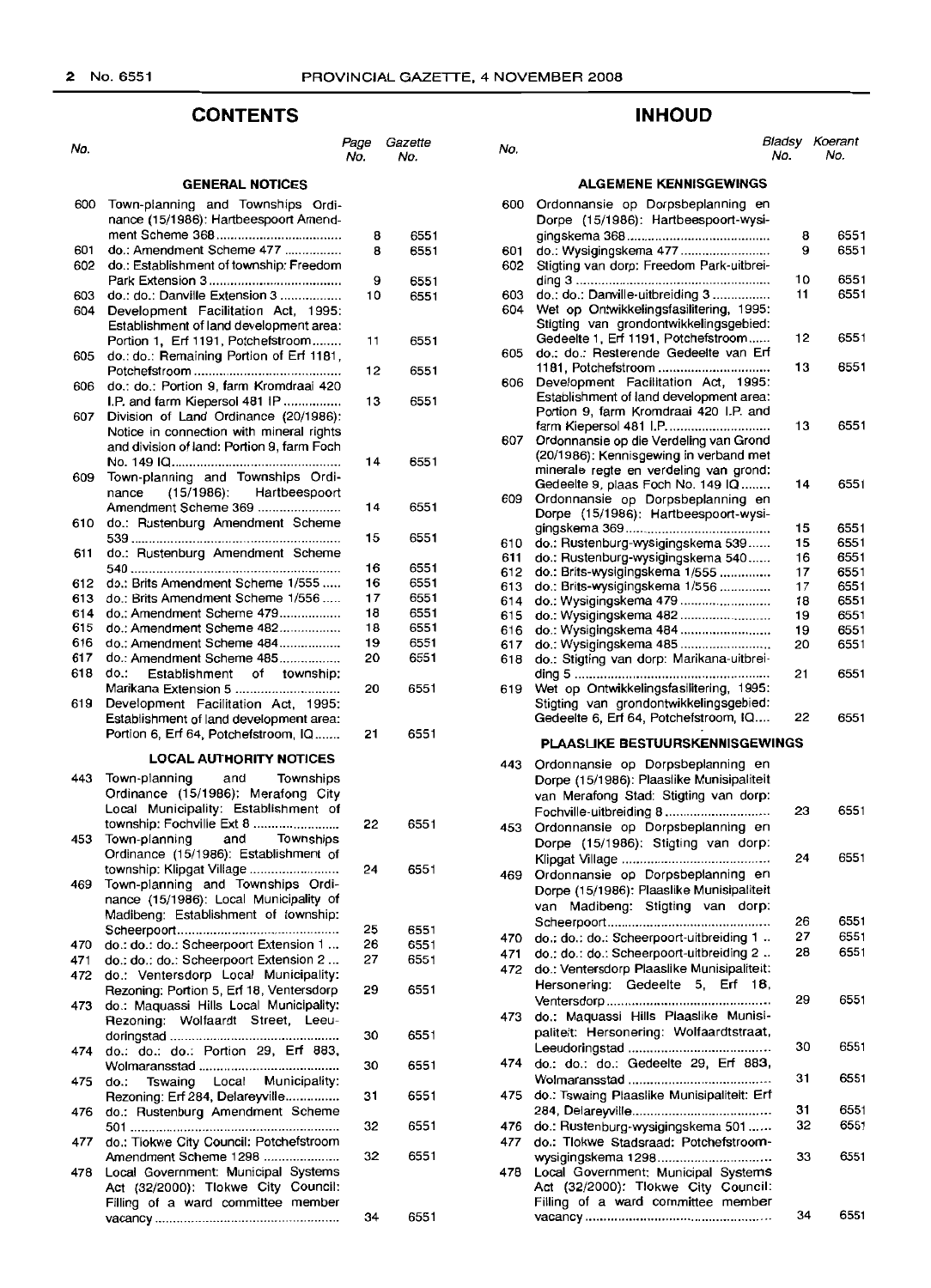| <b>IMPORTANT NOTICE</b>                                                                                                                                       |  |  |  |  |
|---------------------------------------------------------------------------------------------------------------------------------------------------------------|--|--|--|--|
| <b>The</b>                                                                                                                                                    |  |  |  |  |
| <b>North West Province Provincial Gazette Function</b>                                                                                                        |  |  |  |  |
| will be transferred to the                                                                                                                                    |  |  |  |  |
| <b>Government Printer</b> in Pretoria                                                                                                                         |  |  |  |  |
| as from 1 February 2006                                                                                                                                       |  |  |  |  |
| <b>NEW PARTICULARS ARE AS FOLLOWS:</b>                                                                                                                        |  |  |  |  |
| <b>Postal address:</b><br><b>Physical address:</b>                                                                                                            |  |  |  |  |
| <b>Government Printing Works</b><br>Private Bag X85<br>149 Bosman Street<br>Pretoria<br>Pretoria<br>0001                                                      |  |  |  |  |
| <b>New contact persons:</b> Louise Fourie Tel.: (012) 334-4686<br>Mrs H. Wolmarans Tel.: (012) 334-4591                                                       |  |  |  |  |
| Fax number: (012) 323-8805                                                                                                                                    |  |  |  |  |
| E-mail addresses:<br>hester.wolmarans@gpw.gov.za<br>louis.fourie@gpw.gov.za                                                                                   |  |  |  |  |
| <b>Contact persons for subscribers:</b>                                                                                                                       |  |  |  |  |
| Mrs S. M. Milanzi Tel.: (012) 334-4734                                                                                                                        |  |  |  |  |
| Mrs J. Wehmeyer Tel.: (012) 334-4753<br>Fax.: (012) 323-9574                                                                                                  |  |  |  |  |
| This phase-in period is to commence from 1 February 2006 (suggest date of advert)<br>and notice comes into operation as from 1 February 2006.                 |  |  |  |  |
| Subscribers and all other stakeholders are advised to send their advertisements<br>directly to the Government Printing Works, 7 days before publication date. |  |  |  |  |
| In future, adverts have to be paid in advance<br>before being published in the Gazette.                                                                       |  |  |  |  |

AWIE VAN ZVL Advertising Manager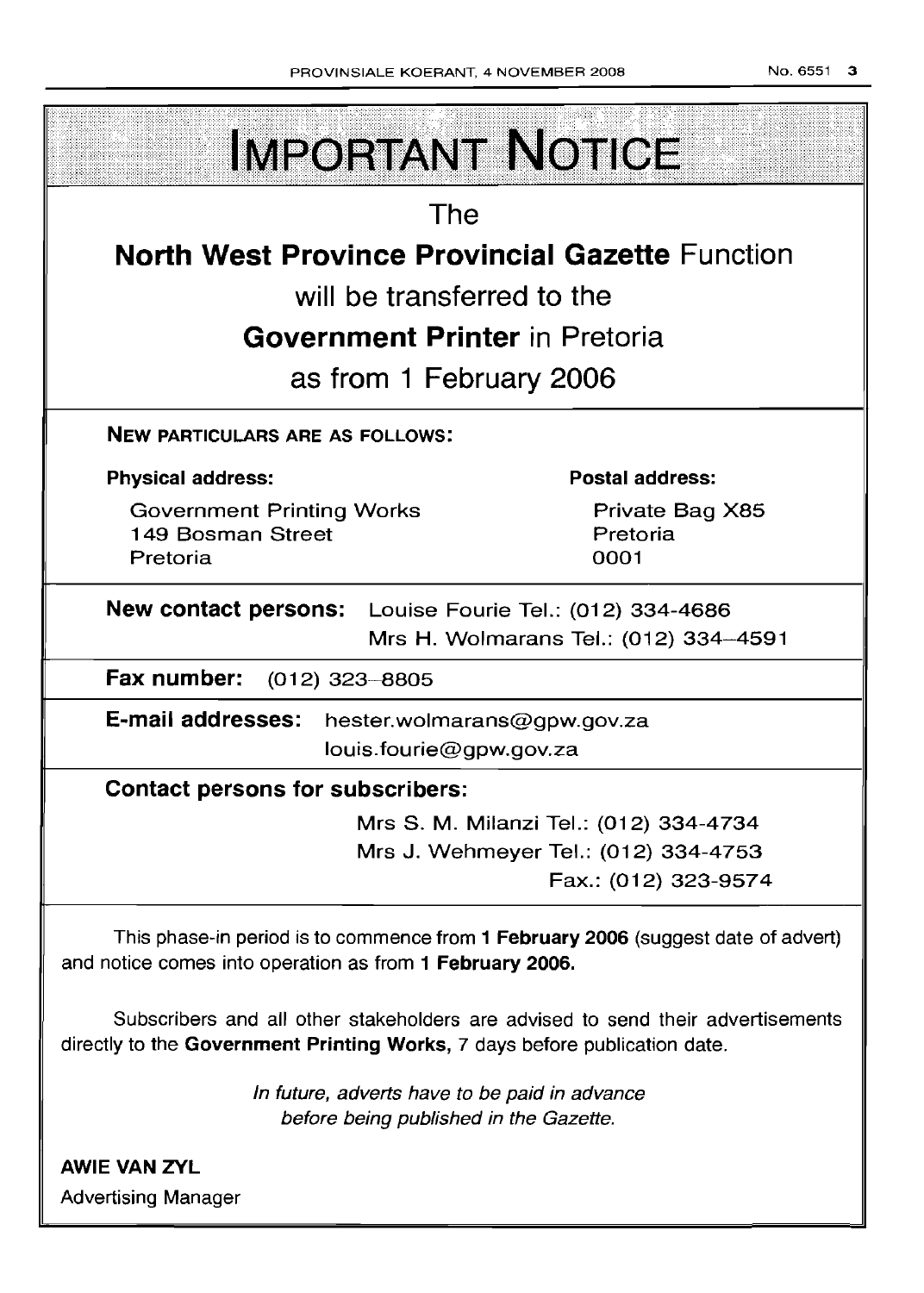| NO ADVERTISEMENTS WILL BE PLACED WITHOUT PRIOR PROOF OF PRE-PAYMENT.       |
|----------------------------------------------------------------------------|
| PRINTING WORKS IN TIME FOR INSERTION IN THE PROVINCIAL GAZETTE.            |
| THE ADVERTISEMENTS AND THE PROOF OF DEPOSIT REACHES THE GOVERNMENT         |
| ACCOUNT AND ALSO THAT THE REQUISITION/COVERING LETTER TOGETHER WITH        |
| AT THE CASHIER OR DEPOSITED INTO THE GOVERNMENT PRINTING WORKS BANK        |
| IT IS THE CLIENTS RESPONSIBILITY TO ENSURE THAT THE CORRECT AMOUNT IS PAID |

'/4 page **R 187.37** Letter Type: Arial Size: 10 Line Spacing: At: Exactly 11pt **A PRICE INCREASE OF 8,5% WILL BE EFFECTIVE ON ALL TARIFFS FROM 1** MAY 2008 '/4 page **R 374.75** Letter Type: Arial Size: 10 Line Spacing: At: Exactly 11pt '/4 page **R 562.13** Letter Type: Arial Size: 10 Line Spacing: At: Exactly 11pt '/4 page **R 749.50**

> Exactly 11 pt SUBSCRIPTION: R 163,35 PER YEAR / R 749.50 PER PAGE = 25cM = R 30,00

Letter Type: Arial Size: 10

Line Spacing: At: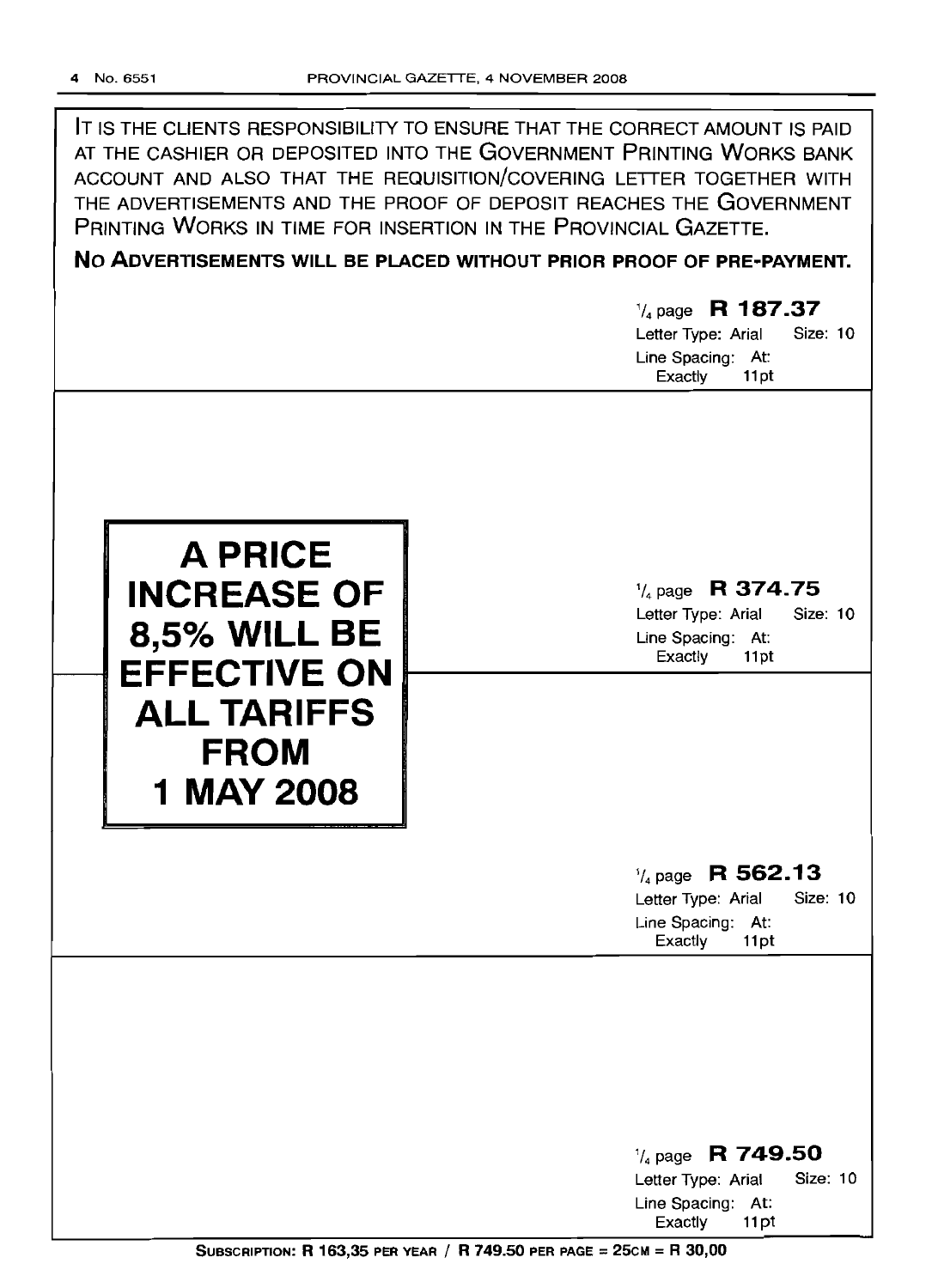

## **CONDITIONS FOR PUBLICATION OF NOTICES**

## **CLOSING TIMES FOR THE ACCEPTANCE OF NOTICES**

- 1. (1) The North West Province Provincial Gazette is published every week on Tuesday, and the closing time for the acceptance of notices which have to appear in the North West Province Provincial Gazette on any particular Tuesday, is **12:00 on a Tuesday for the following Tuesday.** Should any Tuesday coincide with a public holiday, the publication date remains unchanged. However, the closing date for acceptance of advertisements moves backwards accordingly, in order to allow for 7 working days prior to the publication date.
	- (2) The date for the publication of a **separate** North West Province Provincial Gazette is negotiable.
- 2. (1) Copy of notices received **after closing time** will be held over for publication in the next North West Province Provincial Gazette.
	- (2) Amendment or changes in copy of notices cannot be undertaken unless instructions are received **before 14:00 on Fridays.**
	- (3) Copy of notices for publication or amendments of original copy can not be accepted over the telephone and must be brought about by letter, by fax or by hand. The Government Printer will not be liable for any amendments done erroneously.
	- (4) In the case of cancellations a refund of the cost of a notice will be considered only if the instruction to cancel has been received on or before the stipulated closing time as indicated in paragraph 2 (2).

## **ApPROVAL OF NOTICES**

3. In the event where a cheque, submitted by an advertiser to the Government Printer as payment, is dishonoured, then the Government Printer reserves the right to refuse such client further access to the North West Province Provincial Gazette untill any outstanding debts to the Government Printer is settled in full.

## **THE GOVERNMENT PRINTER INDEMNIFIED AGAINST LIABILITY**

- 4. The Government Printer will assume no liability in respect of-
	- (1) any delay in the publication of a notice or publication of such notice on any date other than that stipulated by the advertiser;
	- (2) erroneous classification of a notice, or the placement of such notice in any section or under any heading other than the section or heading stipulated by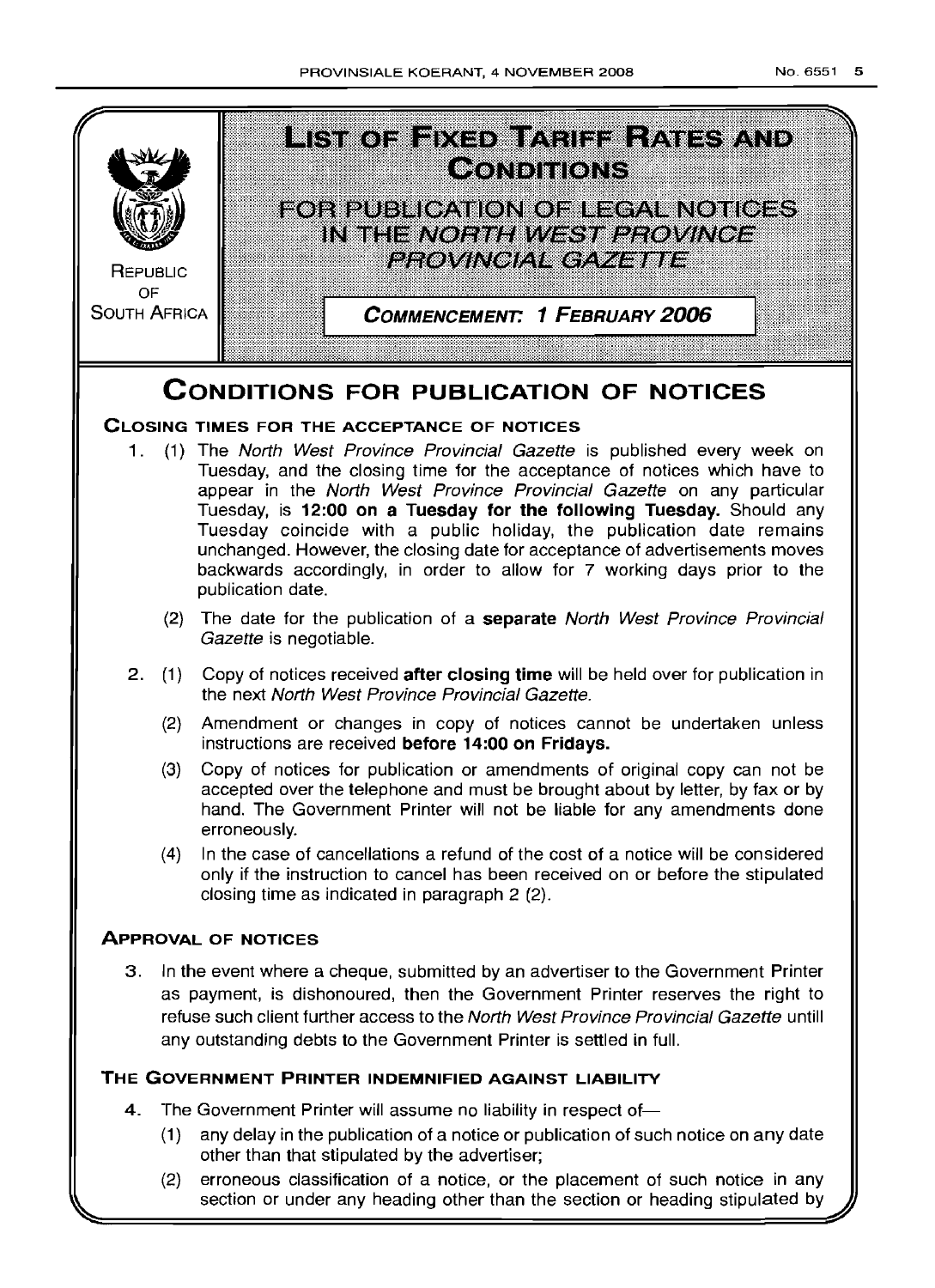- (3) any editing, revision, omission, typographical errors or errors resulting from faint or indistinct copy.
- (4) The Government Printing Works is not responsible for any amendments.

## LIABILITY OF ADVERTISER

5. Advertisers will be held liable for any compensation and costs arising from any action which may be instituted against the Government Printer in consequence of the publication of any notice.

## **COPY**

- 6. Copy of notices must be typed on one side of the paper only and may not constitute part of any covering letter or document.
- 7. At the top of any copy, and set well apart from the notice, the following must be stated:

Where applicable

- (1) The heading under which the notice is to appear.
- (2) The cost of publication applicable to the notice, in accordance with the "Word Count Table".

## PAYMENT OF COST

- 9. With effect from 1 April 2005 no notice will be accepted for publication unless the cost of the insertion(s) is prepaid in CASH or by CHEQUE or POSTAL ORDERS. It can be arranged that money can be paid into the banking account of the Government Printer, in which case the deposit slip accompanies the advertisement before publication thereof.
- 10. (1) The cost of a notice must be calculated by the advertiser in accordance with the word count table.
	- (2) Where there is any doubt about the cost of publication of a notice, and in the case of copy, an enquiry, accompanied by the relevant copy, should be addressed to the Advertising Section, Government Printing Works, Private Bag X85, Pretoria, 0001 [Fax: (012) 323-8805], before publication.
- 11. Overpayment resulting from miscalculation on the part of the advertiser of the cost of publication of a notice will not be refunded, unless the advertiser furnishes adequate reasons why such miscalculation occurred. In the event of underpayments, the difference will be recovered from the advertiser, and the notice(s) will not be published until such time as the full cost of such publication has been duly paid in cash or by cheque or postal orders, or into the banking account.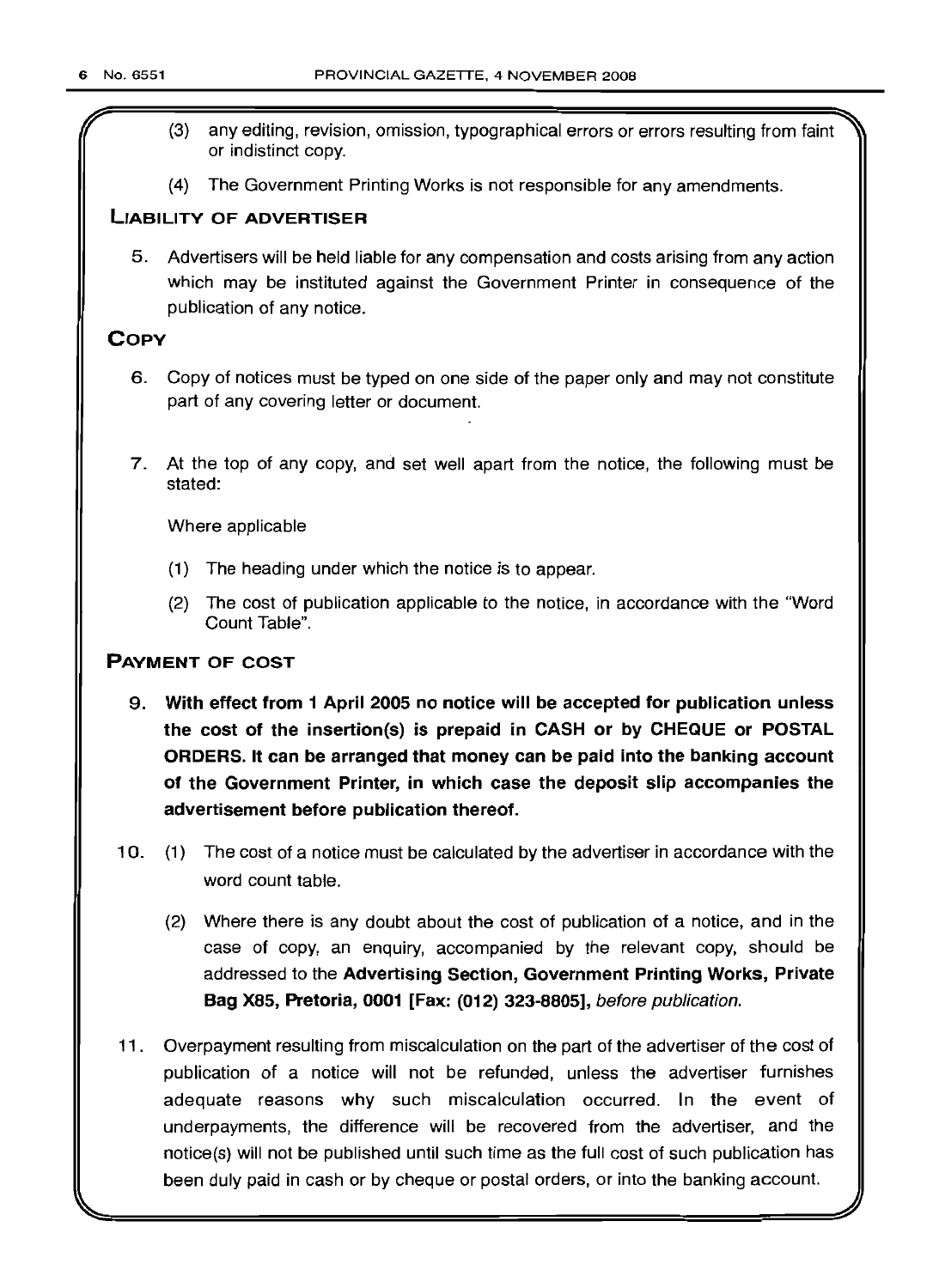- 12. In the event of a notice being cancelled, a refund will be made only if no cost regarding the placing of the notice has been incurred by the Government Printing Works.
- 13. The Government Printer reserves the right to levy an additional charge in cases where notices, the cost of which has been calculated in accordance with the Word Count Table, are subsequently found to be excessively lengthy or to contain overmuch or complicated tabulation.

## PROOF OF PUBLICATION

14. Copies of the North West Province Provincial Gazette which may be required as proof of publication, may be ordered from the Government Printer at the ruling price. The Government Printer will assume no liability for any failure to post such North West Province Provincial Gazette(s) or for any delay in despatching it/them.

# **GOVERNMENT PRINTERS BANK ACCOUNT PARTICULARS**

Bank:

ABSA

BOSMAN STREET

Account No.: 4057114016

Branch code: 632005

Reference No.: 00000050

Fax No.: (012) 323 8805 and (012) 323 0009

## Enquiries:

| Mrs. L. Fourie    | Tel.: (012) 334-4686 |
|-------------------|----------------------|
| Mrs. H. Wolmarans | Tel.: (012) 334-4591 |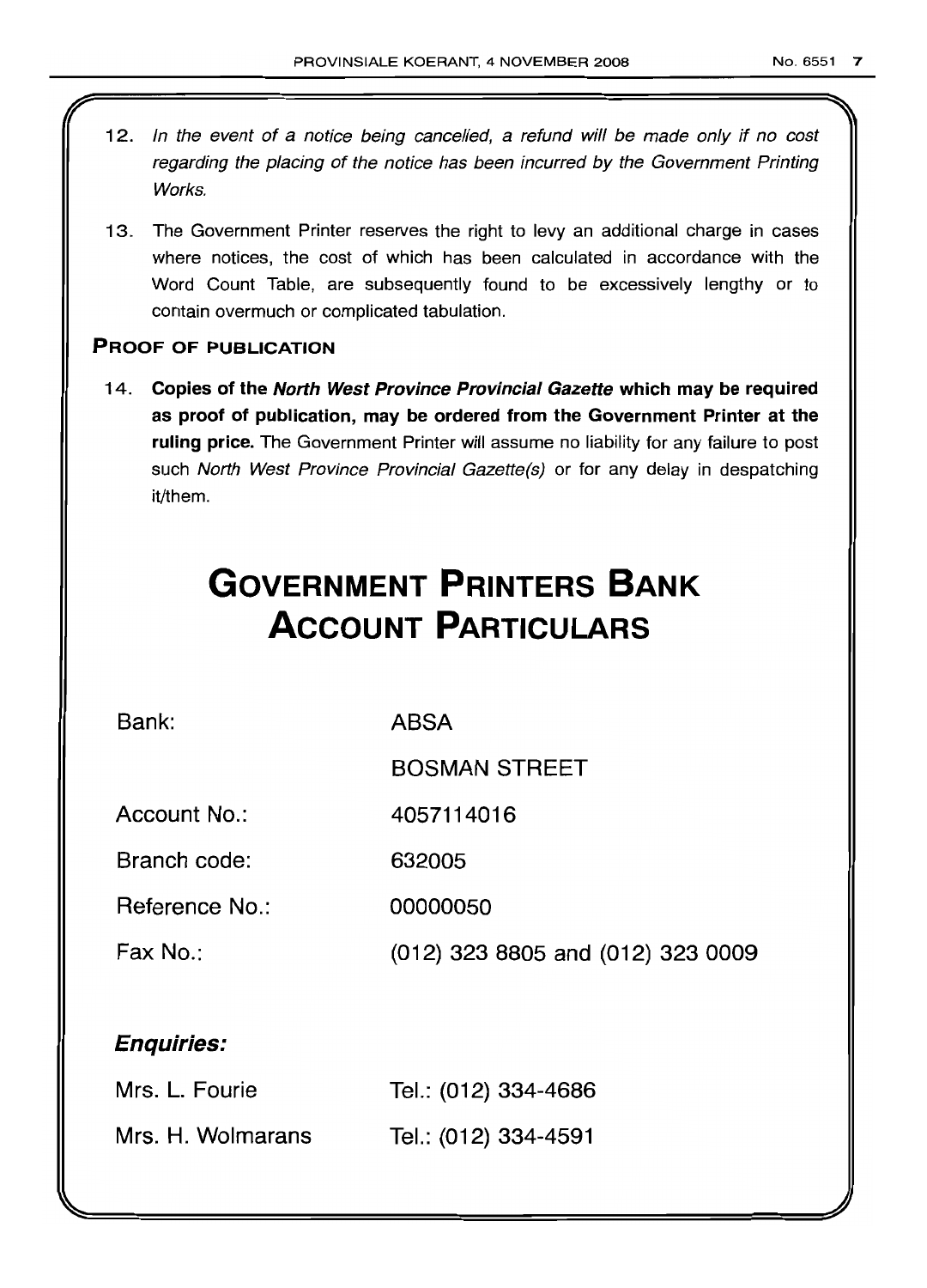## **GENERAL NOTICES • ALGEMENE KENNISGEWINGS**

## **NOTICE 600 OF 2008**

NOTICE OF APPLICATION FOR AMENDMENT OF TOWN-PLANNING SCHEME IN TERMS OF SECTION 56 (1) (b) (ii) OF THE TOWN-PLANNING AND TOWNSHIPS ORDINANCE, 1986 (ORDINANCE 15 OF 1986)

#### **HARTBEESPOORT AMENDMENT SCHEME 368**

I, Jeff de Klerk, being the authorised agent of the owner of Erf 997, Schoemansville Extension 2, hereby give notice in terms of section 56 (1) (b) (ii) of the Town-planning and Townships Ordinance, 1986, that I have applied to the Local Municipality of Madibeng for the amendment of the town-planning scheme known as Hartbeespoort Town-planning Scheme, 1993, by the rezoning of the property described above, situated at 80 Marais Street, Schoemansville Extension 2, from "Residential 1" with a density of "One dwelling per erf" to "Residential 1" with a density of "One dwelling per 500 m<sup>2</sup>".

Particulars regarding the application will lie for inspection during normal office hours at the Municipal Offices, Van Velden Street, Brits, for a period of 28 days from 28 October 2008.

Objections to or representations in respect of the application must be lodged with or made in writing to the Municipal Manager, at the above address or at PO Box 106, Brits, 0250, within a period of 28 days from 28 October 2008.

Address of authorised agent: PO Box 105, Ifafi, 0260. Tel: (012) 259-1688.

## **KENNISGEWING 600 VAN 2008**

**• •**

KENNISGEWING VAN AANSOEK OM WYSIGING VAN DORPSBEPLANNINGSKEMA INGEVOLGE ARTIKEL 56 (1) (b) (ii) VAN DIE ORDONNANSIE OP DORPSBEPLANNING EN DORPE, 1986 (ORDONNANSIE 15 VAN 1986)

## **HARTBEESPOORT-WYSIGINGSKEMA 368**

Ek, Jeff de Klerk, synde die gemagtigde agent van die eienaar van Erf 997, Schoemansville Uitbreiding 2, gee hiermee ingevolge artikel 56 (1) (b) (ii) van die Ordonnansie op Dorpsbeplanning en Dorpe, 1986, kennis dat ek by die Plaaslike Munisipaliteit van Madibeng aansoek gedoen het om die wysiging van die dorpsbeplanningskema bekend as Hartbeespoortdorpsbeplanningskema, 1993, deur die hersonering van die eiendom hierbo beskryf, gelee te Maraisstraat 80, Schoemansville Uitbreiding 2, vanaf "Residensieel 1" met 'n digtheid van "Een woonhuis per erf' na "Residensieel 1" met 'n digtheid van "Een woonhuis per 500 m<sup>2</sup>".

Besonderhede van die aansoek lê ter insae gedurende gewone kantoorure by die Munisipale Kantore, Van Veldenstraat, Brits, vir 'n tydperk van 28 dae vanaf 28 Oktober 2008.

Besware of vertoë ten opsigte van die aansoek moet binne 'n tydperk van 28 dae vanaf 28 Oktober 2008 skriftelik by of tot die Munisipale Bestuurder by bovermelde adres of by Posbus 106, Brits, 0250, ingedien word.

Adres van gemagtigde agent: Posbus 105, Ifafi, 0260. Tel: (012) 259-1688.

28-4

## **NOTICE 601 OF 2008**

NOTICE OF APPLICATION FOR THE AMENDMENT OF TOWN-PLANNING SCHEME IN TERMS OF SECTION 56 (1) (b) (i) OF THE TOWN-PLANNING AND TOWNSHIPS ORDINANCE, 1986 (ORDINANCE 15 OF 1986)

#### **KLERKSDORP LAND USE MANAGEMENT SCHEME, 2005**

#### **AMENDMENT SCHEME 477**

I, Anton Mitchell, authorized agent of the owner of the Remainder of Erf 1066, Wilkoppies X26, hereby give notice in terms of section 56 (1) (b) (i) of the Town-planning and Townships Ordinance, 1986, that I have applied to the City Council of Matlosana for the amendment of the town-planning scheme known as the Klerksdorp Land Use Management Scheme, 2005, by the rezoning of the property described above, situated adjacent to 62C William Street, from "Residential 1" to "Special" for purposes of a dwelling house and medical consulting rooms.

Particulars of the application will lie for inspection during normal office hours at the office of the Municipal Manager, Room 128, Municipal Building, Bram Fischer Street, Klerksdorp for the period of 28 days from 28 October 2008.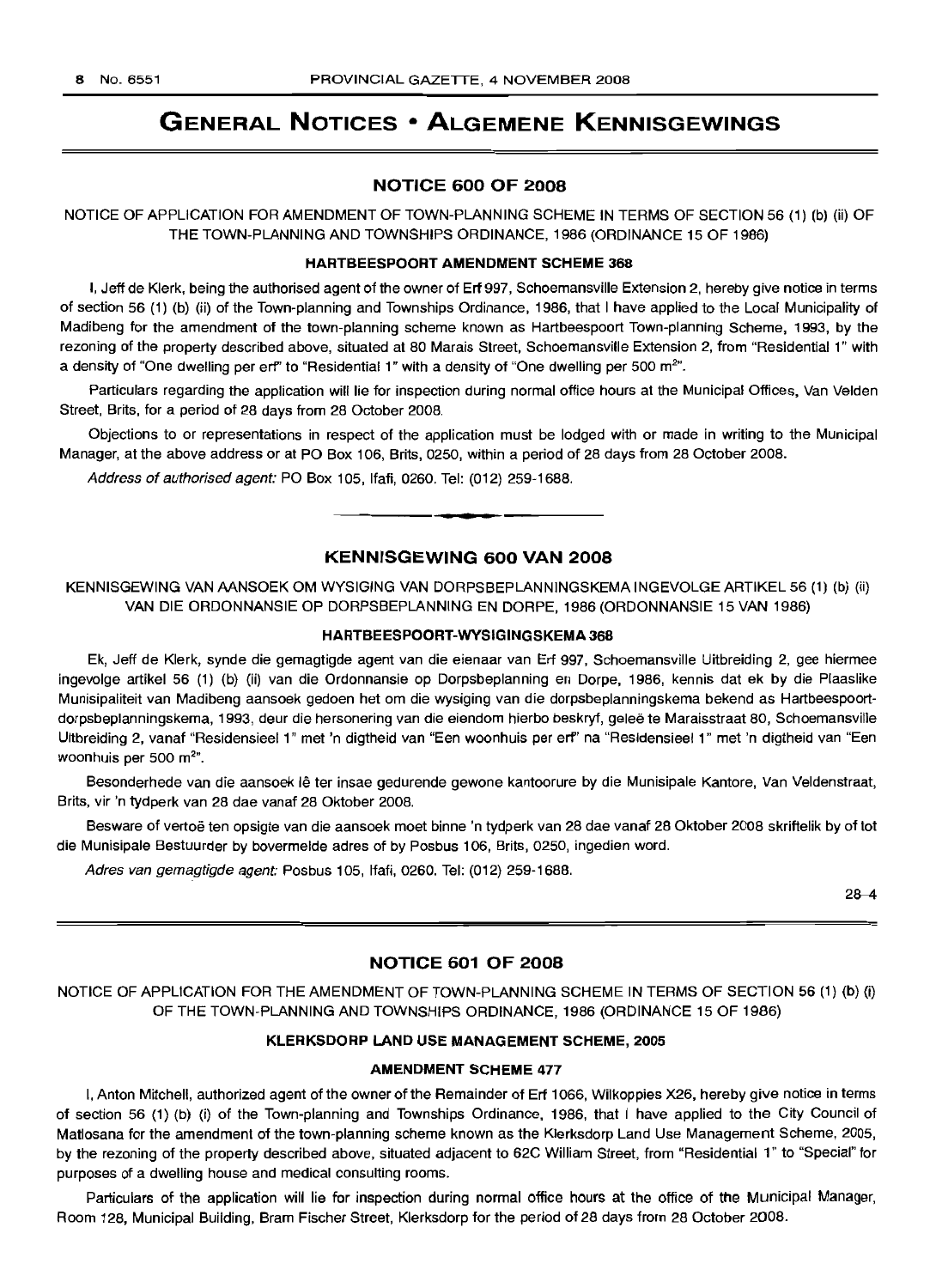Objections to or representations in respect of the application must be lodged with or made in writing to the Municipal Manager, at the above address or at PO Box 99, Klerksdorp, 2570, or at PO Box 1237, Klerksdorp, 2570, within a period of 28 days from 28 October 2008.

Address of owner's agent: Mr A Mitchell, PO Box 1237, Klerksdorp, 2570. Tel: (018) 462-1122/55. Fax (018) 462-7077.

## **KENNISGEWING 601 VAN 2008**

**-**

KENNISGEWING VAN AANSOEK OM WYSIGING VAN DORPSBEPLANNINGSKEMA INGEVOLGE ARTIKEL 56 (1) (b) (i) VAN DIE ORDONNANSIE OP DORPSBEPLANNING EN DORPE, 1986 (ORDONNANSIE 15 VAN 1986)

## **KLERKSDORP GRONDGEBRUIKBESTUURSKEMA, 2005**

## **WYSIGINGSKEMA 477**

Ek, Anton Mitchell, gemagtigde agent van die eienaar van Erf 1066, Wilkoppies X26, gee hiermee ingevolge artikel 56 (1) (b) (i) van die Ordonnansie op Dorpsbeplanning en Dorpe, 1986, die dorpsbeplanningskema bekend as die Klerksdorp Grondgebruikbestuurskema, 2005, soos gewysig, deur die hersonering van die eiendom hierbo beskryf, gelee aanliggend tot Williamstraat 62C, vanaf "Residensieel 1" tot "Spesiaal" vir doeleindes vir woonhuis en mediese spreekkamers.

Besonderhede van die aansoek Iê ter insae gedurende gewone kantoorure by die kantoor van die Munisipale Bestuurder, Bram Fischerstraat, Burgersentrum, Kamer 128, Klerksdorp, vir 'n tydperk van 28 dae vanaf 28 Oktober 2008.

Besware teen of vertoë ten opsigte van die aansoek moet binne 'n tydperk van 28 dae vanaf 28 Oktober 2008 skriftelik by of tot die Munisipale Bestuurder by bovermelde adres of by Posbus 99, Klerksdorp, 2570 of Posbus 1237, Klerksdorp, 2570, ingedien of gerig word.

Adres van eienaar se agent: Mnr. A Mitchell, Posbus 1237, Klerksdorp, 2570. Tel: (018) 462-1122/55. Faks: (018) 462-7077.

28-4

## **NOTICE 602 OF 2008**

#### NOTICE OF APPLICATION FOR ESTABLISHMENT OF TOWNSHIP

The Rustenburg Local Municipality hereby gives notice in terms of section 69 (6) (a) of the Town-planning and Townships Ordinance, 1986 (Ordinance 15 of 1986), read together with the provisions of section 100 of the Ordinance, that an application to amend the approved township, Freedom Park Extension 3, referred to in the Annexure hereto, has been received.

Particulars of the application are open for inspection during normal office hours at the office of the Director: Planning and Development, Room 313, Missionary Mpheni House, c/o Beyers Naude and Nelson Mandela Drives, Rustenburg, for a period of 28 days from 28 October 2008 (date of first publication).

Objections to or representations in respect of the application must be lodged with or made in writing in duplicate with the Director: Planning and Development at the above offices or posted to P.O. Box 16, Rustenburg, 0300, within a period of 28 days from 28 October 2008.

Date of first publication: 28 Oktober 2008.

Date of second publication: 4 November 2008.

## **ANNEXURE**

## Name of township: **Freedom Park Extension** 3.

Full name of applicant: Metroplan Town and Regional Planners.

Number of erven in proposed township:

Residential 1: 2 121.

Residential 2 (80 units per hal: 23.

Institutional (School): 2.

Institutional (Chreche): 4.

Institutional (Community facilities): 2.

Place of public worship: 4.

Business 1 (Taxi Rank): 3.

Business 1 (Business 2).

Special for a public garage: 1.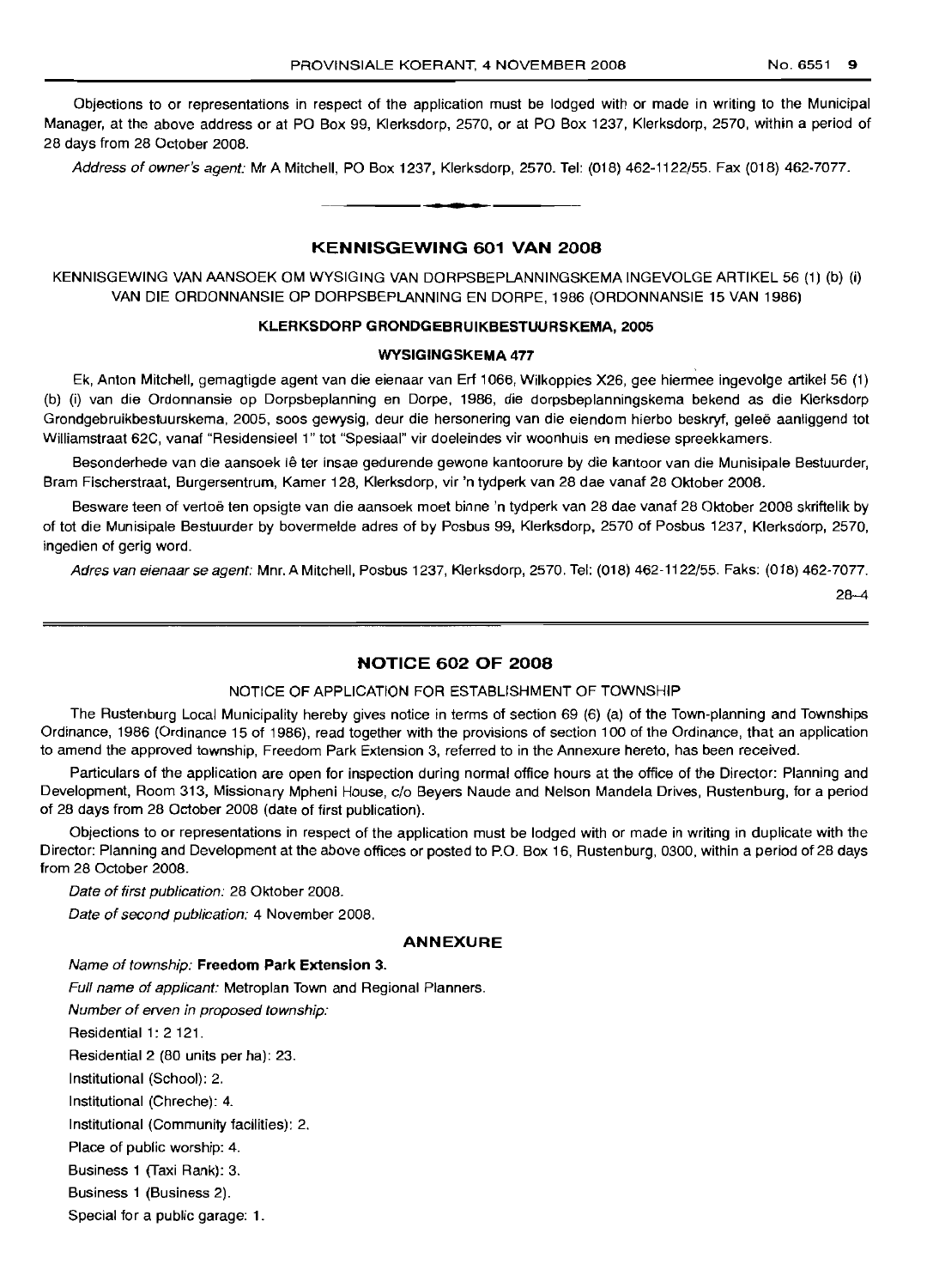Municipal (Electrical substation): 1.

Municipal (Clinic): 1.

Municipal (Municipal): 14.

Public Open Space: 9.

Street.

Description of property on which the township will be established: Portion 8 (a portion of Portion 1) of the farm Wildebeestfontein 274 JQ.

Locality of the proposed township: The Portion 8 (a portion of Portion 1) of the farm Wildebeestfontein 274 JQ. .**-.**

## **KENNISGEWING 602 VAN 2008**

#### KENNISGEWING VAN AANSOEK OM STIGTING VAN DORP

Die Rustenburg Plaaslike Munisipaliteit gee hiermee kennis ingevolge artikel 69 (6) (a) van die Ordonnansie op Dorpe en Dorpsbeplanning, 1986 (Ordonnansie 15 van 1986), saamgelees met artikel 100 van die Ordonnansie dat'n aansoek om die goedgekeurde dorp, Freedom Park Uitbreiding 3, te wysig, soos in die Bylae hierby genoem, ontvang is.

Besonderhede van die aansoek lê ter insae gedurende gewone kantoorure by die kantoor van die Direkteur: Beplanning en Ontwikkeling, Kamer 313, Missionary Mpheni House, h/v Beyers Naude en Nelson Mandelarylaan, Rustenburg, vir 'n tydperk van 28 dae vanaf 28 Oktober 2008 (dag van eerste publikasie).

Besware teen of vertoe ten opsigte van die aansoek moet binne 'n tydperk van 28 dae vanaf 28 Oktober 2008 skriftelik by die Direkteur: Beplanning en Ontwikkeling by bovermelde kantoor of by Posbus 16, Rustenburg, 0300, ingedien of gepos word.

Datum van eerste publikasie: 28 October 2008.

Datum van tweede publikasie: 4 November 2008.

#### **BYLAE**

Naam van dorp: **Freedom Park Uitbreiding** 3.

Volle naam van aansoeker: Metroplan Stads- en Streekbeplanners.

Aantal erwe in dorp:

Residensieel 1: 2 121.

Residensieel 2 (80 units per ha): 23.

Institusioneel (Skool): 2.

Institusioneel (Chreche): 4.

Institusioneel (Gemeenskap fasiliteite): 2.

Institusioneel (Plek van aanbidding): 4.

Besigheid 1 (Taxi staanplek): 3.

Besigheid 1 (Besigheid): 2.

Spesiaal vir openbare garage: 1.

Munisipaal (Elektrisiteit substasie): 1.

Munisipaal (Kliniek): 1.

Munisipaal: 14.

Publieke Oopruimte: 9.

Straat.

Beskrywing van eiendom waarop dorp gestig gaan word: Gedeelte 8 ('n Gedeelte van Gedeelte 1) van die plaas Wildebeestfontein 274 JQ.

Ligging van die voorgestelde dorp: Die eiendom is geleë aanliggend tot en noordoos van die bestaande dorp Freedom Park Uitbreiding 1 en word beskou as die derde uitbreiding van die Freedom Parkarea. Rustenburg is ongeveer 10 kilometer suid van die eiendom geleë.

28-4

## **NOTICE 603 OF 2008**

#### NOTICE OF APPLICATION FOR TOWNSHIP ESTABLISHMENT

We, Proplan Technologies CC, being the authorized agent of Erf 9318, hereby give notice in terms of sections 17 & 24 of the Land Use Planning Ordinance, 1985 (Ordinance 15 of 1985), that we have applied for township establishment (rezoning and subdivision) at the Mafikeng Local Municipality as mentioned in the Annexure: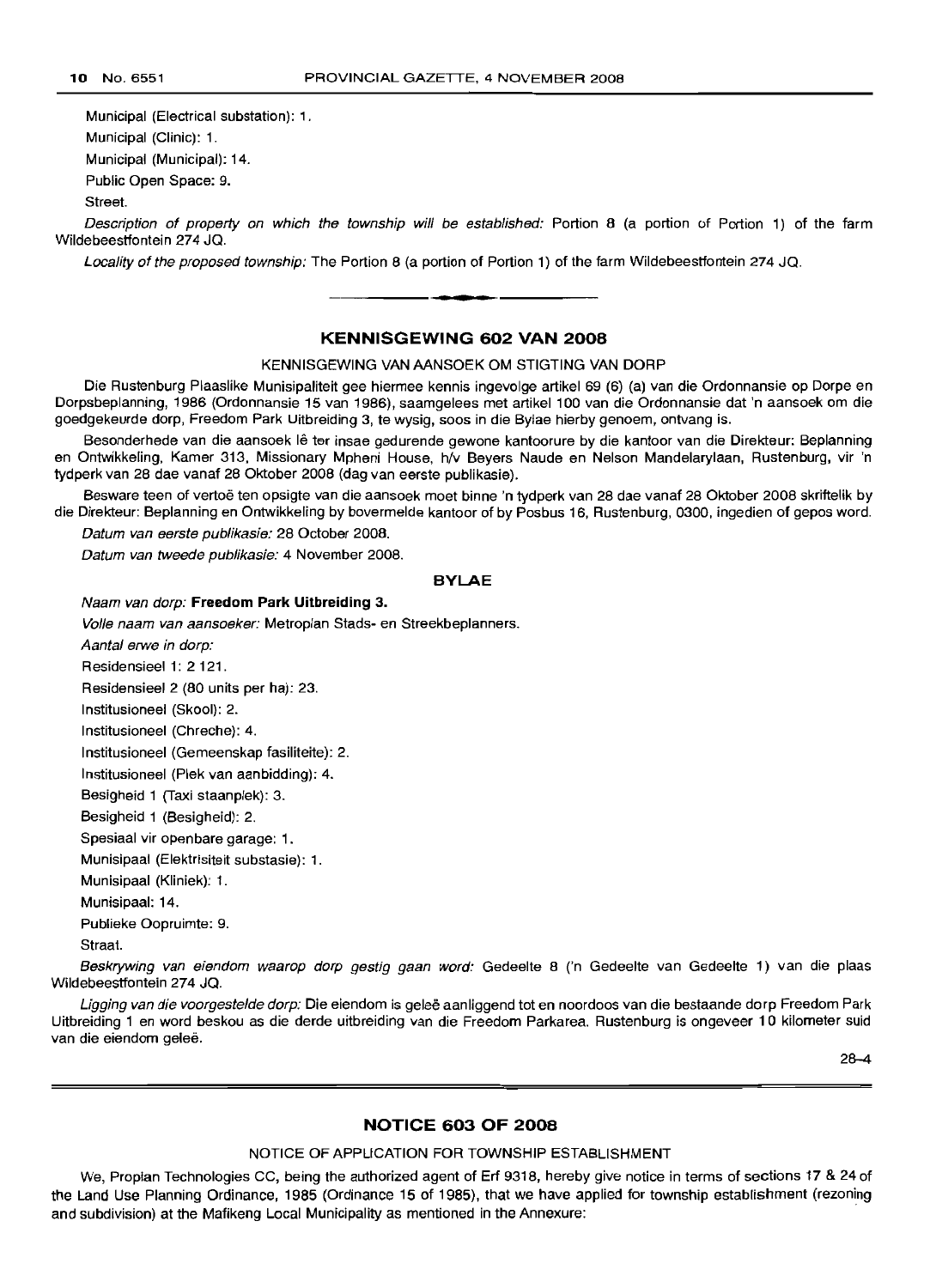#### No. 6551 **11**

#### **ANNEXURE**

## 1. Name of township: **Danville Extension** 3.

2. Number of erven in proposed township: 1 443 x Residential 6, 1 x Residential 30, 9 x Institutional, 1 x Business, 9 x Parks.

3. Property description: Erf 9318, a portion of Erf 428, Mafikeng Commonage.

4. Property location: Erf 9318 is situated to the south of Mafikeng, it is situated adjacent to the R503, Mafikeng Lichtenburg Road.

Particulars of the application will lie for inspection during normal office hours at the office of the Municipal Manager, Municipal Offices, c/o University and Hector Pieterson Roads within a period of 21 days from 30 September 2008.

Objections to or representations in respect of the application must be lodged with or made in writing to the Municipal Manager at the above address or at P.O. Box X63, Mmabatho, 2735, within a period of 21 days from 30 September 2008.

Agent contact information: Postnet Suite 4080, Private Bag X82323, 0300. Tel: (014) 597-0972. Cell: 084321 0041. Fax: 086 500 3596.

## **KENNISGEWING 603 VAN 2008**

**-**

## KENNISGEWING VAN AANSOEK OM STIGTING VAN 'N DORP

Ons, Proplan Technologies CC, synde die gemagtigde agent van Erf 9318, Mafikeng, Registration Division JO, gee hiermee ingevolge artikels 17 en 24 van die Ordonnansie op Grondgebruikbeplanning, 1985, kennis dat ons by die Mafikeng Plaaslike Munisipaliteit aansoek gedoen het om stigting van 'n dorp (hersonering en onderverdeling) soos verwys word in die Bylae:

#### **BYLAE**

#### 1. Naam van dorp: **Danville Uitbreiding** 3.

2. Aantal erwe in voorgestelde dorp: 1 443 x Residensieel 6, 1 x Residensieel 30, 9 x Institusioneel, 1 x Besigheid, 9 x Parke.

3. Beskrywing van grond waarop dorp gestig word: Erf 9318, 'n gedeelte van Erf 428, Mafikeng Commonage.

4. Ligging van voorgestelde dorp: Erf 9318 is geleë aan die suide van Mafikeng, is aangrensend aan die R503, Mafikeng Lichtenburg Provinsiale Pad.

Besonderhede van die aansoek lê ter insae gedurende gewone kantoorure by die kantoor van die Munisipale Bestuurder, h/v University- en Hector Pietersonstraat, Munisipale Kantore, Mmabatho, vir 'n tydperk van 21 dae vanaf 30 September 2008.

Besware teen of vertoë ten opsigte van die aansoek moet binne 'n tydperk van 21 dae vanaf 30 September 2008 skriftelik by of tot die Munisipale Bestuurder by bovermelde adres of by Posbus X63, Mmabatho, 2735, ingedien of gerig word.

Agent kontak besonderhede: Postnet Suite 4080, Privaatsak X82323, 0300. Tel: (014) 597-0972. Sel: 084 321 0041. Faks: 086 500 3596.

28-4

## **NOTICE 604 OF 2008**

#### [REGULATION 17 (9) OF THE DEVELOPMENT FACILITATION REGULATIONS IN TERMS OF THE DEVELOPMENT FACILITATION ACT, 1995]

Welwyn Town and Regional Planners as consultants for Die Trustees van tyd tot tyd of The Eldapie Investment Trust, No. IT 6664/2006, has lodged an application in terms of the Development Facilitation Act for the establishment of a land development area rezoning of Portion 1 of Erf 1191, Potchefstroom, Registration Division I.Q., North West.

The erf will be rezoned as follows: (i) The rezoning from "Residential 1" to "Residential 3" with Annexure 1109 for one person per 100  $m^2$ .

The relevant plan(s), document(s) and information are available for inspection at the office of the Designated Officer, Ramosa Riekert Building, corner of Von Wielligh and Gerrit Maritz Streets, Dassierand, Potchefstroom, for a period of 21 days from 28 October 2008 (date of first publication).

The application will be considered at a Tribunal hearing to be held at the council chambers, Ramosa Riekert Building, corner of Von Wielligh and Gerrit Maritz Streets, Dassierand, Potchefstroom, on 27 January 2008 at 10:00 and if any objections are received, a pre-hearing will take place on 20 January 2008 at the above-mentioned council chambers at 10:00.

Any person having an interest in the application should please note:

1. You may within a period of 21 days from the date of first publication of this notice, provide the designated officer with your written objections or representations.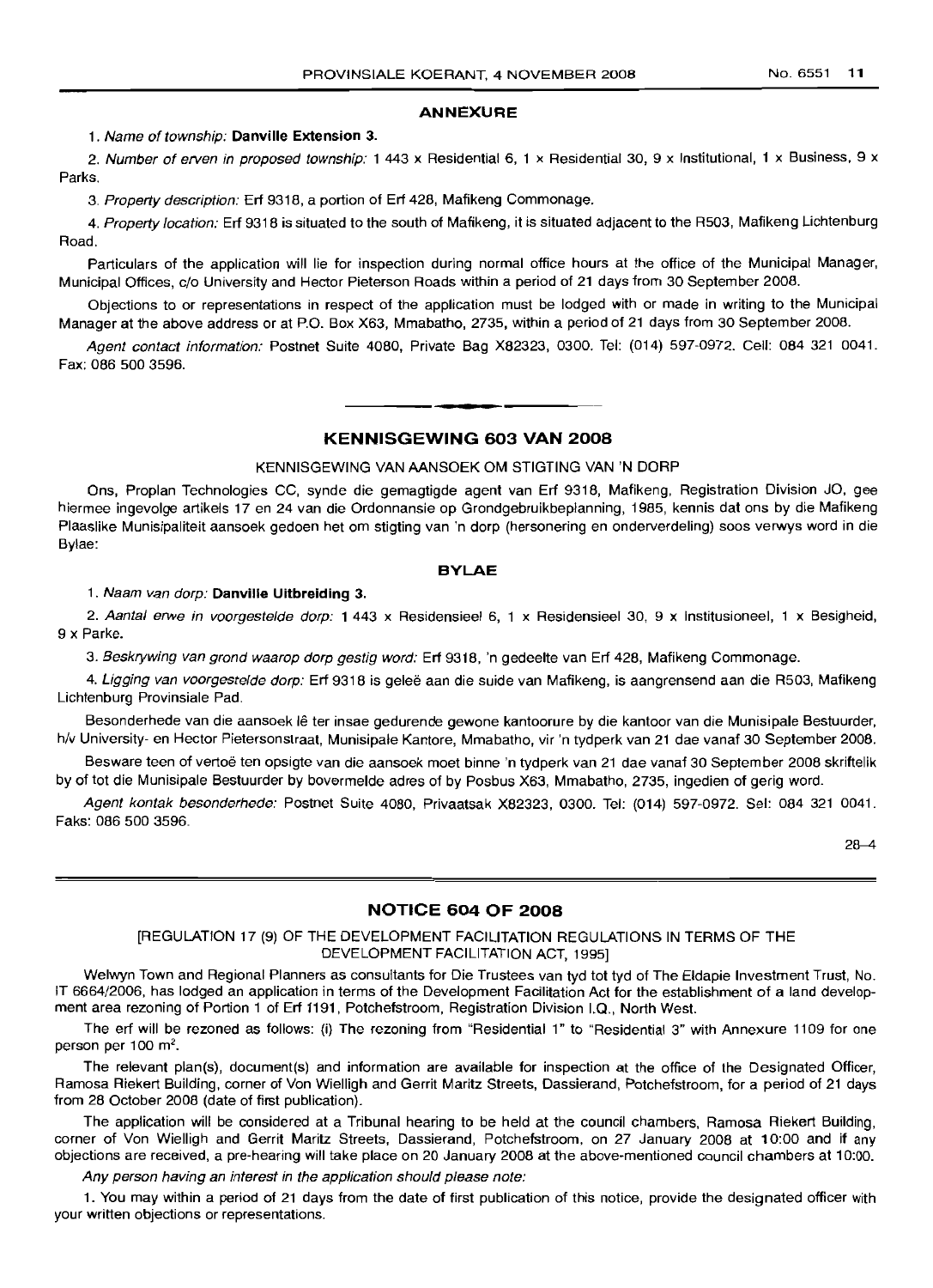### OR

2. If your comments constitute an objection to any aspect of the land development application, you may but you are not obliged to, appear in person or through a representative before the Tribunal on the date mentioned above.

Any written objection or representation must be delivered to the designated officer at the offices of the Designated Officer, Ramosa Riekert Building, corner of Von Wielligh and Gerrit Maritz Streets, Dassierand, Potchefstroom, or posted to Private Bag X1213, Potchefstroom, for attention Mr N.P. Claassen.

Any queries may be directed to the Designated Officer: Tel. No. (018) 297-5011 and Fax No. (018) 297-7956. .**- .**

## **KENNISGEWING 604 VAN 2008**

[REGULASIE 17 (9) VAN DIE REGULASIES OP ONTWIKKELlNGSFASILITERING INGEVOLGE DIE WET OP ONTWIKKELlNGSFASILITERING, 1995]

Welwyn Stads- en Streekbeplanners as konsultante van Die Trustees van tyd tot tyd van Eldapie Investment Trust, No. IT 6664/2006, het 'n aansoek ingevolge die Wet op Ontwikkelingsfasilitering, 1995, ingedien vir die hersonering van 'n grondontwikkelingsgebied op Gedeelte 1 van Erf 1191, Potchefstroom, Registrasieafdeling 1.0., Noordwes.

Die erf sal as volg hersoneer word: (i) Die hersonering vanaf "Residensieel 1" na "Residensieel 3" met Bylae 1109 vir een persoon per 100  $m^2$ .

Die betrokke plan(ne), dokument(e) en inligting is ter insae beskikbaar by die Aangewese Beampte, Ramosa Riekertgebou, hoek van Von Wielligh- en Gerrit Maritzstraat, Dassierand, Potchefstroom, vir 'n tydperk van 21 dae vanaf 28 Oktober 2008 (datum van eerste publikasie).

Die aansoek sal oorweeg word op 'n sitting van die Tribunaal wat gehou word by die raadsaal, Ramosa Riekertgebou, hoek van Von Wielligh- en Gerrit Maritzstraat, Dassierand, Potchefstroom op 27 Januarie 2008 om 10:00 en indien besware ontvang is, sal 'n voor-verhoor Tribunaal sitting gehou word op 20 Januarie 2008 by die raadsaal soos bo genoem om 10:00.

Enige persoon wat 'n belang in die aansoek *net,* moet asseblief daarop let dat:

1. U binne 'n tydperk van 21 dae vanaf die datum van eerste publikasie van hierdie kennisgewing die aangewese beampte van u geskrewe besware of vertoë kan voorsien.

OF

2. Indien u kommentaar 'n beswaar teen enige aspek van die grondontwikkelingsaansoek daarstel, u of u verteenwoordiger persoonlik voor die tribunaal kan verskyn op die datum hierbo vermeld, maar u is nie verplig nie.

Enige geskrewe beswaar of vertoe moet afgelewer word by die aangewese beampte by die kantore van die Aangewese Beampte, Ramosa Riekertgebou, hoek van Von Wielligh- en Gerrit Maritzstraat, Dassierand, Potchefstroom, of gepos word aan Privaatsak X1213, Potchefstroom, 2520, vir aandag mnr. N.P. Claassen.

Enige navrae kan gerig word aan die Aangewese Beampte by Tel: (018) 297-5011 en Faks: (018) 297-7956.

28-04

#### **NOTICE 605 OF 2008**

[REGULATION 17 (9) OF THE DEVELOPMENT FACILITATION REGULATIONS IN TERMS OF THE DEVELOPMENT FACILITATION ACT, 1995]

Welwyn Town and Regional Planners as consultants for Clifton Dunes Investments 397 Proprietary Limited, No. 2006/010714/07, has lodged an application in terms of the Development Facilitation Act for the establishment of a land development area rezoning of the Remaining Portion of Erf 1181, situated on 55 Wilgen Street, Potchefstroom, Registration Division 1.0., North West.

The erf will be rezoned as follows: (i) The rezoning from "Residential 1" to "Residential 3" with Annexure 1110 for one person per 100 m<sup>2</sup>.

The relevant plan(s), document(s) and information are available for inspection at the office of the Designated Officer, Ramosa Riekert Building, corner of Von Wielligh and Gerrit Maritz Streets, Dassierand, Potchefstroom, for a period of 21 days from 28 October 2008 (date of first publication).

The application will be considered at a Tribunal hearing to be held at the council chambers, Ramosa Riekert Building, corner of Von Wielligh and Gerrit Maritz Streets, Dassierand, Potchefstroom, on 27 January 2008 at 10:00 and if any objections are received, a pre-hearing will take place on 20 January 2008 at the above-mentioned council chambers at 10:00.

Any person having an interest in the application should please note:

1. You may within a period of 21 days from the date of first publication of this notice, provide the designated officer with your written objections or representations.

OR

2. If your comments constitute an objection to any aspect of the land development application, you may but you are not obliged to, appear in person or through a representative before the Tribunal on the date mentioned above.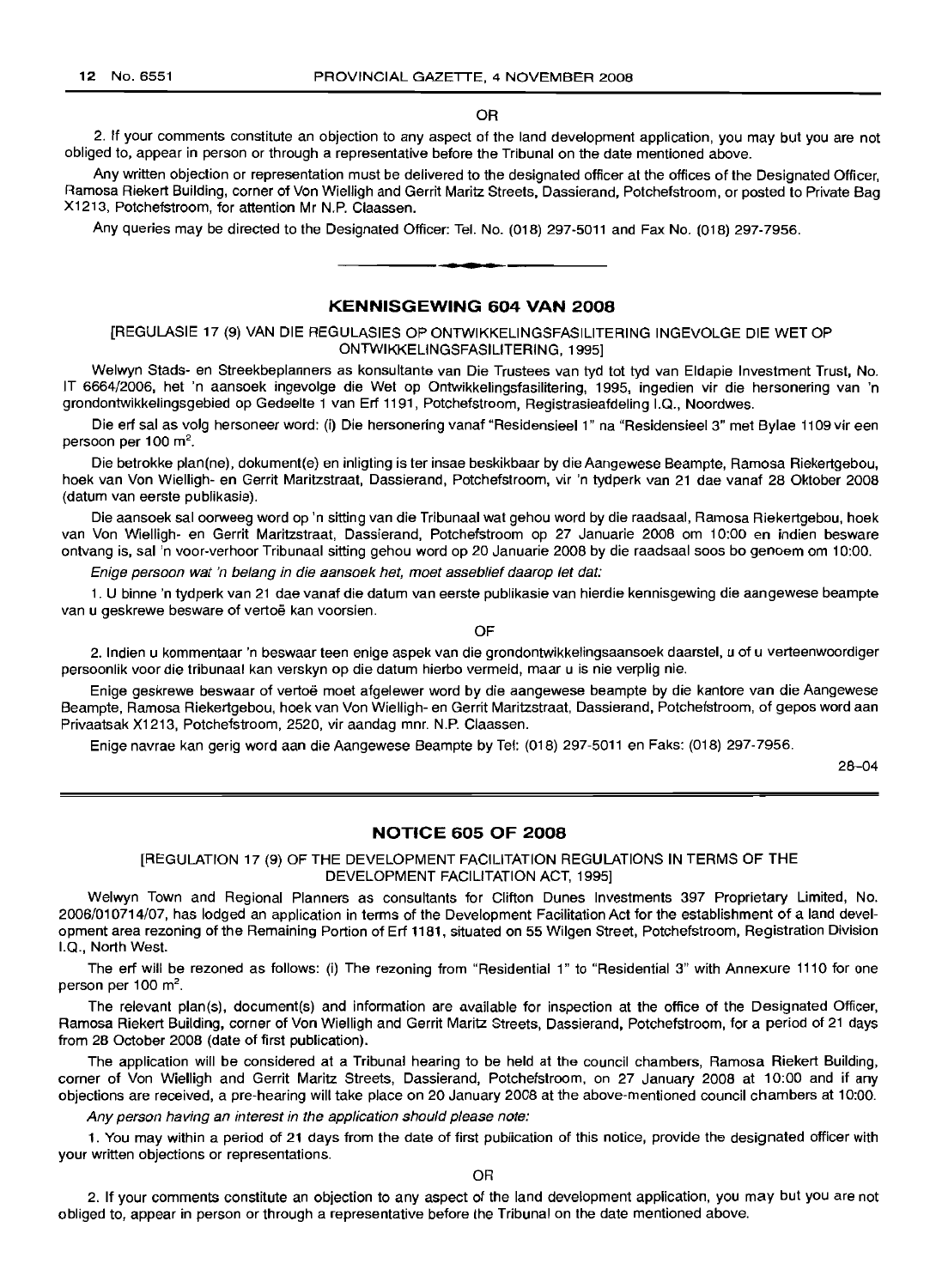Any written objection or representation must be delivered to the designated officer at the offices of the Designated Officer, Ramosa Riekert Building, corner of Von Wielligh and Gerrit Maritz Streets, Dassierand, Potchefstroom, or posted to Private Bag X1213, Potchefstroom, for attention Mr N.P. Claassen.

Any queries may be directed to the Designated Officer: Tel. No. (018) 297-5011 and Fax No. (018) 297-7956.

## **KENNISGEWING 605 VAN 2008**

**1\_**

[REGULASIE 17 (9) VAN DIE REGULASIES OP ONTWIKKELlNGSFASILITERING INGEVOLGE DIE WET OP ONTWIKKELlNGSFASILITERING, 1995]

Welwyn Stads- en Streekbeplanners as konsultante van Clifton Dunes Investments 397 Proprietary Limited, No. 2006/010714/07, het 'n aansoek ingevolge die Wet op Ontwikkelingsfasilitering, 1995, ingedien vir die hersonering van 'n grondontwikkelingsgebied op die Resterende Gedeelte van Erf 1181, geleë te Wilgenstraat 55, Potchefstroom, Registrasieafdeling I.Q., Noordwes.

Die erf sal as volg hersoneer word: (i) Die hersonering vanaf "Residensieel 1" na "Residensieel 3" met Bylae 1110 vir een persoon per 100  $m^2$ .

Die betrokke plan(ne), dokument(e) en inligting is ter insae beskikbaar by die Aangewese Beampte, Ramosa Riekertgebou, hoek van Von Wielligh- en Gerrit Maritzstraat, Dassierand, Potchefstroom, vir 'n tydperk van 21 dae vanaf 28 Oktober 2008 (datum van eerste publikasie).

Die aansoek sal oorweeg word op 'n sitting van die Tribunaal wat gehou word by die raadsaal, Ramosa Riekertgebou, hoek van Von Wielligh- en Gerrit Maritzstraat, Dassierand, Potchefstroom op 27 Januarie 2008 om 10:00 en indien besware ontvang is, sal 'n voor-verhoor Tribunaal sitting gehou word op 20 Januarie 2008 by die raadsaal soos bo genoem om 10:00.

Enige persoon wat 'n belang in die aansoek net, moet asseblief daarop let dat:

1. LI binne 'n tydperk van 21 dae vanaf die datum van eerste publikasie van hierdie kennisgewing die aangewese beampte van u geskrewe besware of vertoë kan voorsien.

OF

2. Indien u kommentaar 'n beswaar teen enige aspek van die grondontwikkelingsaansoek daarstel, u of u verteenwoordiger persoonlik voor die Tribunaal kan verskyn op die datum hierbo vermeld, maar u is nie verplig nie.

Enige geskrewe beswaar of vertoë moet afgelewer word by die aangewese beampte by die kantore van die Aangewese Beampte, Ramosa Riekertgebou, hoek van Von Wielligh- en Gerrit Maritzstraat, Dassierand, Potchefstroom, of gepos word aan Privaatsak X1213, Potchefstroom, 2520, vir aandag mnr. N.P. Claassen.

Enige navrae kan gerig word aan die Aangewese Beampte by Tel: (018) 297-5011 en Faks: (018) 297-7956.

28-4

## **NOTICE 606 OF 2008**

[Regulation 21 (10) of the Development Facilitation Regulations in terms of the Development Facilitation Act, 1995]

The Trustees from time to time of the Two Palms Trust has lodged an application in terms of the Development Facilitation Act for the establishment of a land development area on Portion 9 (a portion of Portion 4) of the farm Kromdraai 420 IP and the farm Kiepersol 481 IP.

The development will consist of the following: Country Estate consisting of 18 plots of 4-5 hectares in extent each of which 17 is located along the western bank of the Vaal River, the 18th plot is provided for purposes of a sectional title development that will comprise of 20 dwellings. This plot does not border the Vaal River and is approximately 5 hectares in extent.

The relevant plan(s), document(s) and information are available for inspection at Potchefstroom Library as from 31 October 2008. And the pre-hearing conference will be held at the Department of Government & Housing, Board Room, Ramosa Riekert Building, c/o Dr Albert Luthuli and Gerrit Maritz Streets, Dassierand, Potchefstroom, 2520 on 28 January 2009 at 1OhOO and the Tribunal Hearing will be held on 4 February 2009 at Portion 9 (a portion of Portion 4) of the farm Kromdraai 420 IP, at 10hOO.

Any person having an interest in the application should please note:

1. You may within a period of 21 days from the date of the first publication of this notice, provide the designated officer with your written objections or representations; or

2. If your comments constitute an objection to any aspect of the land development application, you must appear in person or through a representative before the Tribunal on, the date mentioned above.

Any written objection or representation must be delivered to the designated officer at the Acting Director, Department of Local Government & Housing, Private Bag X1213, Potchefstroom, 2520 (Ref: DFA21 /3/1 /26/38) and you may contact the designated officer if you have any queries on Tel: (018) 297-5011 and Fax: (018) 297-7956.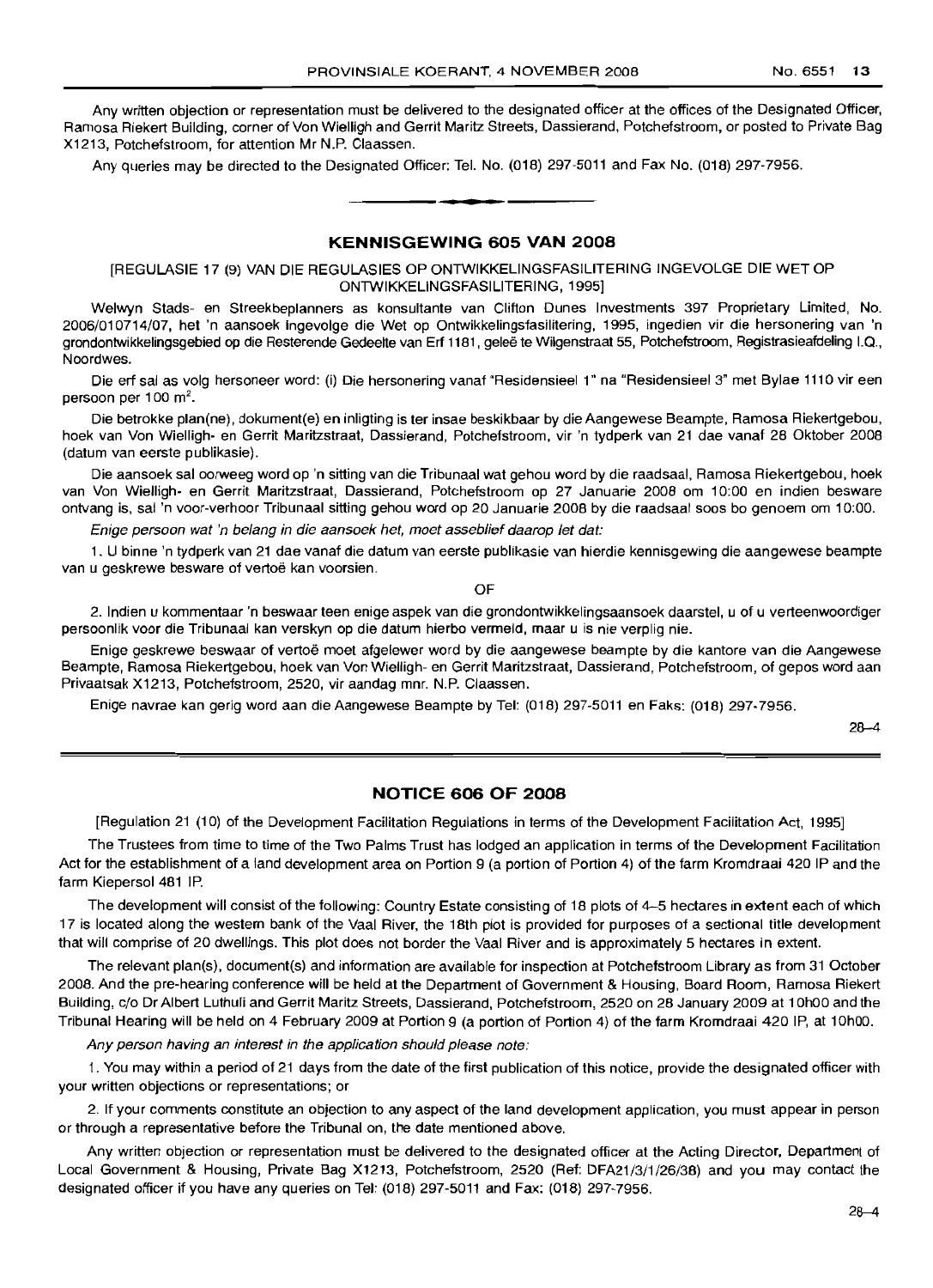## **NOTICE 607 OF 2008**

NOTICE IN CONNECTION WITH MINERAL RIGHTS AND DIVISION OF LAND ORDINANCE 20 OF 1986

## **SUBDIVISION OF PORTION 9 OF THE FARM FOCH No. 149-10 INTO TWO PORTIONS**

The Mineral Rights of Portion 9 of the farm Foch No. 149-10, are reserved in favour of Jacobus Malan, Martha Hester Sophia Steyn (born Malan), Dirk Johannes Albertus Coetzee, Nicolaas Johannes Malan and Gerhardus Petrus Roedolf Strauss, by virtue of Certificate of Mineral Rights RM848/1957.

I, Joze Maleta, being the authorized agent of the registered owner of the above-mentioned property, hereby give notice in terms of section 6 (7) (ii) of the Division of Land Ordinance, 1986 (Ordinance 20 of 1986) that I have applied to Merafong City Local Municipality to divide the land described above into two portions. The mentioned mineral right holders could not be traced.

Further particulars of the application are open for inspection during normal office hours at the municipal offices, Halite Street, Carletonville.

Any person who wishes to object to the granting of the application or who wishes to make representation in regard thereto shall submit his objections or representations in writing to the Municipal Manager at the above address or at P.O. Box 3, Carletonville, 2500, within a period of 28 days from the date of first publication.

Date of first publication: 28 October 2008.

Address of agent: J. Maleta, Professional Land Surveyor, P.O. Box 1372, Klerksdorp, 2570.

## **KENNISGEWING 607 VAN 2008**

**• •**

KENNISGEWING IN VERBAND MET MINERALE REGTE EN VERDELING VAN GROND INGEVOLGE DIE BEPALINGS VAN ORDONNANSIE 20 VAN 1986, ONDERVERDELING VAN GEDEELTE 9 VAN DIE PLAAS FOCH No. 149-10, IN TWEE **GEDEELTES** 

Die Mineraleregte vir Gedeelte 9 van die plaas Foch No. 149-10 is gereserveer ten gunste van Jacobus Malan, Martha Hester Sophia Steyn (gebore Malan), Dirk Johannes Albertus Coetzee, Nicolaas Johannes Malan en Gerhardus Petrus Rudolf Strauss, kragtens Sertifikaat van Regte op Minerale No. RM848/1957.

Ek, Joze Maleta, synde die gevolmagtigde agent van die eienaar van bogenoemde eiendom, gee hiermee ingevolge artikel 6 (7) (ii) van die Ordonnansie op die Verdeling van Grond, 1986 (Ordonnansie 20 van 1986) kennis dat ek by Merafong City Local Municipality aansoek gedoen het om bogenoemde eiendom te verdeel in twee gedeeltes. Die mineraleregtehouers kon nie opgespoor word nie.

Besonderhede van die aansoek lê ter insae gedurende gewone kantoorure by die Munisipale Kantore, Halitestraat, Carletonville.

Enige persoon wat teen die toestaan van die aansoek wil beswaar maak of vertoë in verband daarmee wil rig, moet sy besware of vertoë skriftelik by die Munisipale Bestuurder by bogenoemde adres of by Posbus 3, Carletonville, 2500, binne 'n tydperk van 28 dae vanaf datum van eerste publikasie van hierdie kennisgewing indien.

Datum van eerste publikasie: 28 Oktober 2008.

Adres van agent: J Maleta, Professionele Landmeter, Posbus 1372, Klerksdorp, 2570.

## **NOTICE 609 OF 2008**

## **HARTBEESPOORT AMENDMENT SCHEME 369**

NOTICE OF APPLICATION FOR SIMULTANEOUS CONSOLIDATION AND AMENDMENT OF THE TOWN-PLANNING SCHEME IN TERMS OF SECTIONS 92 AND 56 (1) (b) (i) OF THE TOWN-PLANNING AND TOWNSHIPS ORDINANCE, 1986 (ORDINANCE 15 OF 1986)

I, Hedré Dednam Town and Regional Planner, being the authorized agent of the owner of Erven 248, 249 and 257, Ifafi, hereby give notice in terms of section 56 (1) (b) (i) of the Town-planning and Townships Ordinance, 1986 (Ordinance 15 of 1986), that I have applied to the Madibeng Local Municipality for the simultaneous consolidation and amendment of the Town-planning Scheme known as Hartbeespoort Town-planning Scheme, 1993, by the rezoning of the properties described above, situated in 31 and 33 Cannon Crescent and 36 Boem Crescent South, from "Residential 1"to "Special for a Guesthouse and related uses ancillary to the main use", with conditions as set out in Amendment Scheme 369.

Particulars of the application will lie for inspection during normal office hours at the office of the Madibeng Local Municipality, Records Division, Floor 2, 53 Van Velden Street, Brits, for a period of 28 days from 4 November 2008.

Objections to or representations in respect of the application must be lodged with or made in writing at the CEO at the above address or at Hedré Dednam Town and Regional Planner, P O Box 3765, Brits, 0250. Cell: 083 251 4432, within a period of 28 days from 4 November 2008.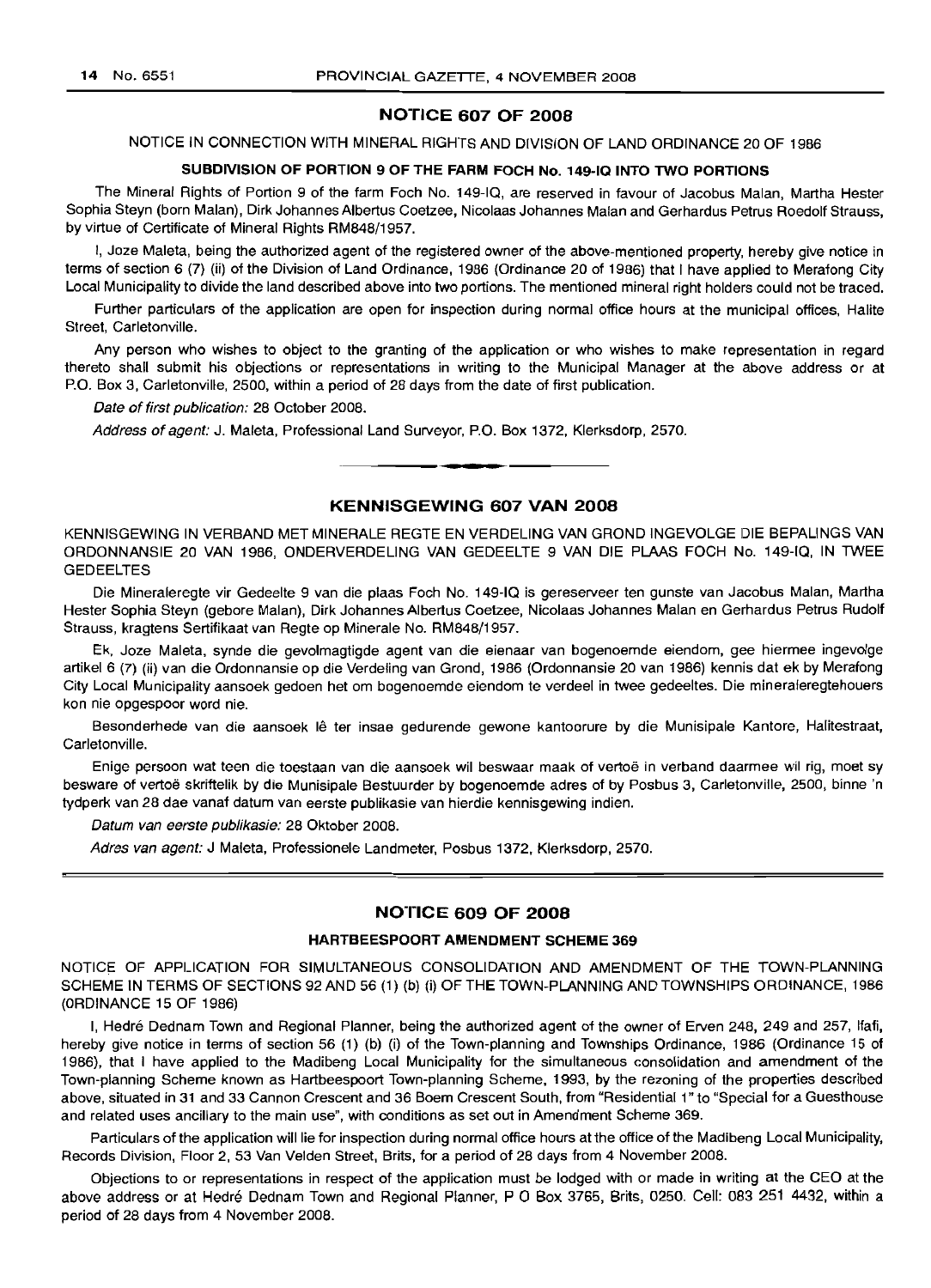## **KENNISGEWING 609 VAN 2008**

## **HARTBEESPOORT-WYSIGINGSKEMA 369**

KENNISGEWING VAN AANSOEK OM DIE GELYKTYDIGE KONSOLASIE EN WYSIGING VAN DORPSBEPLANNINGSKEMA INGEVOLGE ARTIKELS 92 EN 56 (1) (b) (i) VAN DIE ORDONNANSIE OP DORPSBEPLANNING EN DORPE, 1986 (O)RDONNANSIE 15 VAN 1986)

Ek, Hendre Dednam Stads- en Streekbeplanner, synde die gemagtigde agent van die eienaar van Erwe 248, 249 en 257, Ifafi, gee hiermee ingevolge artikel 56 (1) (b) (i) van die Ordonnansie op Dorpsbeplanning en Dorpe, 1986 (Ordonnansie 15 van 1986), kennis dat ek by die Madibeng Plaaslike Munisipaliteit aansoek gedoen het om die gelyktydige konsolidasie en wysiging van die Dorpsbeplanningskema bekend as Hartbeespoort Dorpsbeplanningskema, 1993, deur die hersonering van die eiendomme hierbo beskryf, gelee in Cannonsingel 31 en 33 en Boemsingel Suid 36, vanaf "Residendieel 1" na "Spesiaal vir 'n Gastehuis en aanverwante gebruike, ondergeskik aan die hoofgebruik", met voorwaardes soos uiteengesit in Wysigingskema 369.

Besonderhede van die aansoek lê ter insae gedurende gewone kantoorure by die Madibeng Plaaslike Munisipaliteit, Rekords Afdeling, Vloer 2, Van Veldenstraat 53, Brits, vir 'n tydperk van 28 dae vanaf 4 November 2008.

Besware teen of vertoe ten opsigte van die aansoek moet binne 'n tydperk van 28 dae vanaf 4 November 2008 skriftelik by of tot die HUB by bovermelde adres of by Hedré Dednam Stads- en Streekbeplanner, Posbus 3765, Brits, 0250. Sel: 083 251 4432, ingedien of gerig word.

 $04 - 11$ 

## **NOTICE 610 OF 2008**

NOTICE OF APPLICATION FOR AMENDMENT OF TOWN-PLANNING SCHEME IN TERMS OF SECTION 56 (1) (b) (i) OF THE TOWN-PLANNING AND TOWNSHIPS ORDINANCE, 1986 (ORDINANCE 15 OF 1986)

## **RUSTENBURG AMENDMENT SCHEME 539**

I, Jan-Nolte Ekkerd of the firm EPS, being the authorised agent of the owner of Remainder of Portion 4 of Erf 1307, Rustenburg, hereby give notice in terms of the section 56 (1) (b) (i) of the Town-planning and Townships Ordinance, 1986, that I have applied to the Rustenburg Local Municipality, for the amendment of the town-planning scheme known as Rustenburg Land Use Management Scheme, 2005 by the rezoning of the properties described above, situated on 62 Brink Street, Rustenburg respectively from "Residential 1" to "Business 1".

Particulars of the application will lie for inspection during normal office hours at the office of the Municipal Manager, Room 319, at the Missionary Mpheni House, em. of Nelson Mandela and Beyers Naude Drives, Rustenburg, for the period of 28 days from 4 November 2008.

Objections to or representations in respect of the application must be lodged with or made in writing at the Municipal Manager at the above address or at P.O. Box 16, Rustenburg, 0300, within a period of 28 days from 4 November 2008.

Address of owner: Pia EPS Consulting Engineers, P.O. Box 5002, Rustenburg, 0300. Tel. (014) 597-2001. Fax (014) 597-4956.

**. -**

## **KENNISGEWING 610 VAN 2008**

KENNISGEWING VAN AANSOEK OM WYSIGING VAN DORPSBEPLANNINGSKEMA INGEVOLGE ARTIKEL 56 (1) (b) (i) VAN DIE ORDONNANSIE OP DORPSBEPLANNING EN DORPE, (ORDONNANSIE 15 VAN 1986)

#### **RUSTENBURG-WYSIGINGSKEMA 539**

Ek, Jan-Nolte Ekkerd, van die firma EPS, synde die gemagtigde agent van die eienaar van Restant van Gedeelte 4 van Erf 1307, Rustenburg, gee hiermee ingevolge artikel 56 (1) (b) (i) van die Ordonnansie op Dorpsbeplanning en Dorpe, 1986, kennis dat ek by die Rustenburg Plaaslike Munisipaliteit aansoek gedoen het om wysiging van die dorpsbeplanningskema bekend as Rustenburg Grondgebruiksbestuursskema, 2005, deur die hersonering van die eiendomme hierbo beskryf, geleë te Brinkstraat 62, Rustenburg onderskeidelik vanaf "Residensieel 1" na "Besigheid 1".

Besonderhede van die aansoek lê ter insae gedurende gewone kantoorure by die kantoor van die Munisipale Bestuurder, Kamer 319, Missionary Mpheni House, h/v Nelson Mandela en Beyers Naude Laan, Rustenburg, vir 'n tydperk van 28 dae vanaf 4 November 2008.

Besware teen of vertoe ten opsigte van die aansoek moet binne 'n tydperk van 28 dae vanaf 4 November 2008 skriftelik by of tot die Munisipale Bestuurder by bovermelde adres of by Posbus 16, Rustenburg, 0300, ingedien of gerig word.

Adres van eienaar: P/a EPS Raadgewende Ingenieurs, Posbus 5002, Rustenburg, 0300. Tel. (014) 597-2001. Faks (014) 597-4956.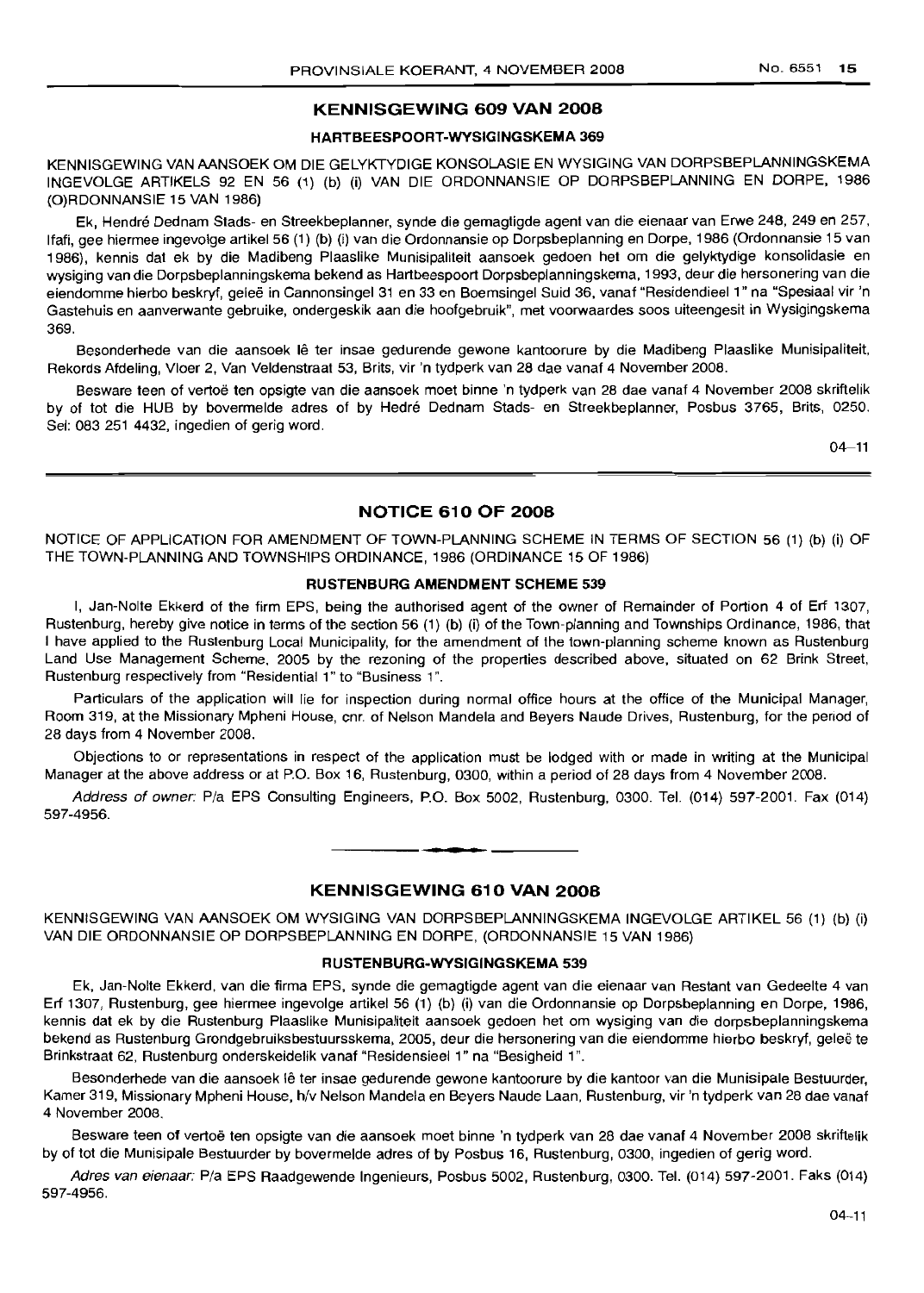## **NOTICE 611 OF 2008**

NOTICE OF APPLICATION FOR AMENDMENT OF TOWN-PLANNING SCHEME IN TERMS OF SECTION 56 (1) (b) (i) OF THE TOWN-PLANNING AND TOWNSHIPS ORDINANCE, 1986 (ORDINANCE 15 OF 1986)

#### **RUSTENBURG AMENDMENT SCHEME 540**

Ek, Jan-Nolte Ekkerd of the firm EPS, being the authorised agent of the owner of a portion of Portion 49 (a portion of Portion 1) of the farm Commissiesdrift 327 JQ, hereby give notice in terms of section 56 (1) (b) (i) of the Town-planning and Townships Ordinance, 1986, that I have applied to the Rustenburg Local Municipality for the amendment of the town-planning scheme known as Rustenburg Land Use Management Scheme, 2005, by the rezoning of property described above, situated approximately 15km south of Rustenburg, on the P16-1 provincial road to Krugersdorp, along the Olifantsnek Dam from "Agricultural" to "Agricultural" including a restaurant and brewery and beer cellar.

Particulars of the application will lie for inspection during normal office hours at the office of the Municipal Manager, Room 319, at the Missionary Mpheni House, cnr. of Nelson Mandela and Beyers Naude Drives Rustenburg, for the period of 28 days from 4 November 2008.

Objections to or representations in respect of the application must be lodged with or made in writing at the Municipal Manager at the above address or at P.O. Box 16, Rustenburg, 0300, within a period of 28 days from 4 November 2008.

Address of owner: Pia EPS Consulting Engineers, P.O. Box 5002, Rustenburg, 0300. Tel. (014) 597-2001. Fax (014) 597-4956.

## **KENNISGEWING 611 VAN 2008**

KENNISGEWING VAN AANSOEK OM WYSIGING VAN DORPSBEPLANNINGSKEMA INGEVOLGE ARTIKEL 56 (1) (b) (i) VAN DIE ORDONNANSIE OP DORPSBEPLANNING EN DORPE, (ORDONNANSIE 15 VAN 1986)

## **RUSTENBURG-WYSIGINGSKEMA 540**

Ek, Jan-Nolte Ekkerd, van die firma EPS, synde die gemagtigde agent van die eienaar van 'n gedeelte van Gedeelte 49 ('n gedeelte van Gedeelte 1), van die plaas Commissiesdrift 327 JQ, gee hiermee ingevolge artikel 56 (1) (b) (i) van die Ordonnansie op Dorpsbeplanning en Dorpe, 1986, kennis dat ek by Rustenburg Plaaslike Munisipaliteit aansoek gedoen het om wysiging van die dorpsbeplanningskema bekend as Rustenburg Grondgebruiksbestuursskema, 2005, deur die hersonering van die eiendom hierbo beskryf, geleë ongeveer 15km suid van Rustenburg, op die P16-1 provinsiale pad na Krugersdorp langs die Olifantsnek dam vanaf "Landbou" na "Landbou" insluitend 'n restaurant, brouery en bier kelder.

Besonderhede van die aansoek Ie ter insae gedurende gewone kantoorure by die kantoor van die Munisipale Bestuurder, Kamer 319, Missionary Mpheni House, h/v Nelson Mandela en Beyers Naude Laan, Rustenburg, vir 'n tydperk van 28 dae vanaf 4 November 2008.

Besware teen of vertoë ten opsigte van die aansoek moet binne 'n tydperk van 28 dae vanaf 4 November 2008 skriftelik by of tot die Munisipale Bestuurder by bovermelde adres of by Posbus 16, Rustenburg, 0300, ingedien of gerig word.

Adres van eienaar: Pia EPS Raadgewende Ingenieurs, Posbus 5002, Rustenburg, 0300. Tel. (014) 597-2001. Faks (014) 597-4956.

 $04 - 11$ 

## **NOTICE 612 OF 2008**

NOTICE OF APPLICATION FOR AMENDMENT OF TOWN-PLANNING SCHEME IN TERMS OF SECTION 56 (1) (b) (i) OF THE TOWN-PLANNING AND TOWNSHIPS ORDINANCE, 1986 (ORDINANCE 15 OF 1986)

## **BRITS AMENDMENT SCHEME** 1/555

I, Michael Johan Janse van Rensburg, being the authorised agent of the owner of Erf 3794, Brits Extension 96, hereby give notice in terms of section 56 (1) (b) (i) of the Town-planning and Townships Ordinance, 1986, that I have applied to the Madibeng Local Municipality, for the amendment of the town-planning scheme known as Brits Town-planning Scheme 1/1958, by the rezoning of the property described above from Special Residential to Special for Dwelling Units, attached or detached, with a FAR of 1.2 and a coverage of 70%. The property is situated in Tuscanny Village at Boerboon Street, Brits.

Particulars of the application will lie for inspection during normal office hours at the office of the Municipal Manager, Van Velden Street, Brits, for a period of 28 days from 4 November 2008.

Objections in respect of the application must be lodged with or made in writing to the Municipal Manager, Brits, at the above address or at PO Box 106, Brits, 0250, within a period of 28 days from 4 November 2008.

Address of agent: Calcuplan Town Planners, PO Box 598, Hartbeespoort, 0216. Tel: (012) 504-1938. Fax: 086 647 2640.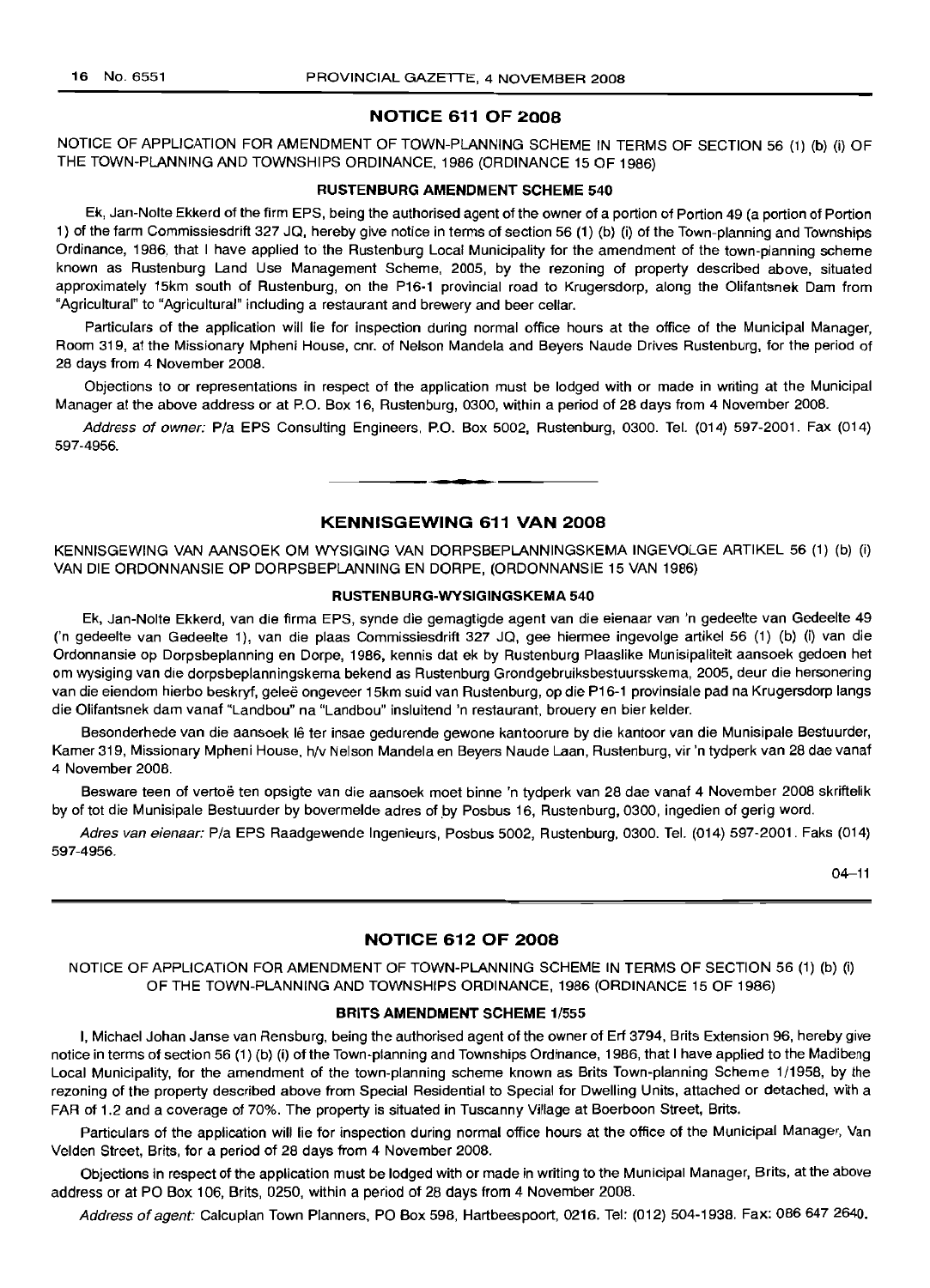#### **KENNISGEWING 612 VAN 2008**

KENNISGEWING VAN AANSOEK OM WYSIGING VAN DORPSBEPLANNINGSKEMA INGEVOLGE ARTIKEL 56 (1) (b) (i) VAN DIE ORDONNANSIE OP DORPSBEPLANNING EN DORPE, 1986 (ORDONNANSIE 15 VAN 1986)

#### **BRITS-WYSIGINGSKEMA** 1/555

Ek, Michael Johan Janse van Rensburg synde die gemagtigde agent van die eienaar van Erf 3794, Brits Uitbreidign 96, gee hiermee ingevolge artikel 56 (1) (b) (i) van die Ordonnansie op Dorpsbeplanning en Dorpe, 1986, kennis dat ek by die Plaaslike Munisipaliteit van Madibeng aansoek gedoen het om die wysiging van die dorpsbeplanningskema bekend as Britsdorpsaanlegskema, 1/1958, deur die hersonering van die eiendom hierbo beskryf van Spesiale Woon na Spesiaal vir Wooneenhede vas- en losstaande met 'n VOV van 1.2 en 'n dekking van 70%. Die eiendom is geleë in Tuscanny Village te Boerboonstraat, Brits.

Besonderhede van die aansoek lê ter insae gedurende gewone kantoorure by die kantoor van die Munisipale Bestuurder, Van Veldenstraat, Brits, vir 'n tydperk van 28 dae vanaf 4 November 2008.

Besware teen en vertoe ten opsigte van die aansoek moet binne 'n tydperk van 28 dae vanaf 4 November 2008 skriftelik by die Munisipale Bestuurder, Brits, by bovermelde adres of by Posbus 106, Brits, 0250, ingedien of gerig word.

Adres van agent: Calcuplan Stadsbeplanners, Posbus 598, Hartbeespoort, 0216. Tel: (012) 504-1938. Faks: 086 647 2640.

 $4 - 11$ 

## **NOTICE 613 OF 2008**

#### **BRITS AMENDMENT SCHEME** 1/556

NOTICE OF APPLICATION FOR AMENDMENT OF THE TOWN-PLANNING SCHEME IN TERMS OF SECTION 56 (1) (b) (i) OF THE TOWN-PLANNING AND TOWNSHIPS ORDINANCE, 1986 (ORDINANCE 15 OF 1986)

I, Hedré Dednam Town and Regional Planner, being the authorized agent of the owner of Erf 1136, Brits X4, hereby give notice in terms of section 56 (1) (b) (i) of the Town-planning and Townships Ordinance, 1986 (Ordinance 15 of 1986), that I have applied to the Madibeng Local Municipality for the amendment of the town-planning scheme known as Brits Town-planning Scheme 1/1985 by the rezoning of the property described above, situated on the northern corner of Martjie Av. and Carel de Wet Rd, from "Special Residential" to "Special for Professional Chambers and Business Buildings", with conditions as set out in Amendment Scheme 1/556.

Particulars of the application will lie for inspection during normal office hours at the office of the Madibeng Local Municipality, Records Division, Floor 2, 53 Van Velden Street, Brits, for a period of 28 days from 4 November 2008.

Objections to or representations in respect of the application must be lodged with or made in writing at the CEO at the above address or at Hedré Dednam Town and Regional Planner, PO Box 3765, Brits, 0250, Cell: 083 251 4432, within a period of 28 days from 4 November 2008.

## **KENNISGEWING 613 VAN 2008**

**-**

## **BRITS-WYSIGINGSKEMA** 1/556

KENNISGEWING VAN AANSOEK OM WYSIGING VAN DORPSBEPLANNINGSKEMA INGEVOLGE ARTIKEL 56 (1) (b) (i) VAN DIE ORDONNANSIE OP DORPSBEPLANNING EN DORPE, 1986 (ORDONNANSIE 15 VAN 1986)

Ek, Hedré Dednam Stads- en Streekbeplanner, synde die gemagtigde agent van die eienaar van Erf 1136, Britx X4, gee hiermee ingevolge artikel 56 (1) (b) (i) van die Ordonnansie op Dorpsbeplanning en Dorpe, 1986 (Ordonnansie 15 van 1986), kennis dat ek by die Madibeng Plaaslike Munisipaliteit aansoek gedoen het om die wysiging van die dorpsbeplanningskema bekend as Brits-dorpsaanlegskema 1/1958 deur die hersonering van die eiendom hierbo beskryf, geleë op die noordelike hoek van Martjieln. en Care de Wetweg, vanaf "Spesiale Woon" na "Spesiaal vir Professionele Kamers en Besigheidsgeboue", met voorwaardes soos uiteengesit in Wysigingskema 1/556.

Besonderhede van die aansoek lê ter insae gedurende gewone kantoorure by die Madibeng Plaaslike Munisipaliteit, Rekords Afdeling, Vloer 2, Van Veldenstraat 53, Brits, vir 'n tydperk van 28 dae vanaf 4 November 2008.

Besware teen en vertoë ten opsigte van die aansoek moet binne 'n tydperk van 28 dae vanaf 4 November 2008 skriftelik by of tot die HUB by bovermelde adres of by Hedre Dednam Stads- en Streekbeplanner, Posbus 3765, Brits, 0250, Sel: 083 251 4432, ingedien of gerig word.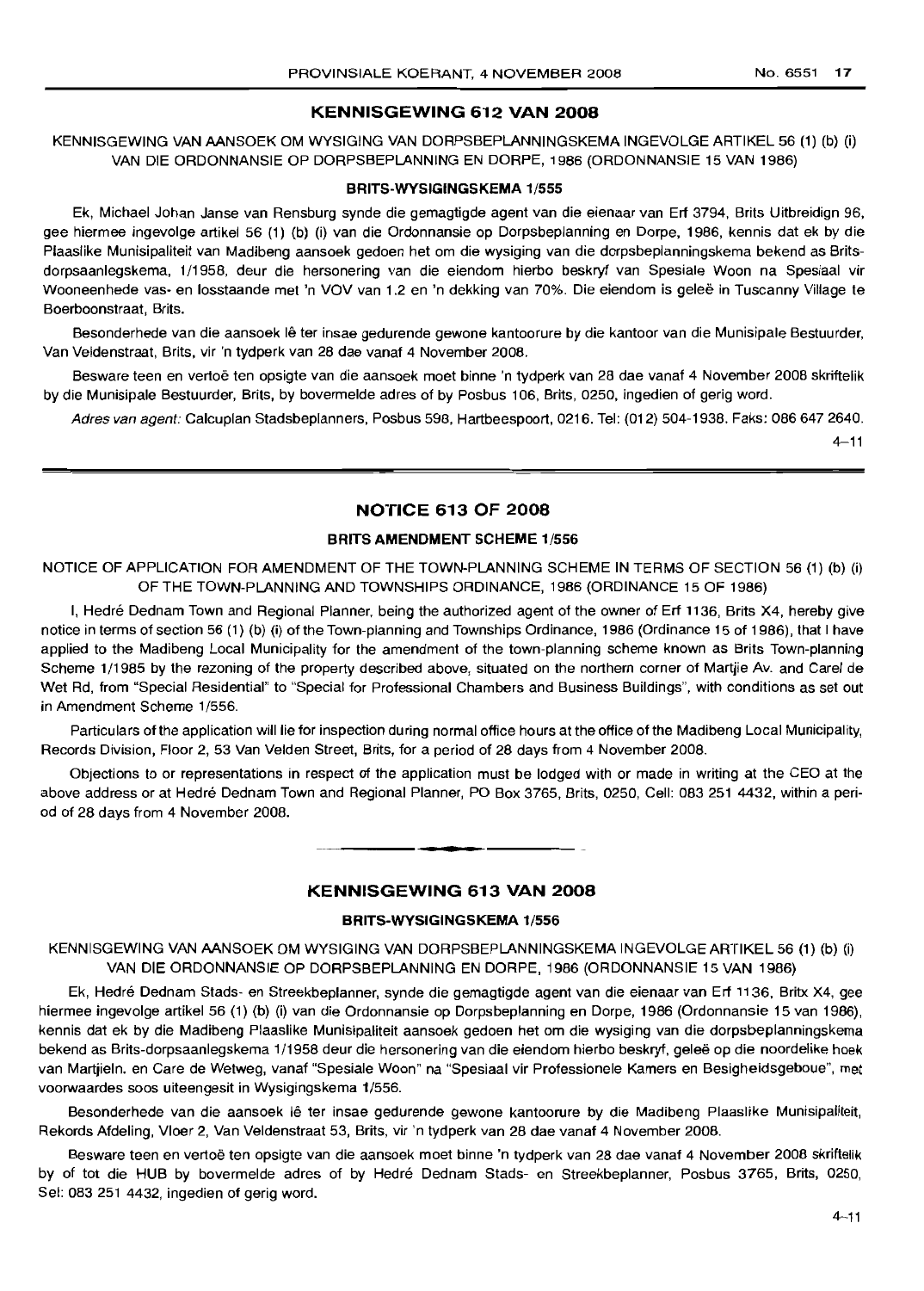## NOTICE 614 OF 2008

NOTICE OF APPLICATION FOR THE AMENDMENT OF THE TOWN-PLANNING SCHEME IN TERMS OF SECTION 56 (b) (i) OF THE TOWN-PLANNING AND TOWNSHIPS ORDINANCE, 1986 (ORDINANCE 15 OF 1986)

#### KLERKSDORP LAND USE MANAGEMENT SCHEME, 2005: AMENDMENT SCHEME 479

I, Anton Mitchell, authorized agent of the owner of Erf 912, Wilkoppies X18, hereby give notice in terms of section 56 (1) (b) (i) of the Town-planning and Townships Ordinance, 1986, that I have applied to the City Council of Matlosana for the amendment of the town-planning scheme known as the Klerksdorp Land Use Management Scheme, 2005, by the rezoning of the property described above, situated adjacent to 43 Ametis Street from "Residential 1" to "Special" for purposes of a medical consulting rooms.

Particulars of the application will lie for inspection during normal office hours at the office of the Municipal Manager, Room 128, Municipal Building, Bram Fischer Street, Klerksdorp, for the period 28 days from 4 November 2008.

Objections to or representations in respect of the application must be lodged with or made in writing to the Municipal Manager at the above address or at PO Box 99, Klerksdorp, 2570, or at PO Box 1237, Klerksdorp, 2570, within a period of 28 days from 4 November 2008.

Address of owner's agent: Mr A Mitchell, PO Box 1237, Klerksdorp, 2570. Tel: (018) 462-1122/55. Fax: (018) 462-7077.

## KENNISGEWING 614 VAN 2008

**• •**

KENNISGEWING VAN AANSOEK OM WYSIGING VAN DORPSBEPLANNINGSKEMA INGEVOLGE ARTIKEL 56 (1) (b) (i) VAN DIE ORDONNANSIE OP DORPSBEPLANNING EN DORPE, 1986 (ORDONNANSIE 15 VAN 1986)

#### KLERKSDORP GRONDGEBRUIKBESTUURSKEMA, 2005: WYSIGINGSKEMA 479

Ek, Anton Mitchell gemagtigde agent van die eienaar van Erf 912, Wilkoppies X18, gee hiermee ingevolge artikel 56 (1) (b) (i) van die Ordonnansie op Dorpsbeplanning en Dorpe, 1986, die dorpsbeplanningskema bekend as die Klerksdorp Grondgebruikbestuurskema, 2005, soos gewysig, deur die hersonering van die eiendom hierbo beskryf, geleë aanliggend tot Ametisstraat 43 vanaf "Residensieel" tot "Spesiaal" vir doeleindes van 'n mediese spreekkamer praktyk.

Besonderhede van die aansoek lê ter insae gedurende gewone kantoorure by die kantoor van die Munisipale Bestuurder, Bram Fischerstraat, Burgersentrum, Kamer 128, Klerksdorp, vir 'n tydperk van 28 dae vanaf 4 November 2008.

Besware teen of vertoe ten opsigte van die aansoek moet binne 'n tydperk van 28 dae vanaf 4 November 2008 skriftelik by of tot die Munisipale Bestuurder by bovermelde adres of by Posbus 99, Klerksdorp, 2570, of Posbus 1237, Klerksdorp, 2570, ingedien of gerig word.

Adres van eienaar se agent: Mnr A Mitchell, Posbus 1237, Klerksdorp, 2570. Tel: (018) 462-1122/55. Faks: (018) 462-7077.

4-11

#### NOTICE 615 OF 2008

NOTICE OF APPLICATION FOR THE AMENDMENT OF THE TOWN-PLANNING SCHEME IN TERMS OF SECTION 56 (b) (i) OF THE TOWN-PLANNING AND TOWNSHIPS ORDINANCE, 1986 (ORDINANCE 15 OF 1986)

#### KLERKSDORP LAND USE MANAGEMENT SCHEME, 2005: AMENDMENT SCHEME 482

I, Anton Mitchell, authorized agent of the owner of Erf 12, Sakhrol, hereby give notice in terms of section 56 (1) (b) (i) of the Town-planning and Townships Ordinance, 1986, that I have applied to the City Council of Matlosana for the amendment of the town-planning scheme known as the Klerksdorp Land Use Management Scheme, 2005, by the rezoning of the property described above, situated adjacent to 15 Ramjee Street from "Residential 1" to "Residential 2": 4 dwelling units.

Particulars of the application will lie for inspection during normal office hours at the office of the Municipal Manager, Room 128, Municipal Building, Bram Fischer Street, Klerksdorp, for the period 28 days from 4 November 2008.

Objections to or representations in respect of the application must be lodged with or made in writing to the Municipal Manager at the above address or at PO Box 99, Klerksdorp, 2570, or at PO Box 1237, Klerksdorp, 2570, within a period of 28 days from 4 November 2008.

Address of owner's agent: MrAMitchell, PO Box 1237, Klerksdorp, 2570. Tel: (018) 462-1122/55. Fax: (018) 462-7077.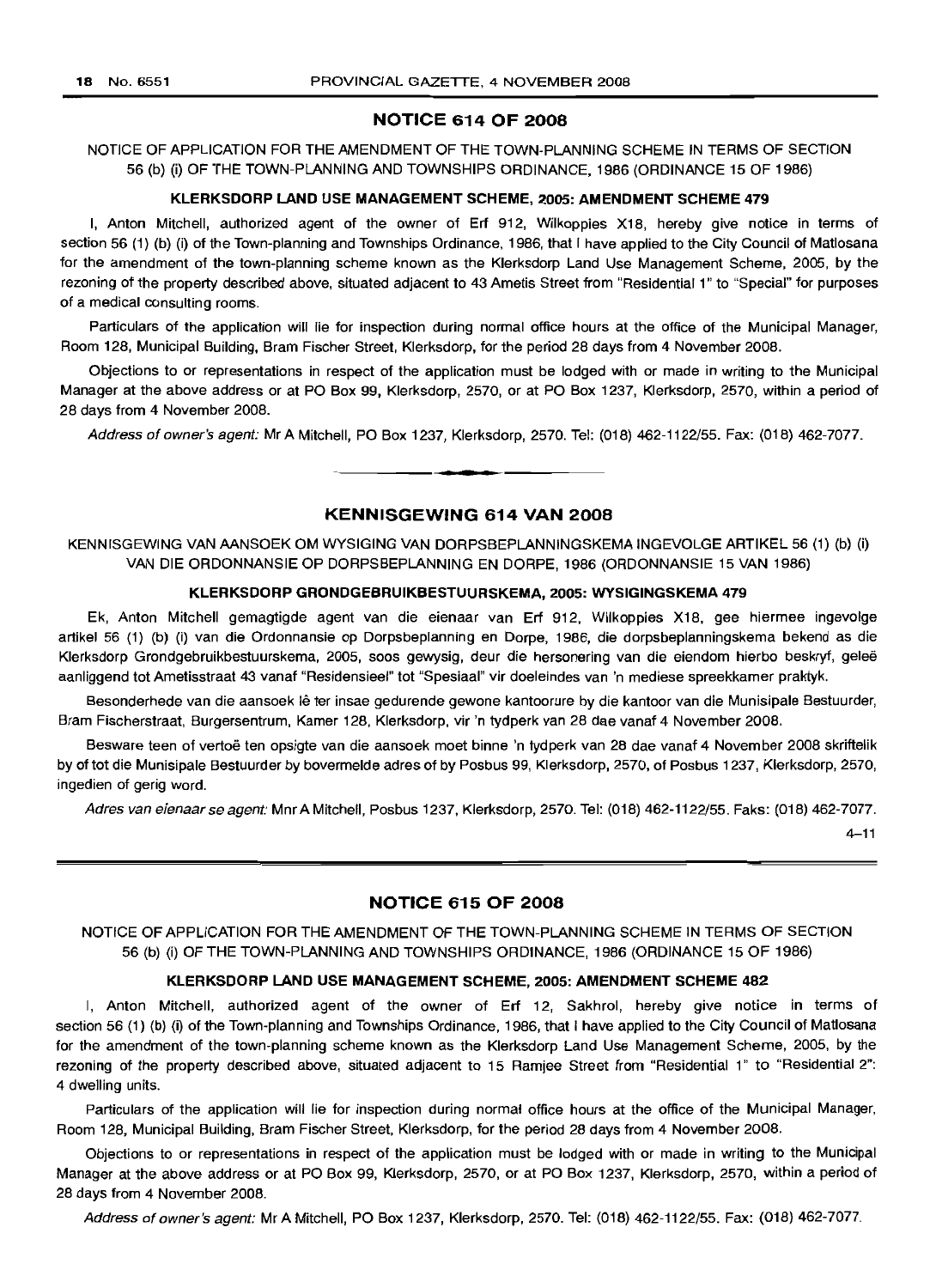## **KENNISGEWING 615 VAN 2008**

KENNISGEWING VAN AANSOEK OM WYSIGING VAN DORPSBEPLANNINGSKEMA INGEVOLGE ARTIKEL 56 (1) (b) (i) VAN DIE ORDONNANSIE OP DORPSBEPLANNING EN DORPE, 1986 (ORDONNANSIE 15 VAN 1986)

#### **KLERKSDORP GRONDGEBRUIKBESTUURSKEMA, 2005: WYSIGINGSKEMA 482**

Ek, Anton Mitchell gemagtigde agent van die eienaar van Erf 12, Sakhrol gee hiermee ingevolge artikel 56 (1) (b) (i) van die Ordonnansie op Dorpsbeplanning en Dorpe, 1986, die dorpsbeplanningskema bekend as die Klerksdorp Grondgebruikbestuurskema, 2005, soos gewysig, deur die hersonering van die eiendom hierbo beskryf, gelee aanliggend tot Ramjeestraat 15 vanaf "Residensieel 1" tot "Residensieel 2": 4 woonstelle.

Besonderhede van die aansoek lê ter insae gedurende gewone kantoorure by die kantoor van die Munisipale Bestuurder, Bram Fischerstraat, Burgersentrum, Kamer 128, Klerksdorp, vir 'n tydperk van 28 dae vanaf 4 November 2008.

Besware teen of vertoë ten opsigte van die aansoek moet binne 'n tydperk van 28 dae vanaf 4 November 2008 skriftelik by of tot die Munisipale Bestuurder by bovermelde adres of by Posbus 99, Klerksdorp, 2570, of Posbus 1237, Klerksdorp, 2570, ingedien of gerig word.

Adres van eienaar se agent: Mnr A Mitchell, Posbus 1237, Klerksdorp, 2570. Tel: (018) 462-1122/55. Faks: (018) 462-7077.

 $4 - 11$ 

## **NOTICE 616 OF 2008**

NOTICE OF APPLICATION FOR THE AMENDMENT OF THE TOWN-PLANNING SCHEME IN TERMS OF SECTION 56 (b) (i) OF THE TOWN-PLANNING AND TOWNSHIPS ORDINANCE, 1986 (ORDINANCE 15 OF 1986)

## **KLERKSDORP LAND USE MANAGEMENT SCHEME, 2005-AMENDMENT SCHEME 484**

I, Anton Mitchell, authorized agent of the owner of Erf 62, Freemanville, hereby give notice in terms of section 56 (1) (b) (i) of the Town-planning and Townships Ordinance, 1986, that I have applied to the City Council of Matlosana for the amendment of the town-planning scheme known as the Klerksdorp Land Use Management Scheme, 2005, by the rezoning of the property described above, situated adjacent to 61 Joe Siovo Road, from "Residential 1" to "Business 2" as well as a vehicle sales lot.

Particulars of the application will lie for inspection during normal office hours at the office of the Municipal Manager, Room 128, Municipal Building, Bram Fischer Street, Klerksdorp, for the period 28 days from 4 November 2008.

Objections to or representations in respect of the application must be lodged with or made in writing to the Municipal Manager at the above address or at PO Box 99, Klerksdorp, 2570, or at PO Box 1237, Klerksdorp, 2570, within a period of 28 days from 4 November 2008.

Address of owner's agent: Mr A Mitchell, PO Box 1237, Klerksdorp, 2570. Tel: (018) 462-1122/55. Fax: (018) 462-7077.

#### **KENNISGEWING 616 VAN 2008**

**•**

KENNISGEWING VAN AANSOEK OM WYSIGING VAN DORPSBEPLANNINGSKEMA INGEVOLGE ARTIKEL 56 (1) (b) (i) VAN DIE ORDONNANSIE OP DORPSBEPLANNING EN DORPE, 1986 (ORDONNANSIE 15 VAN 1986)

#### **KLERKSDORP GRONDGEBRUIKBESTUURSKEMA, 2005: WYSIGINGSKEMA 484**

Ek, Anton Mitchell gemagtigde agent van die eienaar van Erf 62, Freemanville, gee hiermee ingevolge artikel 56 (1) (b) (i) van die Ordonnansie op Dorpsbeplanning en Dorpe, 1986, die dorpsbeplanningskema bekend as die Klerksdorp Grondgebruikbestuurskema, 2005, soos gewysig, deur die hersonering van die eiendom hierbo beskryf, gelee aanliggend tot Joe Siovoweg 61, vanaf "Residensieel" tot "Besigheid 2" asook 'n motorvertoonlokaal.

Besonderhede van die aansoek Ie ter insae gedurende gewone kantoorure by die kantoor van die Munisipale Bestuurder, Bram Fischerstraat, Burgersentrum, Kamer 128, Klerksdorp, vir 'n tydperk van 28 dae vanaf 4 November 2008.

Besware teen of vertoe ten opsigte van die aansoek moet binne 'n tydperk van 28 dae vanaf 4 November 2008 skriftelik by of tot die Munisipale Bestuurder by bovermelde adres of by Posbus 99, Klerksdorp, 2570, of Posbus 1237, Klerksdorp, 2570, ingedien of gerig word.

Adres van eienaar se agent: Mnr A Mitchell, Posbus 1237, Klerksdorp, 2570. Tel: (018) 462-1122/55. Faks: (018) 462-7077.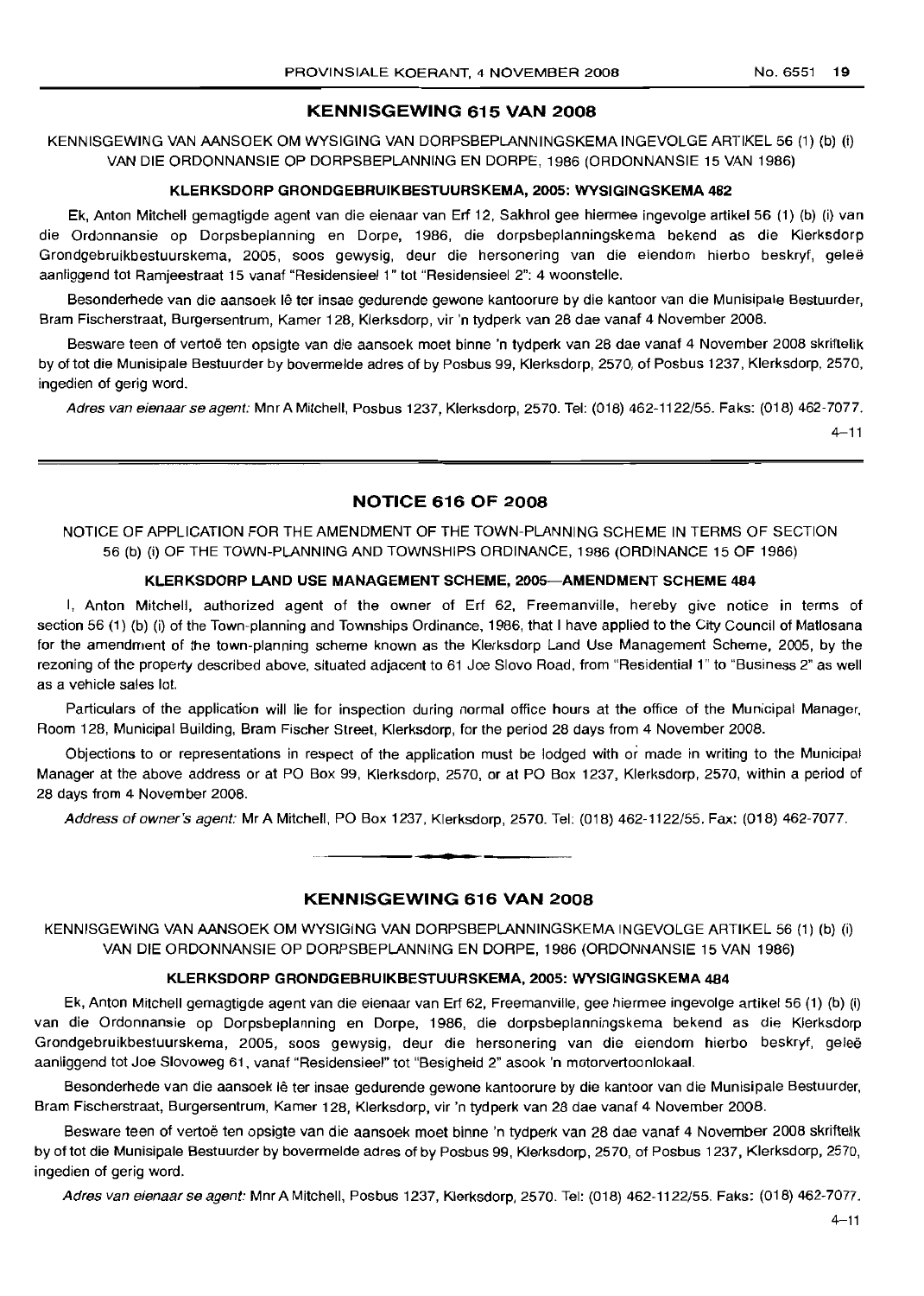## **NOTICE 617 OF 2008**

NOTICE OF APPLICATION FOR THE AMENDMENT OF THE TOWN-PLANNING SCHEME IN TERMS OF SECTION 56 (b) (i) OF THE TOWN-PLANNING AND TOWNSHIPS ORDINANCE, 1986 (ORDINANCE 15 OF 1986)

## **KLERKSDORP LAND USE MANAGEMENT SCHEME, 2005: AMENDMENT SCHEME 485**

I, Anton Mitchell, authorized agent of the owner of Erf 68, Wilkeville, hereby give notice in terms of section 56 (1) (b) (i) of the Town-planning and Townships Ordinance, 1986, that I have applied to the City Council of Matlosana for the amendment of the town-planning scheme known as the Klerksdorp Land Use Management Scheme, 2005, by the rezoning of the property described above, situated adjacent to 5 Mildred Street from "Residential 1" to "Special" for the purposes of an accommodation enterprise and dwelling units.

Particulars of the application will lie for inspection during normal office hours at the office of the Municipal Manager, Room 128, Municipal Building, Bram Fischer Street, Klerksdorp, for the period 28 days from 4 November 2008.

Objections to or representations in respect of the application must be lodged with or made in writing to the Municipal Manager at the above address or at PO Box 99, Klerksdorp, 2570, or at PO Box 1237, Klerksdorp, 2570, within a period of 28 days rom 4 November 2008.

Address of owner's agent: Mr A Mitchell, PO Box 1237, Klerksdorp, 2570. Tel: (018) 462-1122/55. Fax: (018) 462-7077. .**-.**

#### **KENNISGEWING 617 VAN 2008**

KENNISGEWING VAN AANSOEK OM WYSIGING VAN DORPSBEPLANNINGSKEMA INGEVOLGE ARTIKEL 56 (1) (b) (i) VAN DIE ORDONNANSIE OP DORPSBEPLANNING EN DORPE, 1986 (ORDONNANSIE 15 VAN 1986)

#### **KLERKSDORP GRONDGEBRUIKBESTUURSKEMA, 2005: WYSIGINGSKEMA 485**

Ek, Anton Mitchell gemagtigde agent van die eienaar van Erf 68, Wilkeville, gee hiermee ingevolge artikel 56 (1) (b) (i) van die Ordonnansie op Dorpsbeplanning en Dorpe, 1986, die dorpsbeplanningskema bekend as die Klerksdorp Grondgebruikbestuurskema, 2005, soos gewysig, deur die hersonering van die eiendom hierbo beskryf, gelee aanliggend tot Mildredstraat 5, vanaf "Residensieel" tot "Spesiaal" vir doeleindes van 'n akkommodasiebedryf en wooneenhede.

Besonderhede van die aansoek lê ter insae gedurende gewone kantoorure by die kantoor van die Munisipale Bestuurder, Bram Fischerstraat, Burgersentrum, Kamer 128, Klerksdorp, vir 'n tydperk van 28 dae vanaf 4 November 2008.

Besware teen of vertoë ten opsigte van die aansoek moet binne 'n tydperk van 28 dae vanaf 4 November 2008 skriftelik by of tot die Munisipale Bestuurder by bovermelde adres of by Posbus 99, Klerksdorp, 2570, of Posbus 1237, Klerksdorp, 2570, ingedien of gerig word.

Adres van eienaar se agent: Mnr A Mitchell, Posbus 1237, Klerksdorp, 2570. Tel: (018) 462-1122/55. Faks: (018) 462-7077.

 $4 - 11$ 

## **NOTICE 618 OF 2008**

## APPLICATION FOR ESTABLISHMENT OF TOWNSHIP

The Rustenburg Local Municipality hereby gives notice in terms of section 96 (3), read in conjunction with section 69 (6) (a), of the Town-planning and Townships Ordinance, 1986 (Ordinance 15 of 1986), that an application for township establishment for the township referred to in the Annexure hereto, has been received by it.

Particulars of the application will lie for inspection during normal office hours at the office of the Director: Planning and Development, Room 313, Missionary Mpheni House, corner of Beyers Naude and Nelson Mandela Drive, Rustenburg, for a period of 28 days from 4 November 2008.

Objections to or representations in respect of the application must be lodged with or made in writing and in duplicate to the Municipal Manager at the above address or P.O. Box 16, Rustenburg, 0300, or the applicant within a period of 28 days from 4 November 2008.

#### **ANNEXURE**

#### Name of township: **Marikana Extension** 5.

Full name of applicant: PlanCentre on behalf of the registered owner, Western Platinum Limited (Registration No. 1963/003589/06).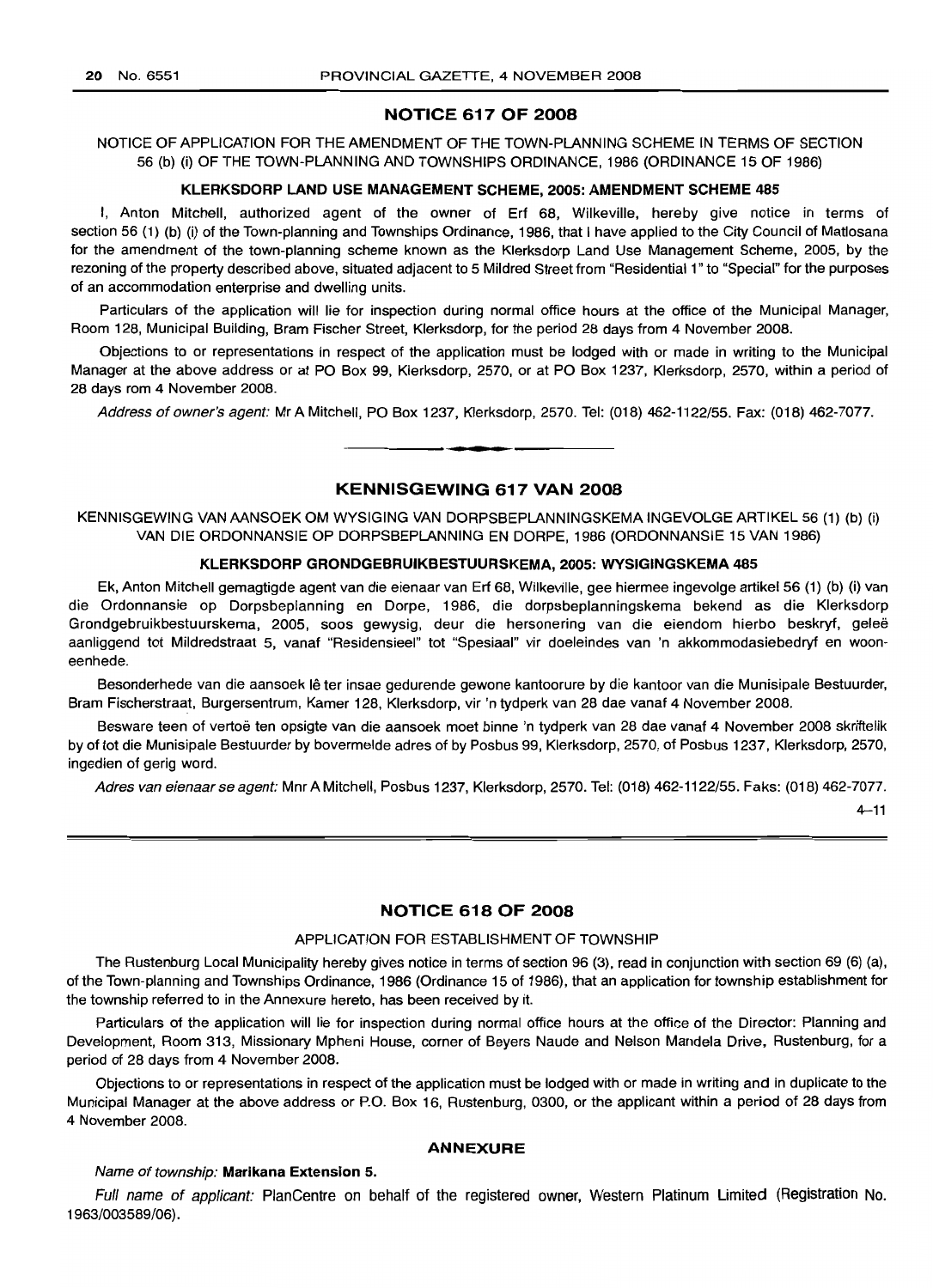Number of erven in proposed township:

- 1 846 "Residential 1" stands;
- 11 "Residential 2" stands;
- 1 "Business 2" stands;
- 2 "Institutional" stands;
- 73 "Public Open Space" stands;

as well as "Roads".

Land description: Portion of the farm Rooikoppies No. 297, Registration Division JQ, North West Province (comprising of various portions of the farm Rooikoppies No. 297, Registration Division JQ, North West Province).

Location: The proposed township is situated approximately 2 km south-west of the existing Marikana Township as well as directly adjacent and south of Marikana Extension 2.

Applicant: PlanCentre, P.O. Box 3112, Wilropark, 1731. Tel: (011) 764-4080. (Notice No. 0809)

## **KENNISGEWING 618 VAN 2008**

**- I**

#### AANSOEK OM STIGTING VAN DORP

Die Rustenburg Plaaslike Munisipaliteit gee hiermee ingevolge artikel 96 (3), saamgelees met artikel 69 (6) (a), van die Ordonnansie op Dorpsbeplanning Dorpe, 1986 (Ordonnansie 15 van 1986), kennis dat 'n aansoek om die dorp in die Bylae hieronder genoem, te stig deur hom ontvang is.

Besonderhede van die aansoek Ie ter insae gedurende gewone kantoorure by die kantoor van die Direkteur: Beplanning en Ontwikkeling, Kamer 313, Missionary Mpheni House, hoek van Beyers Naude- en Nelson Mandelarylaan, Rustenburg, vir 'n tydperk van 28 dae vanaf 4 November 2008.

Besware teen of vertoe ten opsigte van die aansoek moet binne 'n tydperk van 28 dae vanaf 4 November 2008 skriftelik en in tweevoud by die Munisipale Bestuurder by bovermelde adres of by Posbus 16, Rustenburg, 0300, of die applikant ingedien of gerig word.

## **BYLAE**

#### Naam van dorp: **Marikana Uitbreiding** 5.

Naam van aansoeker: PlanCentre namens die geregistreerde eienaar, Western Platinum Limited (Registration No. 1963/003589/06).

Aantal erwe in die voorgestelde dorp:

- 1 846 "Residensieel 1" erwe;
- 11 "Residensieel 2" erwe;
- 1 "Besigheid 2" ert;
- 2 "Institusioneel" erwe;
- 73 "Publieke Oopruimte" erwe;
- asook "Strate".

Grondbeskrywing: Gedeelte 415 van die plaas Rooikoppies No. 297, Registrasie Afdeling JQ, Noordwes Provinsie (bestaande uit onderskeie gedeeltes van die plaas Rooikoppies No. 297, Registrasie Afdeling J.Q., Noordwes Provinsie).

Ligging: Die voorgestelde dorpsgebied is ongeveer 2 km suidwes van die bestaande Marikanadorp asook direk aanliggend en suid van Marikana Uitbreiding 2, geleë.

Applikant: PlanCentre, Posbus 3112, Wilropark, 1731. Tel: (011) 764-4080. (Kennisgewing No. 0809)

 $4 - 11$ 

#### **NOTICE 619 OF 2008**

[Regulation 21 (10) of the Development Facilitation Regulations in terms of the Development Facilitation Act, 1995]

Townscape Planning Solutions CC, PO Box 20831, Noordbrug, 2522, has lodged an application in terms of the Development Facilitation Act for the establishment of a land development area on Portion 6 (a portion of Portion 4) of Erf 64, Potchefstroom, I.Q., North West Province.

The development will consist of the following: The rezoning of the property from "Residential 1" to "Special" with an Annexure for the purpose of offices and a 100  $m^2$  for retail area. (Amendment Scheme 1575).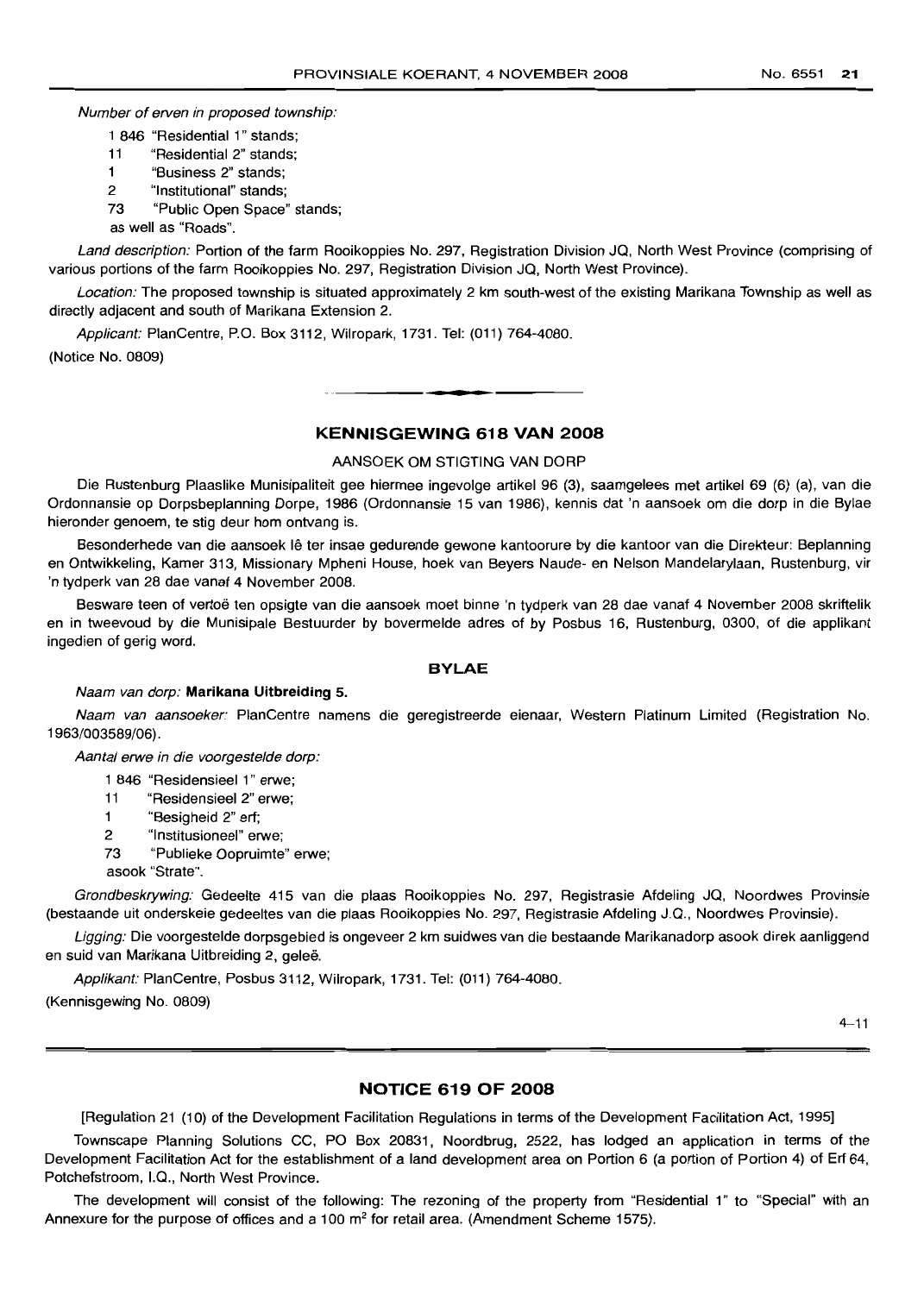The relevant plan(s), document(s) and information are available for inspection at North West Department of Developmental Local Government and Housing, corner Albert Luthule and Gerrit Maritz Streets, Potchefstroom for a period of 21 days from 4 November 2008.

The application will be considered at a tribunal hearing to be held at the North West Department of Developmental Local Government and Housing, corner of Albert Luthule and Gerrit Maritz Street, Potchefstroom, on 26 February 2009 at 10:00 and the prehearing conference will be held at North West Department of Developmental Local Government and Housing, corner of Albert Luthule and Gerrit Maritz Street, Potchefstroom, on 19 February 2009 at 10:00.

Any person having an interest in the application should please note:

1. You may within a period of 21 days from the date of the first publication of this notice, provide the designated officer with your written objections or representations; or

2. If your comments constitute an objection to any aspect of the land development application, you must appear in person or through a representative before the Tribunal on, the date mentioned above.

Any written objection or representation must be delivered to the designated officer at the North West Department of Developmental Local Government and Housing, corner of Albert Luthule and Gerrit Maritz Street, Potchefstroom, and you may contact the designated officer if you have any queries on Tel: (018) 297-5011 and Fax: (018) 297-7956.

## **KENNISGEWING 619 VAN 2008**

**• •**

[Regulasie 21 (10) van die Regulasie op Grondfasilitering ingevolge die Wet op Ontwikkelingsfasilitering, 1995]

Townscape Planning Solutions CC, Posbus 20831, Noordbrug, 2522, het 'n aansoek ingedien ingevolge die Wet op Ontwikkelingsfasilitering, 1995, vir die stig van 'n grondontwikkelingsgebied te Gedeelte 6 ('n gedeelte van Gedeelte 4) van Ert 64, Potchefstroom, I.Q., Noordwes Provnisie.

Die ontwikkeling sal bestaan uit die volgende: Die hersonering van die ert vanaf "ResidensieeI1" na "Spesiaal" met 'n bylae vir die doel van kantore en 100 m<sup>2</sup> koop en verkoop area. (Wysigingskema No. 1575).

Die betrokke plan(ne), dokument(e) en inligting is beskikbaar vir inspeksie vir inspeksie te die Noordwes Departement van Plaaslike Regering en Behuising, hoek van Albert Luthule- en Gerrit Maritzstraat, Potchefstroom, vir 'n periode van 21 dae vanaf 4 November 2008.

Die aansoek sal oorweeg word tydens die tribunaalverhoor wat gehou sal word by die Noordwes Departement van Plaaslike Regering en Behuising, hoek van Albert Luthule- en Gerrit Maritzstraat, Potchefstroom, op 26 Februarie om 10:00 en die vooraf verhoorsamesprekings sal gehou word by die Noordwes Departement van Plaaslike Regering en Behuising, hoek van Albert Luthule- en Gerrit Maritzstraat, Potchefstroom, op 19 Februarie om 10:00.

Enige persoon wat 'n belang het by die aansoek moet asseblief kennis neem:

1. U mag binne 'n periode van 21 dae vanaf die eerste publikasie van hierdie kennisgewing, die aangewese beampte skriftelik van u besware of vertoë; of

2. indien u kommentaar neerkom op 'n beswaar met betrekking tot enige aspek van die grondontwikkelingsaansoek, moet u persoonlik, voor die Tribunaal verskyn of verteenwoordig word, op die datum hierbo genoem.

Enige beswaar of vertoe moet ingeden word by die aangewese beampte Noordwes Departement van Plaaslike Regering en Behuising, hoek van Albert Luthule- en Gerrit Maritzstraat, Potchefstroom, en u mag in aanraking kom met die aangewese beampte indien u enige navrae het by Tel: (018) 297-7956 en Faks: (018) 297-7956. (Ref: P0887 NW Gazette)

 $4 - 11$ 

## **LOCAL AUTHORITY NOTICES PLAASLIKE BESTUURSKENNISGEWINGS**

## **LOCAL AUTHORITY NOTICE 443**

#### **MERAFONG CITY LOCAL MUNICIPALITY**

#### NOTICE OF APPLICATION FOR THE ESTABLISHMENT OF A TOWNSHIP

The Merafong City Local Municipality hereby gives notice in terms of section 69 (6) (a) read in conjunction with section 96 (3) of the Town-planning and Townships Ordinance, 1986 (Ordinance 15 of 1986), that application to establish the township referred to in the Annexure hereto, has been received.

Particulars of the application is open to inspection during normal office hours at Merafong City Local Municipality, Municipal Building, Room G21, Halite Street, Carletonville, for a period of 28 (twenty-eight) days from 28 October 2008.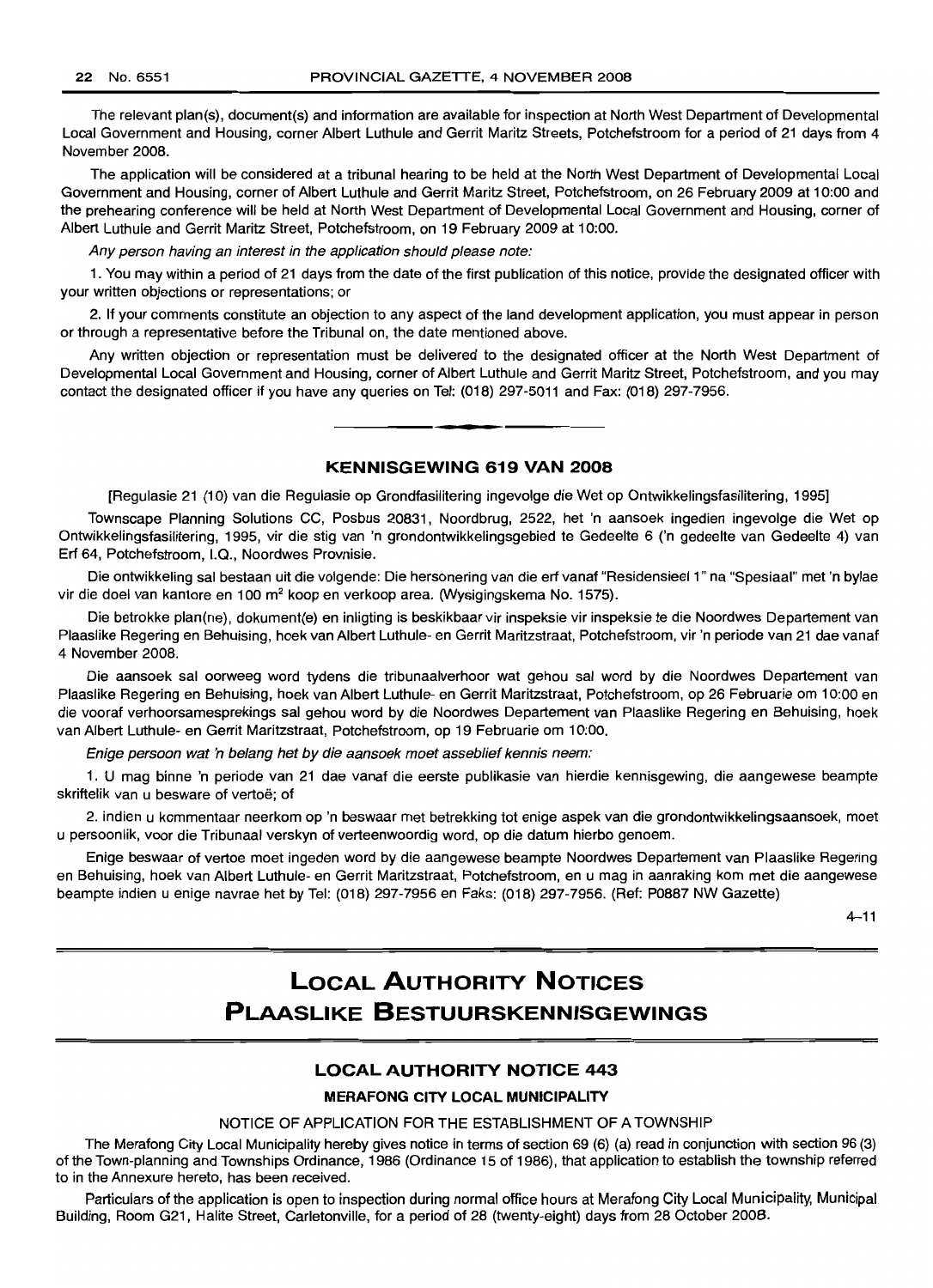Objections to or representations in respect of the application must be lodged with or made in writing and in duplicate to the Municipal Manager at the above address or PO Box 3, Carletonville, 2500, within a period of 28 (twenty-eight) days from 28 October 2008.

## **ANNEXURE**

## Name of township: **Fochville Extension** 8.

Full name of applicant: Hunter, Theron Inc.

Number of erven in proposed township:

1 404 "Residential 1" erven.

2 "Special" erven for high density residential.

2 "Business 1" erven including a filling station.

1 "Institutional" ert for place of instruction (school).

2 "Institutional" erven for places of public worship (church).

1 "institutional" erf for place of instruction (crèche).

19 "Public Open Space" erven.

Public Streets.

Description of land on which township is to be established: Portion 16 (portion of Portion 11) of the farm Kraalkop 147 I.Q.

Locality of proposed township: The site is located west of Fochville township, west of proposed township Fochville Extension 3, south of Fochville Extension 7 and north of Kokosi. More specifically, the site is located west of Du Plessis Street and north and adjacent to the extension of Church Street in the Kraalkop Farm Area. The site is located in the jurisdiction of Merafong City Local Municipality.

Authorised agent: C S Theron, Hunter, Theron Inc., PO Box 489, Florida Hills, 1716. Tel: (011) 472-1613. Fax: (011) 472-3454. E-mail: nita@huntertheron.co.za

**PLAASLIKE BESTUURSKENNISGEWING 443**

**•**

## **PLAASLIKE MUNISIPALITEIT VAN MERAFONG STAD**

#### KENNISGEWING VAN AANSOEK OM DIE STIGTING VAN DORP

Die Plaaslike Munisipaliteit van Merafong Stad gee hiermee ingevolge artikel 69 (6) (a) saamgelees met artikel 96 (3) van die Ordonnansie op Dorpsbeplanning en Dorpe, 1986 (Ordonnansie 15 van 1986), kennis dat aansoek om die dorp te stig, in die Bylae hierby genoem, ontvang is.

Besonderhede van die aansoek lê ter insae gedurende gewone kantoorure by die Plaaslike Munisipaliteit van Merafong, Munisipale Gebou, Kamer G21, Halite Street, Carletonville, vir 'n tydperk van 28 (agt-en-twintig) dae vanaf 28 Oktober 2008.

Besware teen of vertoe ten opsigte van die aansoek moet binne 'n tydperk van 28 (agt-en-twintig) dae vanaf 28 Oktober 2008, skriftelik en in tweevoud by bovermelde adres of Posbus 3, Carletonville, 2500, ingedien of gerig word.

## **BYLAE**

#### Naam van dorp: **Fochville Uitbreiding** 8.

Volle naam van aansoeker: Hunter, Theron Ing.

Aantal erwe in voorgestelde dorp:

1 404 "Residensieel 1" erwe.

2 "Spesiale" erwe vir hoë digtheids residensiële ontwikkeling.

2 "Besigheid 1" erwe insluitende 'n vulstasie.

1 "Inrigting" ert vir 'n onderrigplek (skool).

2 "Inrigting" erwe vir godsdiensoefening (kerke).

1 "Inrigting" ert vir 'n onderrigplek (kleuterskool).

19 "Openbare Oopruimte" erwe.

Openbare Strate.

Beskrywing van grond waarop dorp gestig staan te word: gedeelte 16 (Gedeelte van Gedeelte 11) van die plaas Kraalkop 1471.Q.

Ligging van voorgestelde dorp: Die voorgestelde dorp is geleë wes van Fochville dorp, wes van voorgestelde dorp Fochville Uitbreiding 3, suid van Fochville Uitbreiding 7 en noord van Kokosi. Meer spesifiek, is die voorgestelde dorp qelee wes van Du Plessisstraat en noord en aanliggend aan die verlenging van Churchstraat in die Kraalkop area. Die voorgestelde dorp is in die jurisdiksie van die Plaaslike Munisipaliteit van Merafong Stad geleë.

Gemagtigde agent: Mnr. C S Theron, Hunter, Theron Ing, Posbus 489, Florida Hills, 1716. Tel: (011) 472-1613. Faks: (011) 472-3454. E-mail: nita@huntertheron.co.za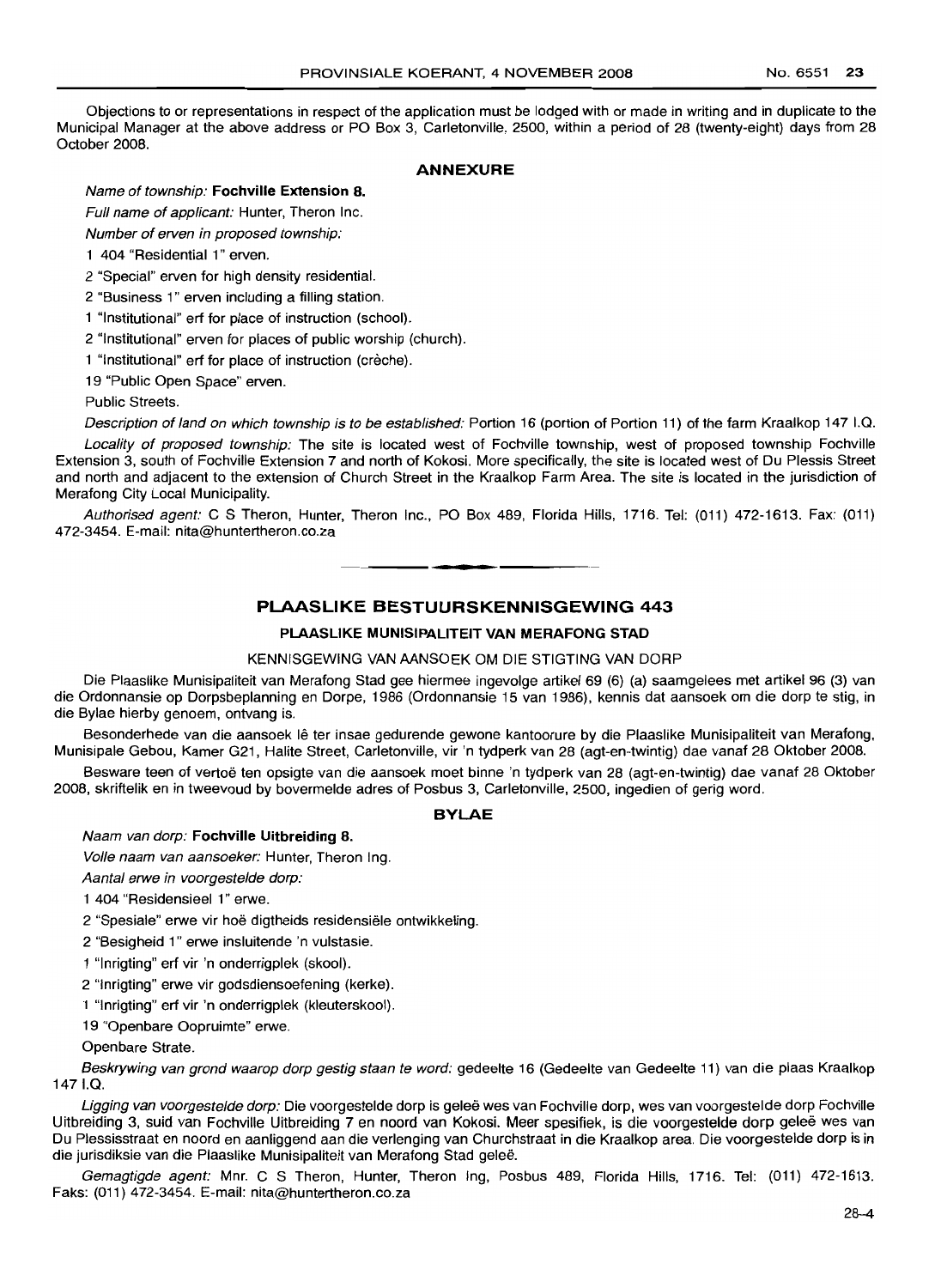## LOCAL AUTHORITY NOTICE 453

#### NOTICE OF APPLICATION FOR ESTABLISHMENT OF TOWNSHIP

The Ventersdorp Local Municipality hereby gives notice in terms of section 69 (6) (a) read with section 96 (3) of the Town-planning and Townships Ordinance, 1986 (Ordinance 15 of 1986), that an application to establish a township referred to in the Annexure hereto, has been received by it.

Particulars of the application will lie for inspection during normal office hours at the office of the Acting Municipal Manager, Ventersdorp Municipal Offices, Van Tonder Crescent, Ventersdorp, 2710, for a period of 28 days from 28 October 2008.

Objections to or representations in respect of the application must be lodged with or made in writing and in duplicate to the Acting Municipal Manager at the above address or at Private Bag X1010, Ventersdorp, 2710 within a period of 28 days from 28 October 2008.

#### ANNEXURE

#### Name of township: Klipgat Village.

Full name of applicant: Maxim Planning Solutions (Pty) Ltd on behalf of the Bakwena Ba Mare aa Phogole Communal Property Association.

Number of erven in proposed township:

| Residential 1                      |   | 141 $even$ |
|------------------------------------|---|------------|
| <b>Business 2</b>                  |   | 1 erf.     |
| Institutional (community facility) | ÷ | 1 erf.     |
| Institutional (pre-school)         |   | $1$ erf.   |
| Institutional (church)             |   | 1 erf.     |
| Institutional (multi purpose)      |   | 1 $erf.$   |
| Agricultural                       | ÷ | 2 erven.   |
| Special (cemetery)                 |   | 1 erf.     |
| Public Open Space                  |   | 5 erven.   |
|                                    |   |            |

Description of land on which township is to be established: Portion of the Remaining Extent of the farm Klipgat No. 18-10.

Situation of proposed township: Located approximately 42,6 km north-east of Ventersdorp, approximately 15,5 km north of the Klerkskraal Dam and is located adjacent and to the east of Road 2069 (Klerkskraal Dam-Boons gravel road).

#### O.G. MOREMEDI, Acting Municipal Manager

Van Tonder Crescent, Ventersdorp, 2710

(Reference No. 8/1/34)

## PLAASLIKE BESTUURSKENNISGEWING 453

**• I**

#### KENNISGEWING VAN AANSOEK OM STIGTING VAN DORP

Die Ventersdorp Plaaslike Munisipaliteit gee hiermee ingevolge artikel 69 (6) (a) saamgelees met artikel 96 (3) van die Ordonnansie op Dorpsbeplanning en Dorpe, 1986 (Ordonnansie 15 van 1986) kennis dat 'n aansoek om die dorp in die Bylae hierby genoem, te stig, deur hom ontvang is.

Besonderhede van die aansoek Ie ter insae gedurende gewone kantoorure by die kantoor van die Waarnemende Munisipale Bestuurder, Ventersdorp Munisipale Kantore, Van Tondersingel, Ventersdorp, 2710, vir 'n tydperk van 28 dae vanaf 28 Oktober 2008.

Besware teen of vertoë ten opsigte van die aansoek moet binne 'n tydperk van 28 dae vanaf 28 Oktober 2008 skriftelik en in tweevoud by of tot die Waarnemende Munisipale Bestuurder by bovermelde adres of by Privaatsak X1010, Ventersdorp, 2710, ingedien of gerig word.

## BYLAE

#### Naam van dorp: Klipgat Village.

Volle naam van aansoeker: Maxim Planning Solutions (Eiendoms) Beperk namens die Bakwena Ba Mare aa Phogole Communal Property Association.

Aantal erwe in voorgestelde dorp:

| Residensieel 1                    |                   | 141 erwe. |
|-----------------------------------|-------------------|-----------|
| Besigheid 2                       |                   | 1 erf.    |
| Inrigting (gemeenskapsfasiliteit) | $\sim$ 100 $\sim$ | 1 erf.    |
| Inrigting (kleuterskool)          |                   | 1 erf.    |
| Inrigting (kerk)                  |                   | 1 erf.    |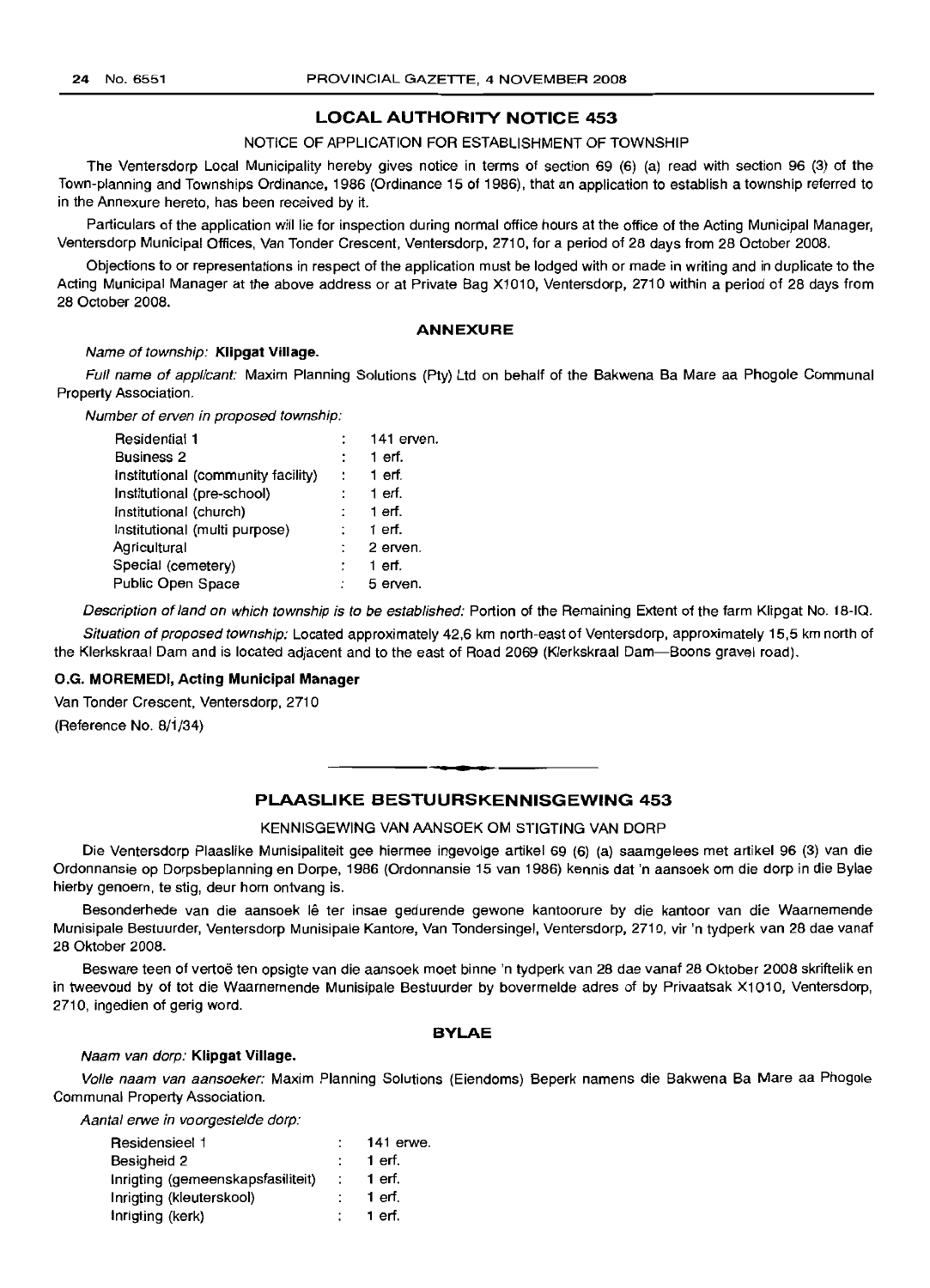| Inrigting (veeldoelige gebruik) | 1 erf.  |
|---------------------------------|---------|
| Landbou                         | 2 erwe. |
| Spesiaal (begraafplaas)         | 1 erf.  |
| Openbare Oopruimte              | 5 erwe. |

Beskrywing van grond waarop dorp gestig staan te word: Gedeelte van die Resterende Gedeelte van die plaas Klipgat No. 18-IQ.

Ligging van voorgestelde dorp: Geleë ongeveer 42,6 km noordoos van Ventersdorp, ongeveer 15,5 km noord van die Klerkskraal Dam en is gelee aanliggend en ten ooste van Pad 2069 (Klerksdkraal Dam-Boons gruispad).

#### **O.G. MOREMEDI, Waarnemende Munisipale Bestuurder**

Van Tondersingel, Ventersdorp, 2710

(Verwysingsnommer 8/1/34)

28-4

## **LOCAL AUTHORITY NOTICE 469**

## **LOCAL MUNICIPALITY OF MADIBENG**

#### NOTICE OF APPLICATION FOR ESTABLISHMENT OF TOWNSHIP: SCHEERPOORT

The Local Municipality of Madibeng hereby gives notice in terms of section 96 (1) of the Town-planning and Townships Ordinance, 1986 (Ordinance No. 15 of 1986), that an application to establish a township referred to in the Annexure hereto, has been received by it.

Particulars of the application are open to inspection during normal office hours at the Madibeng Municipal Offices, Van Velden Street, Brits, for a period of 28 days from 5 November 2008, being the date of first publication of this notice.

Objections to or representations in respect of the application must be lodged with or made in writing and in duplicate to the Municipal Manager, at the above mentioned address or at PO Box 106, Brits, 0250, within a period of 28 days from 5 November 2008.

#### **ANNEXURE**

#### Name of township: **Scheerpoort.**

Full name of applicant: Ella du Plessis on behalf of Anna Susanna Pera.

Number of erven in proposed township: 560 Erven.

1. Erven 4-205, 207-311, 322-340, 346-352, 354-531: "Residential NO.1" (provided that dwelling houses/units will only be occupied or used by a retired person (persons 50 years or older), or the spouse of a retired person; provided further that with the consent of the Homeowners Association, dwelling houses/units may also be occupied by a person who is employed as a medical professional or manager for the estate, or the spouse of a person who is employed as a medical professional or manager for the estate) with a density of 1 dwelling house per ert.

2. Erven 312-319, 341, 342, 344, 345 and 353; "Special" for dwelling units (provided that dwelling houses/units will only be occupied or used by a retired person (persons 50 years or older), or the spouse of a retired person; provided further that with the consent of the Homeowners Association, dwelling houses/units may also be occupied by a person who is employed as a medical professional or manager for the estate, or the spouse of a person who is employed as a medical professional or manager for the estate) with a density of 25 units per hectare.

3. Ert 2: "Special" for medical consulting rooms, offices, place of refreshment, hairdressing & beauty salon and a frail care centre.

4. Ert 1: "Special" for restricted helistop (emergency helistop).

5. Ert 206: "Special" for storage facilities, maintenance facilities and a woodworking and craft centre.

6. Erven 320 and 343: "Special" for a clubhouse and ancillary and subservient uses such as places of refreshment, offices, sports & recreational facilities, chapel, training facilities and private open space, all for the exclusive use of the residents and their guests, including dwelling units for estate managers.

7. Erven 532-559: "Private Open Space".

8. Erven 3, 321 and 560: "Special" for access control and private road.

Description of land on which the township is to be established: Part of Portion 196 and Portion 210 of the Farm Scheerpoort 477-JQ.

Situation of proposed township: The proposed township is situated on the south western side of the Hartbeespoort Dam where the Magalies River runs into the Hartbeespoort Dam, on the southern side of the Magalies River, on the north eastern side of the intersection of the R512 (P31-1) and the R560 (P122-1) in Madibeng as indicated on the attached locality plan.

Reference No. T193.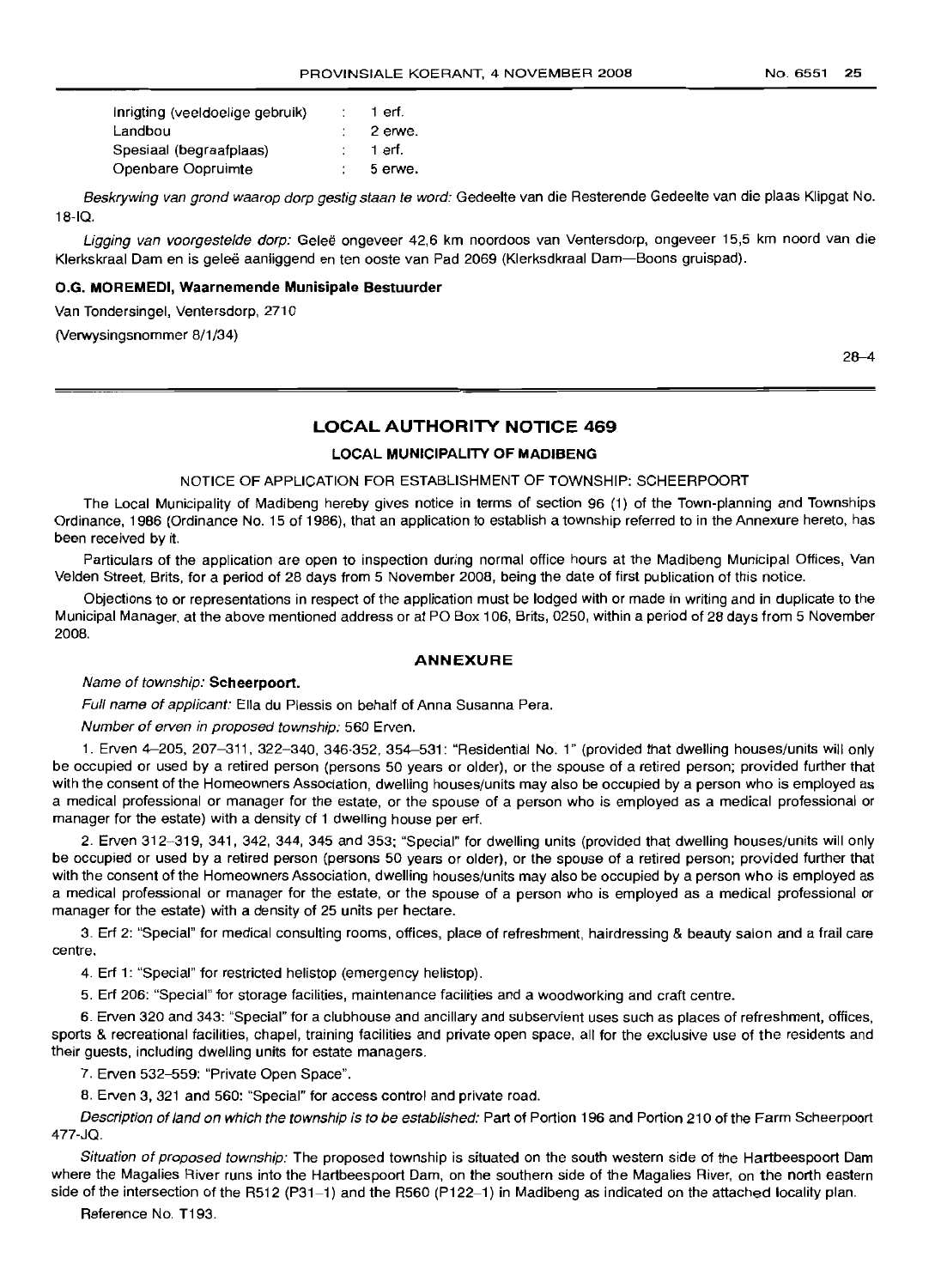## PLAASLIKE BESTUURSKENNISGEWING 469

## PLAASLIKE MUNISIPALITEIT VAN MADIBENG

## KENNISGEWING VAN AANSOEK OM STIGTING VAN DORP: SCHEERPOORT

Die Plaaslike Munisipaliteit van Madibeng gee hiermee ingevolge artikel 96 (1) van die Ordonnansie op Dorpsbeplanning en Dorpe, 1986 (Ordonnansie No. 15 van 1986), kennis dat 'n aansoek om die dorp in die Bylae genoem, te stig deur hom ontvang is.

Besonderhede van die aansoek lê ter insae gedurende gewone kantoorure by die Madibeng Munisipale Kantore, Van Veldenstraat, Brits, vir 'n tydperk van 28 dae vanaf 5 November 2008, synde die datum van eerste publikasie van hierdie kennisgewing.

Besware of vertoë ten opsigte van die aansoek moet binne 'n tydperk van 28 dae vanaf 5 November 2008, skriftelik en in tweevoud by of tot die Munisipale Bestuurder, by bovermelde adres of by Posbus 106, Brits, 0250, ingedien of gerig word.

#### BYLAE

#### Naam van die dorp: Scheerpoort.

Volle naam van aansoeker: Ella du Plessis namens Anna Susanna Pera.

Aantal erwe in die voorgestelde dorp: 560 erwe.

1. Erwe 4-205, 207-311, 322-340, 346-352, 354-531: "Residensieel No.1" (met dien verstande dat die woonhuise/wooneenhede slegs bewoon of gebruik sal word deur 'n afgetrede persoon (persone 50 jaar of ouer), of die gade van 'n afgetrede persoon; verder met dien verstande dat met die toestemming van die Huiseienaarsvereniging, woonhuise/wooneenhede ook bewoon en gebruik mag word deur 'n persoon in diens as 'n professionele mediese beampte of bestuurder van die landgoed, of die gade van 'n persoon wat aangestel is as professionele mediese beampte of bestuurder van die landgoed), met 'n digtheid van 1 woonhuis per ert.

2. Erwe 312-319, 341, 342, 344, 345 en 353; "Spesiaal" vir wooneenhede (met dien verstande dat die woonhuise/wooneenhede slegs bewoon of gebruik sal word deur 'n afgetrede persoon (persone 50 jaar of ouer), of die gade van 'n afgetrede persoon; verder met dien verstande dat met die toestemming van die Huiseienaarsvereniging, woonhuise/wooneenhede ook bewoon en gebruik mag word deur 'n persoon in diens as 'n professionele mediese beampte of bestuurder van die landgoed, of die gade van 'n persoon wat aangestel is as professionele mediese beampte of bestuurder van die landgoed) met 'n digtheid van 25 eenhede per hektaar.

3. Erwe 2: "Spesiaal" vir mediese spreekkamers, kantore, verversingsplek, haarkapper- en skoonheidsalon en 'n versorgingeenheid vir verswaktes.

4. Erwe 1: "Spesiaal" vir beperkte "helistop" (nood "helistop").

5. Ert 206: "Spesiaal" vir stoortasiliteite, onderhoudsfasiliteite en 'n houtwerk- en handwerksentrum.

6. Erwe 320 en 343: "Spesiaal" vir 'n klubhuis en aanverwante en ondergeskikte gebruike soos verversingsplekke, kantore, sport- en ontspanningsfasiliteite, kapel, opleidingsfasiliteite en privaat oopruimte, alles vir die uitsluitlike gebruik van die inwoners en hulle gaste, insluitende wooneenhede vir die landgoed bestuurders.

7. Erwe 532-559: "Private Oopruimte".

8. Erwe 3, 321 en 560: "Spesiaal" vir toegangsbeheer en privaat pad.

Beskrywing van die grond waarop die dorp gestig staan: 'n Deel van Gedeelte 196 en Gedeelte 210 van die plaas Scheerpoort 477-JQ.

Ligging van voorgestelde dorp: Die voorgestelde dorp is geleë op die suid-westelike kant van Hartbeespoortdam waar die Magaliesrivier loop in Hartbeespoort Dam, aan die suidelike kant van die Magaliesrivier, aan die noordoostelike kant van die interseksie van die R512 (P31-1) en R560 (P122-1) in Madibeng.

Verwysingsnommer: T193.

 $4 - 11$ 

## LOCAL AUTHORITY NOTICE 470

#### LOCAL MUNICIPALITY OF MADIBENG

#### NOTICE OF APPLICATION FOR ESTABLISHMENT OF TOWNSHIP: SCHEERPOORT EXTENSION 1

The Local Municipality of Madibeng hereby gives notice in terms of section 96 (1) of the Town-planning and Townships Ordinance, 1986 (Ordinance No. 15 of 1986), that an application to establish a township referred to in the Annexure hereto, has been received by it.

Particulars of the application will lie for inspection during normal office hours at the Municipal Offices, Van Velden Street, Brits, for a period of 28 days from 4 November 2008, being the date of first publication of this notice.

Objections to or representations in respect of the application must be lodged with or made in writing and in duplicate to the Municipal Manager, at the above mentioned address or at PO Box 106, Brits, 0250, within a period of 28 days from 4 November 2008.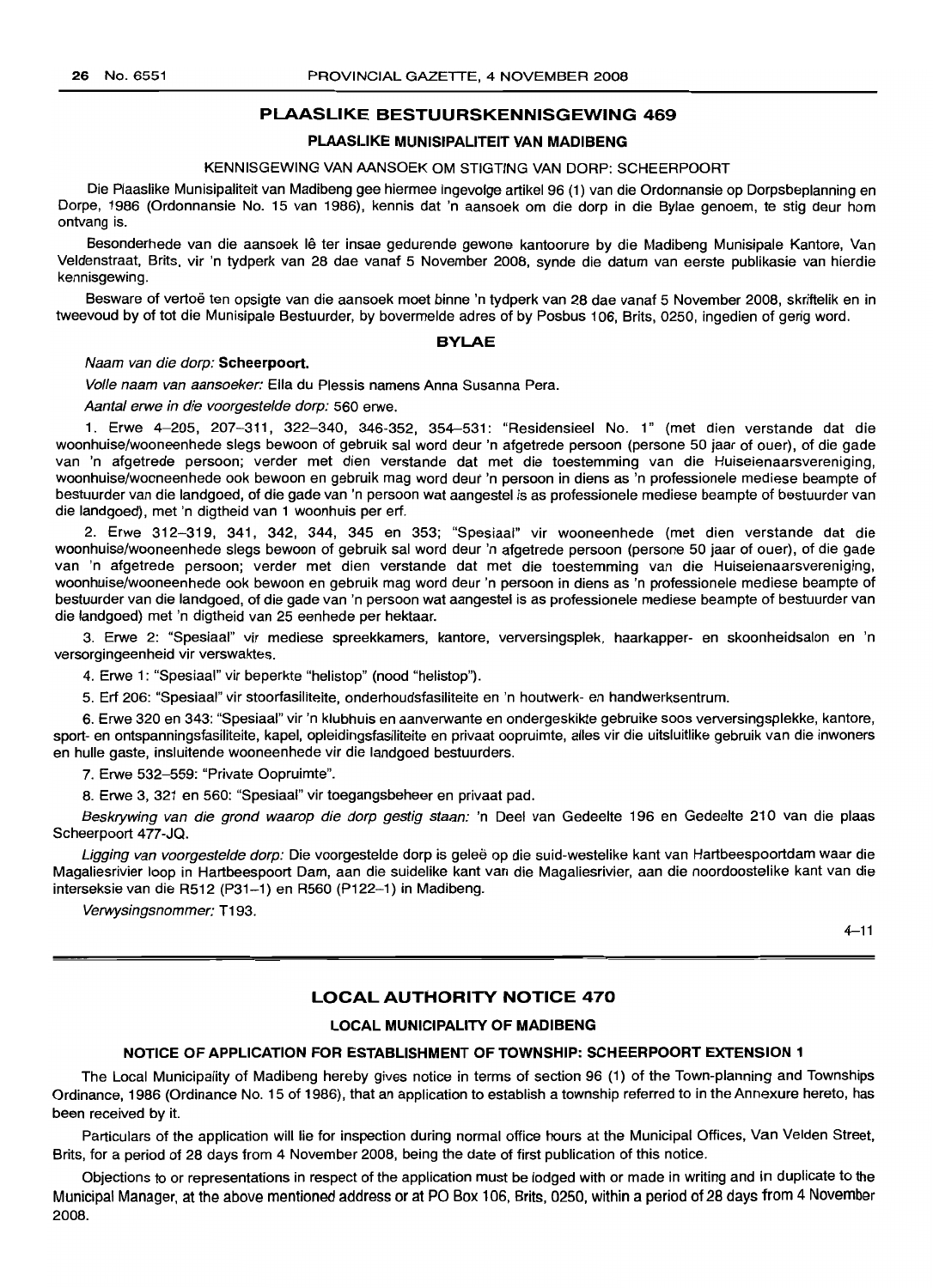## **ANNEXURE**

## Name of township: **Scheerpoort Extension 1.**

Full name of applicant: **Ella** du Plessis on behalf of Anna Susanna Pera.

Number of erven in proposed township: 2 erven.

1. Erf 1: "Business No.2" with shops, offices, places of refreshment, dry cleaners, launderettes, dwelling unit, banks & building societies and ATM as primary rights; with an FSR of 0,4; provided that the gross leasable floor area will be restricted to 1 200 m<sup>2</sup> GLA, which may be increased subject to the shop GLA not exceeding 3 500 m<sup>2</sup>.

2. **Erf** 2: "Special" for storage and maintenance facilities.

Description of land on which the township is to be established: Part of Portion 196 of the farm Scheerpoort 477-JQ.

Situation of proposed township: The proposed township is situated on the south western side of the Hartbeespoort Dam where the Magalies River runs into the Hartbeespoort Dam, on the southern side of the Magalies River, on the north eastern side of the intersection of the R512 (P31-1) and the R560 (P122-1) in Madibeng as indicated on the attached locality plan.

Reference Number. T193

## **PLAASLIKE BESTUURSKENNISGEWING 470**

**. -**

## **PLAASLIKE MUNISIPALITEIT VAN MADIBENG**

#### **KENNISGEWING VAN AANSOEK OM STIGTING VAN DORP: SCHEERPOORT UITBREIDING 1**

Die Plaaslike Munisipaliteit van Madibeng gee hiermee ingevolge artikel 96 (1) van die Ordonnansie op Dorpsbeplanning en Dorpe, 1986 (Ordonnansie No. 15 van 1986), kennis dat 'n aansoek om die dorp in die Bylae genoem, te stig deur hom ontvang is.

Besonderhede van die aansoek lê ter insae gedurende gewone kantoorure by die Madibeng Munisipale Kantore, Van Veldenstraat, Brits, vir 'n tydperk van 28 dae vanaf 4 November 2008, synde die datum van eerste publikasie van hierdie kennisgewing.

Besware of vertoë ten opsigte van die aansoek moet binne 'n tydperk van 28 dae vanaf 4 November 2008 skriftelik en in tweevoud by of tot die Munisipale Bestuurder by bovermelde adres of by Posbus 106, Brits, 0250, ingedien word.

#### **BYLAE**

## Naam van die dorp: **Scheerpoort Uitbreiding 1.**

Volle naam van aansoeker: Ella du Plessis namens Anna Susanna Pera.

Aantal erwe in die voorgestelde dorp: 3 erwe.

1. **Erf** 1: "Besigheid NO.2" met winkels, kantore, verversingsplek, droogskoonmakers, wassery, wooneenheid, banke en bou-verenigings en OTM as prirnere gebruike, met FSR van 0,4; met dien verstande dat die verhuurbare vloeropprvlakte beperk sal word tot 1 200 m<sup>2</sup>, wat verhoog mag word onderworpe daaraan dat die bruto verhuurbare winkelvloeroppervlakte nie 3 500 m<sup>2</sup> sal oorskry nie.

2. Erf 2: "Spesiaal" vir stoorruimte vir onderhoudsfasiliteite.

Beskrywing van die grond waarop die dorp gestig staan: 'n Deel van Gedeelte 196 van die plaas Scheerpoort 477-JQ.

Ligging van voorgestelde dorp: Die voorgestelde dorp is geleë op die suid-westelike kant van Hartbeespoortdam waar die Magaliesrivier loop in Hartbeespoort Dam, aan die suidelike kant van die Magaliesrivier, aan die noordoostelike kant van die interseksie van die R512 (P31-1) en R560 (P122-1) in Madibeng.

Verwysingsnommer: T193

 $4 - 11$ 

## **LOCAL AUTHORITY NOTICE 471**

## **LOCAL MUNICIPALITY OF MADIBENG**

## **NOTICE OF APPLICATION FOR ESTABLISHMENT OF TOWNSHIP: SCHEERPOORT EXTENSION 2**

The Local Municipality of Madibeng hereby gives notice in terms of section 96 (1) of the Town-planning and Townships Ordinance, 1986 (Ordinance No. 15 of 1986), that an application to establish a township referred to in the Annexure hereto, has been received by it.

Particulars of the application will lie for inspection during normal office hours at the Madibeng Municipal Offices, Van Velden Street, Brits, for a period of 28 days from 5 November 2008, being the date of first publication of this notice.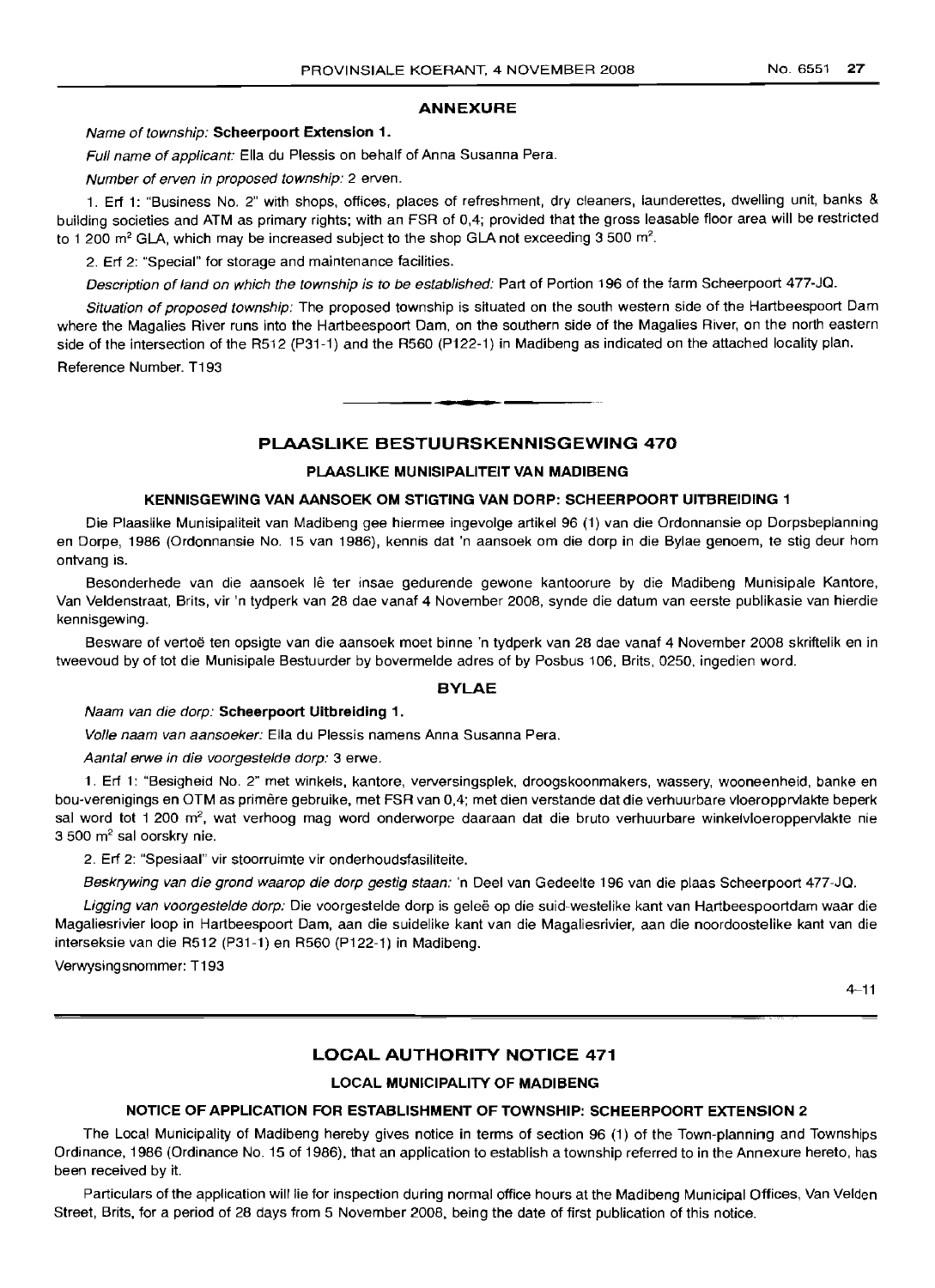Objections to or representations in respect of the application must be lodged with or made in writing and in duplicate to the Municipal Manager, at the above mentioned address or at PO Box 106, Brits, 0250, within a period of 28 days from 5 November 2008.

## ANNEXURE

#### Name of township: Scheerpoort Extension 2.

Full name of applicant: Ella du Plessis on behalf of Anna Susanna Pera en Hartbees-Jeugterrein (Pty) Ltd.

Number of erven in proposed township: 399 erven.

1. Erven 3-130, 134-196,200-312 and 315-374: "Residential NO.1" (provided that dwelling houses/units will only be occupied or used by a retired person (persons 50 ears or older), or the spouse of a retired person; provided further that with the consent of the Homeowners Association, dwelling houses/units may also be occupied by a person who is employed as a medical professional or manager for the estate, or the spouse of a person who is employed as a medical professional or manager for the estate) with a density of 1 dwelling house per ert.

2. Erven 131-133, 197, 199, 313, and 314: "Special" for dwelling units (provided that dwelling houses/units will only be occupied or used by a retired person (persons 50 years or older), or the spouse of a retired person; provided further that with the consent of the Homeowners Association, dwelling houses/units may also be occupied by a person who is employed as a medical professional or manager for the estate, or the spouse of a person who is employed as a medical professional or manager for the estate) with a density of 25 units per hectare.

3. Ert 198: "Special" for clubhouse and ancillary and subservient uses such as places of refreshment, offices, sports & recreational facilities, chapel, training facilities and private open space, all for the exclusive use of the residents and their guests, including dwelling units for estate managers.

4. Erven 375-398: "Private Open Space" erven.

5. Erven 1 and 399: "Special" for access control and private road.

Description of land on which the township is to be established: Part of Portion 196 and Portion 166 of the farm Scheerpoort 477-JQ.

Situation of proposed township: The proposed township is situated on the south western side of the Hartbeespoort Dam where the Magalies River runs into the Hartbeespoort Dam, on the southern side of the Magalies River, on the north eastern side of the intersection of the R512 (P31-1) and the R560 (P122-1) in Madibeng as indicated on the attached locality plan.

Reference Number. T193

## PLAASLIKE BESTUURSKENNISGEWING 471

**- .**

## PLAASLIKE MUNISIPALITEIT VAN MADIBENG

## KENNISGEWING VAN AANSOEK OM STIGTING VAN DORP: SCHEERPOORT UITBREIDING 2

Die Plaaslike Munisipaliteit van Madibeng gee hiermee ingevolge artikel 96 (1) van die Ordonnansie op Dorpsbeplanning en Dorpe, 1986 (Ordonnansie No. 15 van 1986), kennis dat 'n aansoek om die dorp in die Bylae genoem, te stig deur hom ontvang is.

Besonderhede van die aansoek lê ter insae gedurende gewone kantoorure by die Madibeng Munisipale Kantore, Van Veldenstraat, Brits, vir 'n tydperk van 28 dae vanaf 5 November 2008, synde die datum van eerste publikasie van hierdie kennisgewing.

Besware of vertoë ten opsigte van die aansoek moet binne 'n tydperk van 28 dae vanaf 5 November 2008 skriftelik en in tweevoud by of tot die Munisipale Bestuurder by bovermelde adres of by Posbus 106, Brits, 0250, ingedien word.

## BYLAE

#### Naam van die dorp: Scheerpoort Extension 2.

Volle naam van aansoeker: Ella du Plessis namens Anna Susanna Pera en Hartbees-Jeugterrein (Pty) Ltd.

Aantal erwe in die voorgestelde dorp: 399 erwe.

1. Erwe 3-130,134-196,200-312 en 315-374: "Residensieel NO.1" (met dien verstande dat die woonhuise/wooneenhede slegs bewoon of gebruik sal word deur 'n afgetrede persoon (persone 50 jaar of ouer), of die gade van 'n afgetrede persoon; verder met dien verstande dat met die toestemming van die huiseienaarsvereniging, woonhuise/wooneenhede ook bewoon en gebruik mag word deur 'n persoon in diens as 'n professionle mediese beampte of bestuurder van die landgoed, of die gade van 'n persoon wat aangestel is as professionele mediese beampte of bestuurder van die landgoed), met 'n digtheid van 1 woonhuis per ert.

2. Erwe 2, 131-133, 197, 199, 313, en 314: "Spesiaal" vir wooneenhede (met dien verstande dat die woonhuise/ wooneenhede slegs bewoon of gebruik sal word deur 'n afgetrede persoon (persone 50 jaar of ouer), of die gade van 'n afgetrede persoon; verder met dien verstande dat met die toestemming van die huiseienaarsvereniging, woonhuise/ wooneenhede ook bewoon mag word deur 'n persoon in diens as 'n professionle mediese beampte of bestuurder van die landgoed, of die gade van 'n persoon wat aangestel is as professionele mediese beampte of bestuurder van die landgoed), met 'n digtheid van 25 eenhede per hektaar.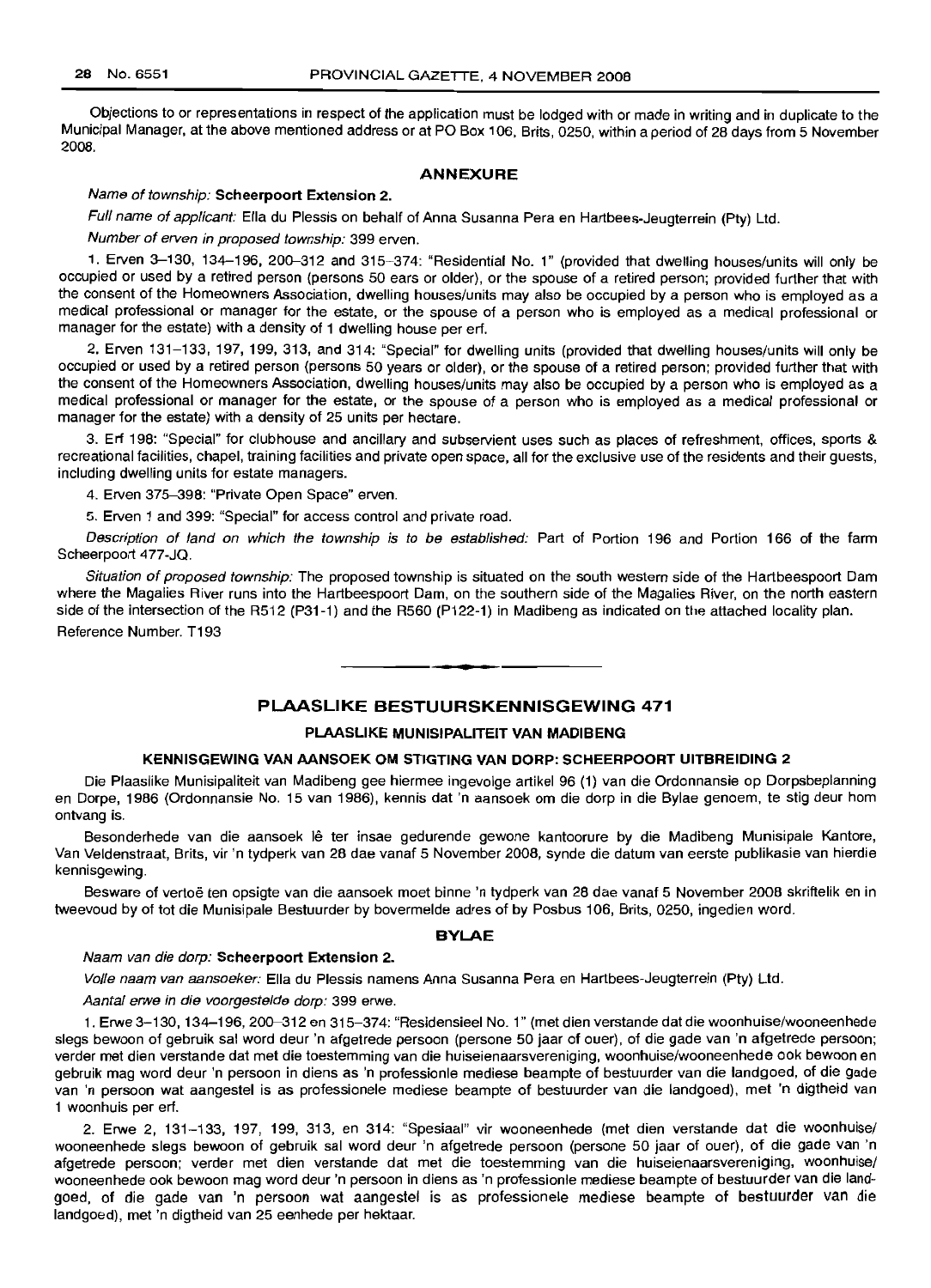3. Erf 198 "Spesiaal" vir 'n klubhuis en aanverwante en ondergeskikte gebruike soos verversingsplekke, kantore, sport- en ontspanningsfasiliteite, kapel, opleidingsfasiliteite en privaat oopruimte, alles vir die uitsluitlike gebruik van die inwoners en hulle gaste, insluitende wooneenhede vir die landgoed bestuurders.

4. Erwe 375-398: "Privaat oopruimte".

5. Erwe 1-399: "Spesiaal" vir toegangsbeheer en privaat pad.

Beskrywing van die grond waarop die dorp gestig staan: 'n Deel van Gedeelte 196 en Gedeelte 166 van die plaas Scheerpoort 477-JQ.

Ligging van voorgestelde dorp: Die voorgestelde dorp is geleë op die suid-westelike kant van Hartbeespoortdam waar die Magaliesrivier loop in Hartbeespoort Dam, aan die suidelike kant van die Magaliesrivier, aan die noordoostelike kant van die interseksie van die R512 (P31-1) en R560 (P122-1) in Madibeng.

Verwysingsnommer: T193

 $4 - 11$ 

## **LOCAL AUTHORITY NOTICE 472**

#### **VENTERSDORP LOCAL MUNICIPALITY**

## APPROVAL OF AMENDMENT OF TOWN-PLANNING SCHEME

It is hereby notified in terms of section 57 (1) of the Town-planning and Townships Ordinance, 1986, that the Ventersdorp Local Municipality has approved the amendment of the Ventersdorp Land Use Management Scheme, 2007, by the rezoning of Portion 5 of Erf 18, Ventersdorp, from "Residential 1" to "Residential 2" with the inclusion of an accommodation enterprise and a conference facility.

Map 3 and the scheme clauses of the amendment scheme are filed with the Municipal Manager, Ventersdorp Local Municipality, Van Tonder Crescent, Ventersdorp, and the Acting Manager, North West Provincial Administration, Department of Developmental Local Government and Housing, Potchefstroom and are open for inspection at all reasonable times.

This amendment is known as Ventersdorp Amendment Scheme 4 and shall come into operation on the date of publication of this notice.

#### O.G. **MOREMEDI, Acting Municipal Manager**

Ventersdorp Local Municipality 4 November 2008

(Notice No. 2/975)

## **PLAASLIKE BESTUURSKENNISGEWING 472**

**•**

#### **VENTERSDORP PLAASLIKE MUNISIPALITEIT**

## GOEDKEURING VAN WYSIGING VAN DORPSBEPLANNINGSKEMA

Hierby word ooreenkomstig die bepalings van artikel 57 (1) van die Ordonnansie op Dorpsbeplanning en Dorpe, 1986, bekendgemaak dat die Ventersdorp Plaaslike Munisipaliteit goedgekeur het dat die Ventersdorp Land Use Management Scheme, 2007, gewysig word deur die hersonering van Gedeelte 5 van Erf 18, Ventersdorp, vanaf "Residensieel 1" na "Residensieel 2" met die insluiting van 'n verblyfonderneming en 'n konferensie fasiliteit.

Kaart 3 en die skemaklousules van die wysigingskema word in bewaring gehou deur die Munisipale Bestuurder, Ventersdorp Plaaslike Munisipaliteit, Van Tonder Singel, Ventersdorp, en die Waarnemende Bestuurder, Noordwes Provinsiale Administrasie, Departement Ontwikkelende Plaaslike Regering en Behuising, Potchefstroom vir inspeksie te aile redelike tye.

Hierdie wysiging staan bekend as Ventersdorp-wysigingskema 4 en tree in werking op datum van publikasie van hierdie kennisgewing.

## O.G. **MOREMEDI, Waarnemende Munisipale Bestuurder**

Ventersdorp Plaaslike Munisipaliteit

4 November 2008

(Kennisgewing No. 2/975)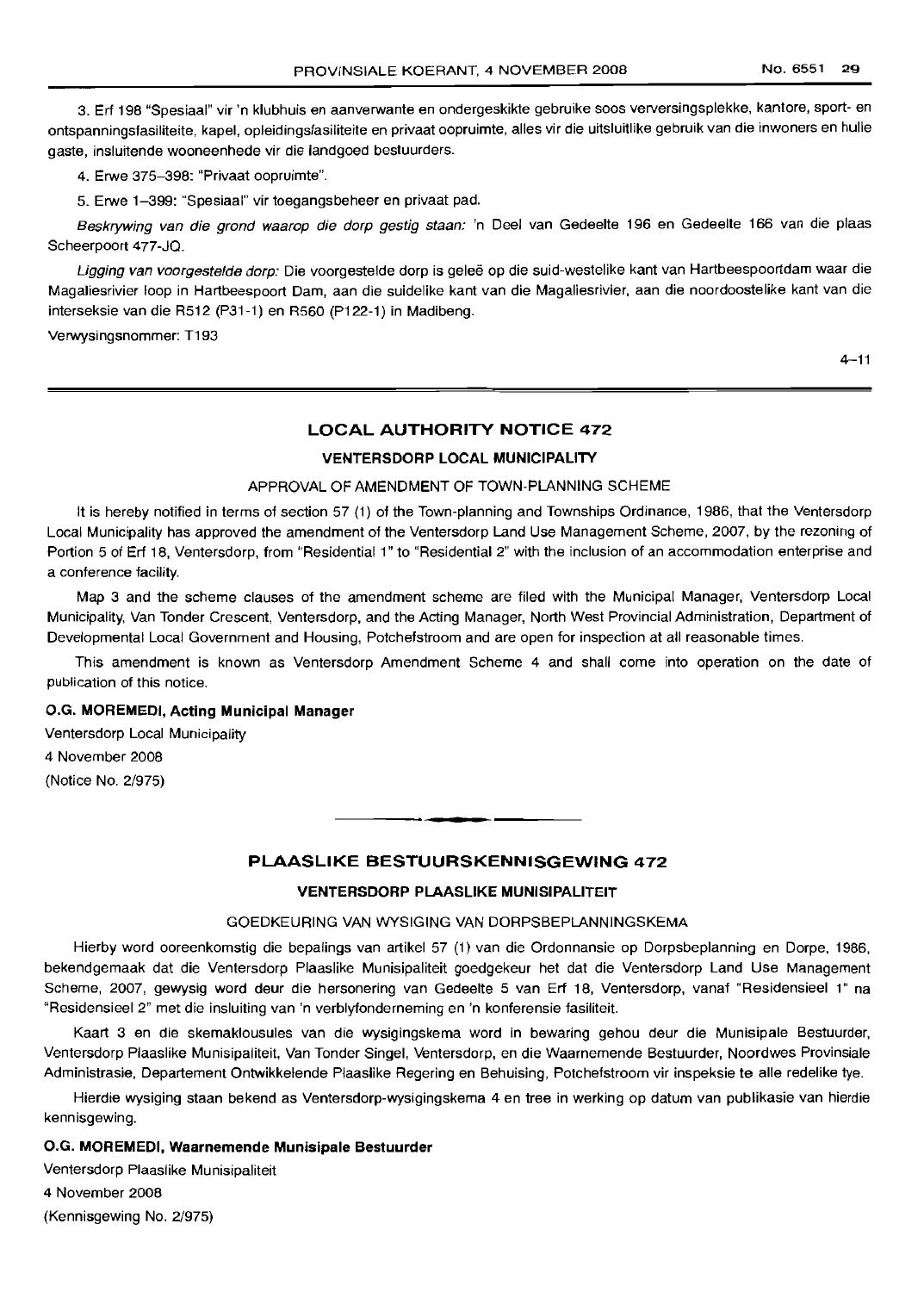## **LOCAL AUTHORITY NOTICE 473**

## **MAQUASSI HILLS LOCAL MUNICIPALITY**

## APPROVAL OF AMENDMENT OF TOWN-PLANNING SCHEME

It is hereby notified in terms of section 57 (1) of the Town-planning and Townships Ordinance, 1986, that the Maquassi Hills Local Municipality has approved the amendment of the Maquassi Hills Land Use Management Scheme, 2007, by the rezoning of Wolfaardt Street and a portion of Buxton Street, Leeudoringstad, from "Existing Public Roads" to "Industrial 2".

Map 3 and the scheme clauses of the amendment scheme are filed with the Municipal Manager, Maquassi Hills Local Municipality, Kruger Street, Wolmaransstad and the Acting Manager, North West Provincial Administration, Department of Developmental Local Government and Housing, Potchefstroom and are open for inspection at all reasonable times.

This amendment is known as Maquassi Hills Amendment Scheme 13 and shall come into operation on the date of publication of this notice.

#### **Adv. M.A. DLAVANE, Acting Municipal Manager**

Maquassi Hills Local Municipality 4 November 2008 (Notice No. 2/1146)

## **PLAASLIKE BESTUURSKENNISGEWING 473**

**•**

## **MAQUASSI HILLS PLAASLIKE MUNISIPALITEIT**

## GOEDKEURING VAN WYSIGING VAN DORPSBEPLANNINGSKEMA

Hierby word ooreenkomstig die bepalings van artikel 57 (1) van die Ordonnansie op Dorpsbeplanning en Dorpe, 1986, bekendgemaak dat die Maquassi Hills Plaaslike Munisipaliteit goedgekeur het dat die Maquassi Hills Land Use Management Scheme, 2007, gewysig word deur die hersonering van Wolfaardtstraat en 'n gedeelte van Blixtonstraat, Leeudoringstad, vanaf "Bestaande Openbare Paaie" na "Industrieel 2".

Kaart 3 en die skemaklousules van die wysigingskema word in bewaring gehou deur die Munisipale Bestuurder, Maquassi Hills Plaaslike Munisipaliteit, Krugerstraat, Wolmaransstad en die Waarnemende Bestuurder, Noordwes Provinsiale Administrasie, Departement Ontwikkelende Plaaslike Regering en Behuising, Potchefstroom vir inspeksie te aile redelike tye.

Hierdie wysiging staan bekend as Maquassi HiIIs-wysigingskema 13 en tree in werking op datum van publikasie van hierdie kennisgewing.

#### **Adv. M.A. DLAVANE, Waarnemende Munisipale Bestuurder**

Maquassi Hills Plaaslike Munisipaliteit 4 November 2008 (Kennisgewing No. 2/1146)

## **LOCAL AUTHORITY NOTICE 474**

## **MAQUASSI HILLS LOCAL MUNICIPALITY**

#### APPROVAL OF AMENDMENT OF TOWN-PLANNING SCHEME

It is hereby notified in terms of section 57 (1) of the Town-planning and Townships Ordinance, 1986, that the Maquassi Hills Local Municipality has approved the amendment of the Maquassi Hills Land Use Management Scheme, 2007, by the rezoning of Portion 29 of Erf 883, Wolmaransstad from "Residential 1" to "Residential 2" for the purposes of six (6) dwelling units.

Map 3 and the scheme clauses of the amendment scheme are filed with the Municipal Manager, Maquassi Hills Local Municipality, Kruger Street, Wolmaransstad and the Acting Manager, North West Provincial Administration, Department of Developmental Local Government and Housing, Potchefstroom and are open for inspection at all reasonable times.

This amendment is known as Maquassi Hills Amendment Scheme 15 and shall come into operation on the date of publication of this notice.

#### **Adv. M.A. DLAVANE, Acting Municipal Manager**

Maquassi Hills Local Municipality 4 November 2008 (Notice No. 2/1149)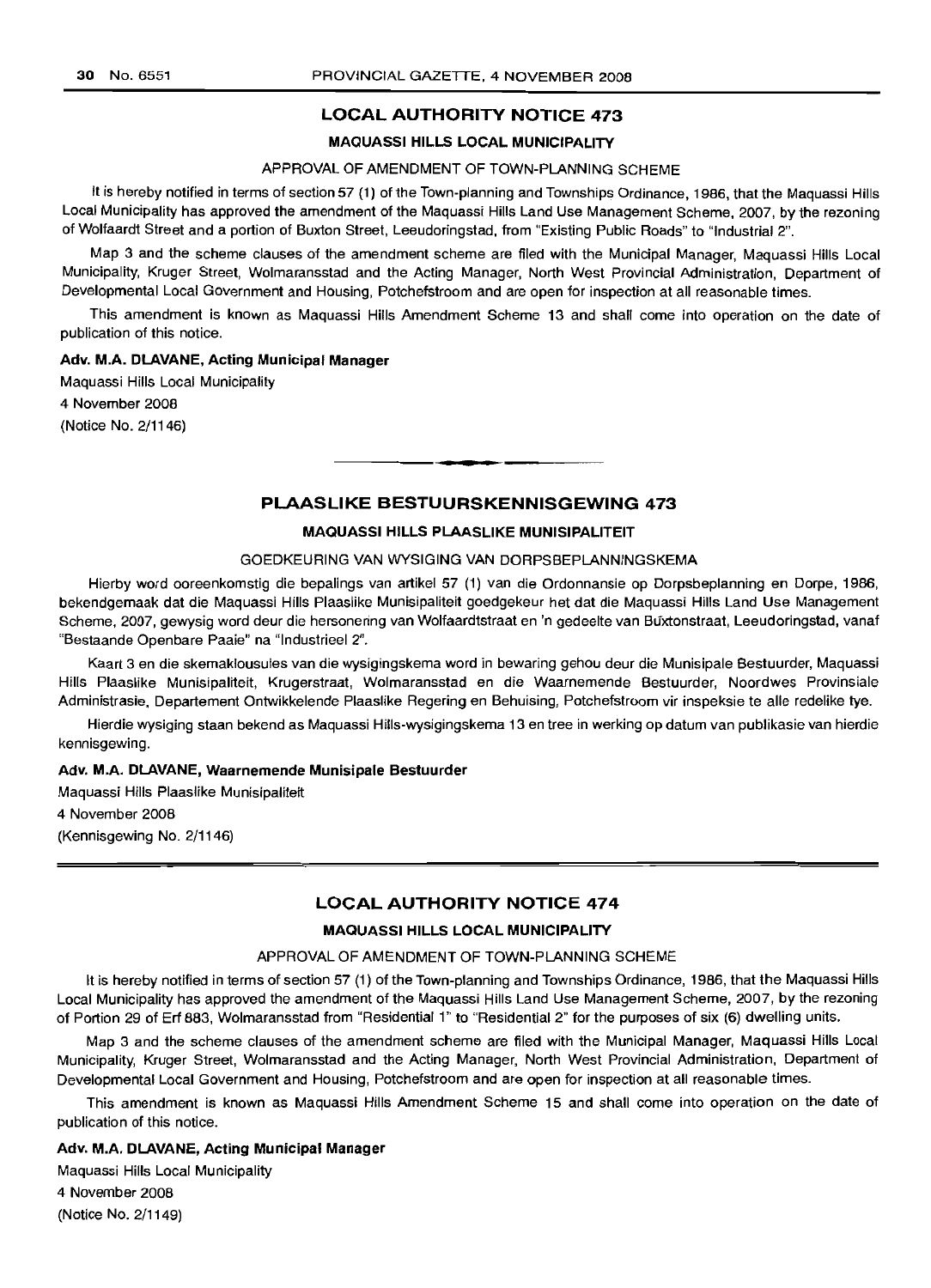## **PLAASLIKE BESTUURSKENNISGEWING 474**

## **MAQUASSI HILLS PLAASLIKE MUNISIPALITEIT**

## GOEDKEURING VAN WYSIGING VAN DORPSBEPLANNINGSKEMA

Hierby word ooreenkomstig die bepalings van artikel 57 (1) van die Ordonnansie op Dorpsbeplanning en Dorpe, 1986, bekendgemaak dat die Maquassi Hills Plaaslike Munisipaliteit goedgekeur het dat die Maquassi Hills Land Use Management Scheme, 2007, gewysig word deur die hersonering van Gedeelte 29 van Erf 883, Wolmaransstad vanaf "Residensieel 1" na "Residensieel 2" vir die doeleindes van ses (6) wooneenhede.

Kaart 3 en die skemaklousules van die wysigingskema word in bewaring gehou deur die Munisipale Bestuurder, Maquassi Hills Plaaslike Munisipaliteit, Krugerstraat, Wolmaransstad en die Waarnemende Bestuurder, Noordwes Provinsiale Administrasie, Departement Ontwikkelende Plaaslike Regering en Behuising, Potchefstroom vir inspeksie te aile redelike tye.

Hierdie wysiging staan bekend as Maquassi Hills-wysigingskema 15 en tree in werking op datum *van* publikasie van hierdie kennisgewing.

#### **Adv. M.A. DLAVANE, Waarnemende Munisipale Bestuurder**

Maquassi Hills Plaaslike Munisipaliteit 4 November 2008 (Kennisgewing No. 2/1149)

## **LOCAL AUTHORITY NOTICE 475**

## **TSWAING LOCAL MUNICIPALITY**

## APPROVAL OF AMENDMENT OF TOWN-PLANNING SCHEME

It is hereby notified in terms of section 57 (1) of the Town-planning and Townships Ordinance, 1986, that the Tswaing Local Municipality has approved the amendment of the Delareyville Town-planning Scheme, 1998, by the rezoning of a portion of the Remaining Extent of Erf 284, Delareyville (to be known as Portions 307 to 334 of Erf 284, Delareyville) from "Residential 1", "Existing Public Roads" and "Municipal" to "Business 1".

Map 3 and the scheme clauses of the amendment scheme are filed with the Municipal Manager, Tswaing Local Municipality, Municipal Offices, Delareyville and the Acting Manager, North West Provincial Administration, Department of Developmental Local Government and Housing, Potchefstroom and are open for inspection at all reasonable times.

This amendment is known as Delareyville Amendment Scheme 16 and shall come into operation on date of publication of this notice.

## **MOLEFI DAVID LEGOETE, Municipal Manager**

Tswaing Local Municipality, Delareyville 4 November 2008 (Notice No. 2/1116)

## **PLAASLIKE BESTUURSKENNISGEWING 475**

**• •**

## **TSWAING PLAASLIKE MUNISIPALITEIT**

### GOEDKEURING VAN WYSIGING VAN DORPSBEPLANNINGSKEMA

Hierby word ooreenkomstig die bepalings van artikel 57 (1) van die Ordonnansie op Dorpsbeplanning en Dorpe, 1986, bekendgemaak dat die Tswaing Plaaslike Munisipaliteit goedgekeur het dat die Delareyville-dorpsbeplanningskema, 1998, gewysig word deur die hersonering van 'n gedeelte van die Resterende Gedeelte van Erf 284, Delareyville (bekend te staan as Gedeeltes 307 tot 334 van Erf 284, Delareyville) vanaf "Residensieel 1", "Bestaande Openbare Paaie" en "Munisipaal" na "Besigheid 1".

Kaart 3 en die skemaklousules van die wysigingskema word in bewaring gehou deur die Munisipale Bestuurder, Tswaing Plaaslike Munisipaliteit, Munisipale Kantore, Delareyville en die Waarnemende Bestuurder, Noordwes Provinsiale Administrasie, Departement Ontwikkelende Plaaslike Regering en Behuising, Potchefstroom vir inspeksie te aile redelike tye.

Hierdie wysiging staan bekend as Delareyville-wysigingskema 16 en tree in werking op datum van publikasie van hierdie kennisgewing.

## **MOLEFI DAVID LEGOETE, Munisipale Bestuurder**

Tswaing Plaaslike Munisipaliteit, Delareyville

4 November 2008 (Kennisgewing No. 2/1116)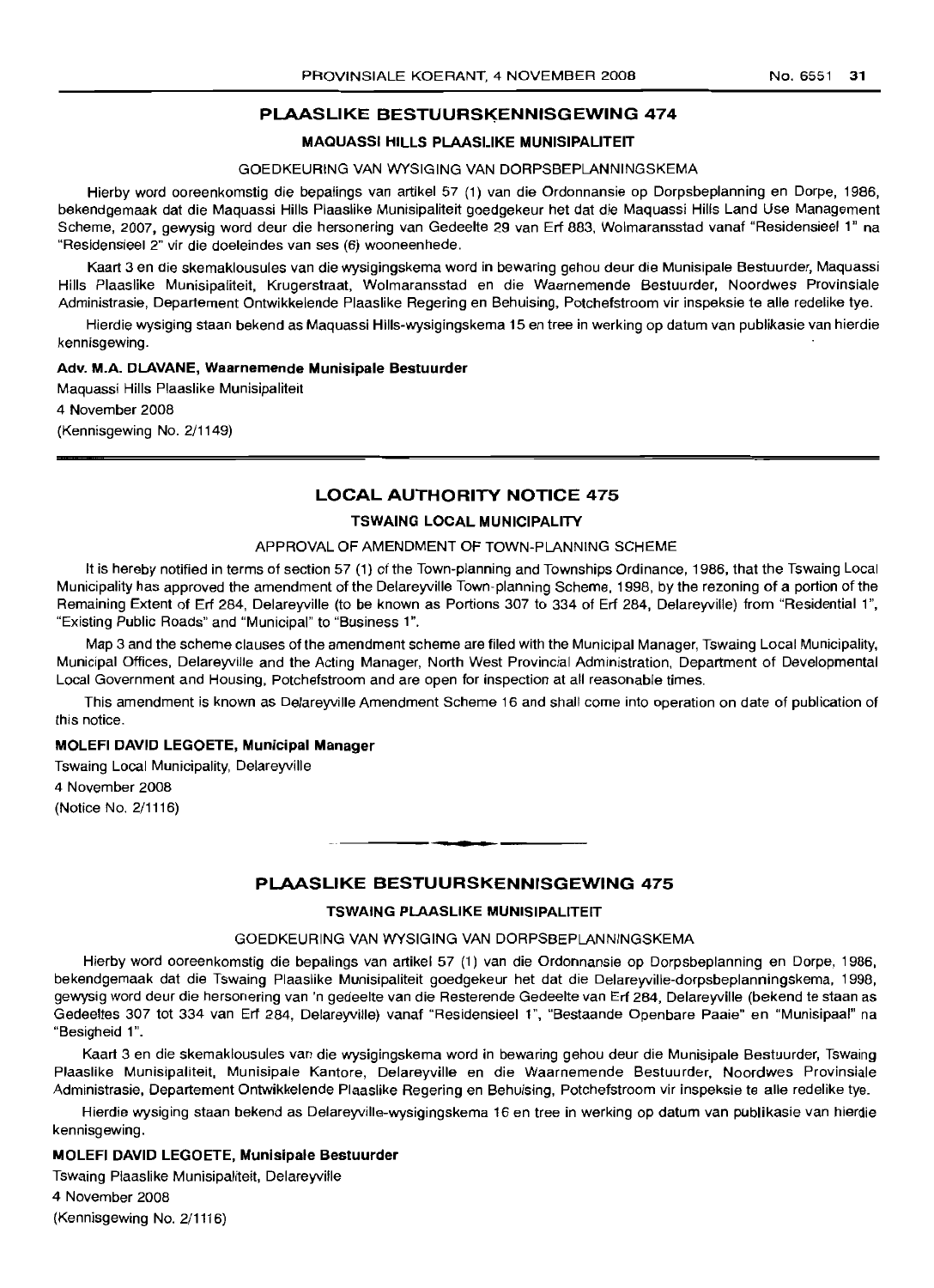## LOCAL AUTHORITY NOTICE 476

#### RUSTENBURG AMENDMENT SCHEME 501

It is hereby given in terms of the provisions of section 57 (1) (a) of the Town-planning and Townships Ordinance, 1986, that the Rustenburg Local Municipality has approved the amendment of the Rustenburg Land Use Management Scheme, 2005, by the rezoning of Remainder of Portion 3 of Erf 1308, Rustenburg, from "Residential 1" to "Business 1".

Map 3 and the scheme clauses of the amendment scheme are filed with the Regional Director, North West Provincial Administration, Private Bag X1213, Potchefstroom, 2520, and the Municipal Manager, Room 620, Missionary Mpheni House, Beyers Naude Drive, Rustenburg, and are open for inspection at all reasonable times.

This amendment is known as Rustenburg Amendment Scheme 501 and shall come into operation on the date of the publication hereof.

## Mr A. BOSHOFF, Municipal Manager

Missionary Mpheni House, PO Box 16, Rustenburg

## PLAASLIKE BESTUURSKENNISGEWING 476

.**- .**

## RUSTENBURG-WYSIGINGSKEMA 501

Kennis geskied hiermee ingevolge die bepalings van artikel 57 (1) (a) van die Ordonnansie op Dorpsbeplanning en Dorpe, 1986, dat die Rustenburg Plaaslike Munisipaliteit die wysiging van die Rustenburg Grondgebruiksbeheerskema, 2005, goedgekeur het deur die hersonering van Restant van Gedeelte 3 van Erf 1308, Rustenburg, vanaf "Residensieel 1" na "Besigheid 1".

Kaart 3 en die skemaklousules van die wysigingskema word in bewaring gehou deur die Streekdirekteur, Noordwes Provinsiale Administrasie, Privaatsak X1213, Potchefstroom, 2520, en die Munisipale Bestuurder, Kamer 620, Missionary Mpheni House, Beyers Nauderylaan, Rustenburg, en is te aile redelike tye ter insae beskikbaar.

Hierdie wysiging staan bekend as Rustenburg-wysigingskema 501 en sal in werking tree op die datum van publikasie hiervan.

#### Mnr. A. BOSHOFF, Munisipale Bestuurder

Missionary Mpheni House, Posbus 16, Rustenburg

## LOCAL AUTHORITY NOTICE 477

## TLOKWE CITY COUNCIL

#### POTCHEFSTROOM AMENDMENT SCHEME 1298

It is hereby notified in terms of the provisions of Section 57(1)(a) of the Town Planning and Townships Ordinance, 1986, that the Tlokwe City Council has approved the amendment of Potchefstroom Town Planning Scheme, 1980, by the rezoning of the under mentioned properties from the present zonings to the new zoning, as indicated below,

subject to certain conditions:

| Amendment<br>scheme | Description of property                                                                                                                                           | <b>Present zoning</b>                                   | New zoning            |
|---------------------|-------------------------------------------------------------------------------------------------------------------------------------------------------------------|---------------------------------------------------------|-----------------------|
| 1298                | Consolidated portion 641<br>(previously the remaining extent<br>of portion 221 and portion 640)<br>of the farm Town and<br>Townlands of Potchefstroom,<br>435 IQ. | $221$ = "Residential 1"<br>and<br>$640 =$ "Institution" | Both " Residential 4" |
|                     |                                                                                                                                                                   |                                                         |                       |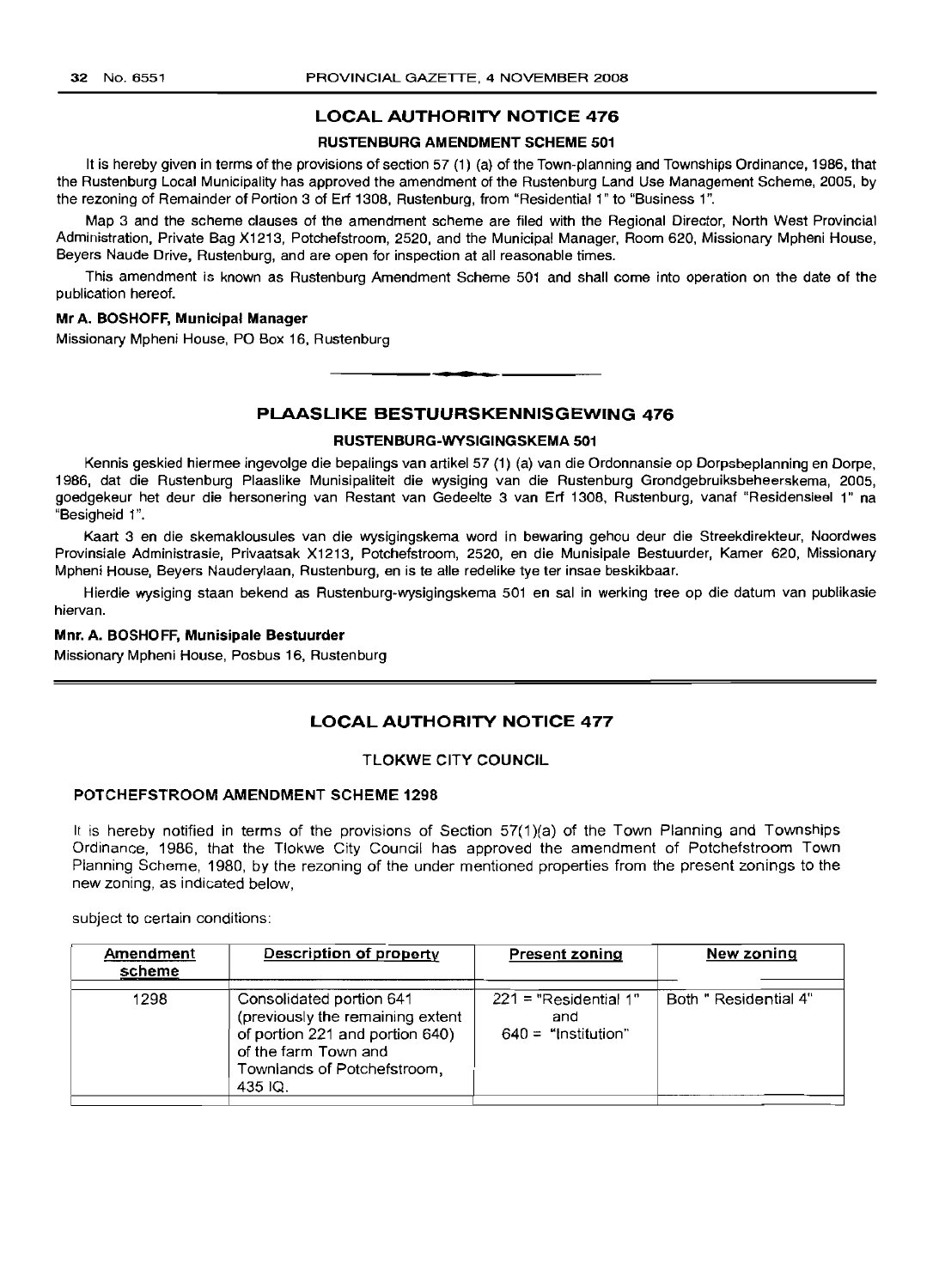Map 3 and the scheme clauses of the amendment scheme are filed with the Directorate, Department of Developmental Local Government and Housing, North-West Provincial Administration, Potchefstroom, and the Municipal Manager, Dan Tloome Complex, corner of Sol Plaatjie Avenue and Wolmarans Street, (P 0 Box 113), Potchefstroom, and are open for inspection during normal office hours.

The amendment is known as Potchefstroom Amendment Scheme 1298 and shall come into operation on the date of publication of this notice.

## Notice 143/2008 **R MOSIANE / MUNICIPAL MANAGER**

## **PLAASLIKE BESTULIRSKENNISGEWING 477**

.**-.**

## **TLOKWE STADSRAAD**

## **POTCHEFSTROOM WYSIGINGSKEMA 1298.**

Hierby word ooreenkomstig die bepalings van artikel 57(1 )(a) van die Ordonnansie op Dorpsbeplanning en Dorpe, 1986, bekend gemaak dat die Tlokwe Stadsraad goedgekeur het dat Potchefstroom Dorpsbeplanninqskerna, 1980, gewysig word deur die hersonering van die ondergenoemde eiendomme vanaf hulle huidige sonerings na die nuwe sonering, soos hieronder aangetoon,

onderworpe aan sekere voorwaardes:

| Wysigingskema | Beskrywing van eiendom                                                                                                                                                | Huidige sonering                                    | Nuwe sonering          |
|---------------|-----------------------------------------------------------------------------------------------------------------------------------------------------------------------|-----------------------------------------------------|------------------------|
| 1298          | Gekonsolideerde gedeelte 641<br>(voorheen resterende gedeelte<br>van gedeelte 221 en gedeelte<br>640) van die plaas Town and<br>Townlands of Potchefstroom,<br>435 IQ | 221 = "Residensieel 1"<br>en<br>$640 =$ "Inrigting" | Albei "Residensieel 4" |

Kaart 3 en die skemaklousules van die wysigingskema word in bewaring gehou deur die Direktoraat, Departement van Ontwikkelende Plaaslike Regering en Behuising, Noordwes Provinsiale Administrasie, Potchefstroom, en die Munisipale Bestuurder, Dan Tloome Kompleks, hoek van Sol Plaaljielaan en Wolmaransstraat (Posbus 113), Potchefstroom, en lê ter insae te alle redelike tye.

Hierdie wysiging staan bekend as Potchefstroom Wysigingskema 1298 en tree in werking op datum van publikasie van hierdie kennisgewing.

## Kennisgewing 143/2008 **R MOSIANE / MUNISIPALE BESTUURDER**